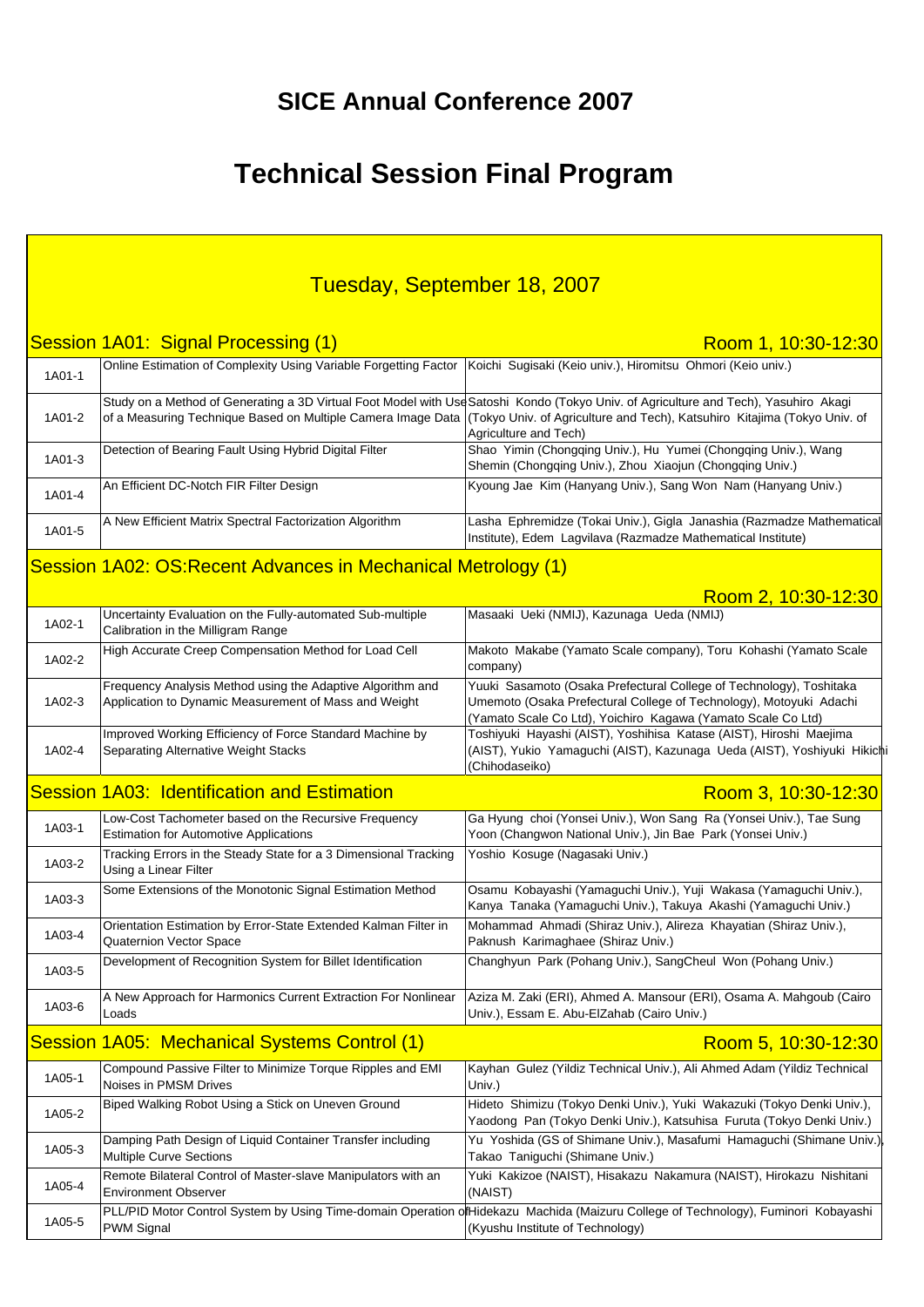|        | Session 1A06: Nonlinear Control (1)                                                                                                                                    | Room 6, 10:30-12:30                                                                                                                                                                                               |
|--------|------------------------------------------------------------------------------------------------------------------------------------------------------------------------|-------------------------------------------------------------------------------------------------------------------------------------------------------------------------------------------------------------------|
| 1A06-1 | Global Asymptotic Stabilization of Nonlinear System with Multiple<br>Singular Points Using Changeover of Control Lyapunov-Morse                                        | Kazuki Takehara (Hokkaido Univ.), Takayuki Tsuzuki (Shimane Univ.), Yuh<br>Yamashita (Hokkaido Univ.)                                                                                                             |
| 1A06-2 | Simultaneous Swinging-Up and Stabilization of Double Furuta<br>Pendulums                                                                                               | Noriko Matsuda (Tokyo Denki Univ.), Masaki Izutsu (Tokyo Denki Univ.),<br>Katsuhisa Furuta (Tokyo Denki Univ.)                                                                                                    |
| 1A06-3 | PID Control for Nonlinear Discretized Systems                                                                                                                          | Yoshifumi Okuyama (Humanitech Lab.)                                                                                                                                                                               |
| 1A06-4 | Direct Design of Switching Control System by VRFT --Application<br>to Vertical-type One-link Arm--                                                                     | Shota Yabui (Mie Univ.), Kazuhiro Yubai (Mie Univ.), Junji Hirai (Mie Univ.                                                                                                                                       |
| 1A06-5 | A Novel Approach to the Nonlinear H-infinity Regulator Problem                                                                                                         | Hidenori Matsuzaki (Shinshu Univ.), Masayoshi Eguchi (unemployed),<br>Yasunari Shidama (Shinshu Univ.)                                                                                                            |
| 1A06-6 | Kuramoto Models, Coupled Oscillations and Laser Networks                                                                                                               | Wenxue Wang (Texas Tech Univ.), Bijoy Ghosh (Texas Tech Univ.)                                                                                                                                                    |
|        | <b>Session 1A07: OS: Inverse Problems</b>                                                                                                                              | Room 7, 10:30-12:30                                                                                                                                                                                               |
| 1A07-1 | Sub-surface Inspection by A0-mode Lamb-wave Measurement withKenbu Teramoto (Saga Univ.), Akito Uekihara (Saga Univ.)<br><b>Opt-Acoustical Spatio-Gradient Analysis</b> |                                                                                                                                                                                                                   |
| 1A07-2 | Measurement of Space Variant PSF and Its Application to<br>Restoring Severely Degraded Images                                                                          | Tadashi Ito (Gunma Univ.), Rutsuko Ichikawa (Gunma Univ.), Ryotaro<br>Koishi (Gunma Univ.), Yusaku Fujii (Gunma Univ.), Naoya Ohta (Gunma<br>Univ.), Saburou Saitoh Saitoh (Gunma Univ.), Tsutomu Matsuura (Gunma |
| 1A07-3 | The Method of High-Accuracy 3D Reconstruction for Oblique X-ray Satoshi Yoshizawa (Keio Univ.), Toshiyuki Tanaka (Keio Univ.)<br>CT Images                             |                                                                                                                                                                                                                   |
| 1A07-4 | On Distance Measurement Using Band-limited Noise                                                                                                                       | Noboru Nakasako (Kinki Univ.), Tetsuji Uebo (Kinki Univ.), Norimitsu<br>Ohmata (Kinki Univ.), Atsushi Mori (Kinki Univ.)                                                                                          |
| 1A07-5 | Acoustical Blind Source Separation based on Linear Advection<br>Equation                                                                                               | Kenbu Teramoto (Saga Univ.), MD Tauhidul Islam Khan (Saga Univ.), Akito<br>Uekihara (Saga Univ.)                                                                                                                  |
|        | Session 1A08: Intelligent Control (1)                                                                                                                                  | Room 8, 10:30-12:30                                                                                                                                                                                               |
| 1A08-1 | Double-Deck Elevator Systems using Genetic Network<br>Programming based on Variance Information                                                                        | Jin Zhou (Waseda Univ.), Lu Yu (Waseda Univ.), Shingo Mabu (Waseda<br>Univ.), Kotaro Hirasawa (Waseda Univ.), Jinglu Hu (Waseda Univ.), Sandor<br>Markon (FUJITEC Co.Ltd.)                                        |
| 1A08-2 | Acquisition of Fixed Wide View Field of a Biped Robot during a<br><b>Walking Motion</b>                                                                                | Kousuke Yoshimi (Tohoku Univ.), Shun Ushida (Tohoku Univ.), Koichiro<br>Deguchi (Tohoku Univ.)                                                                                                                    |
| 1A08-3 | of PMSM with Minimum Torque Ripples                                                                                                                                    | Adaptive Neural Network Based Controller for Direct Torque ControlKayhan Gulez (Yildiz Technical Univ.), Ali Ahmed Adam (Yildiz Technical<br>Univ.)                                                               |
| 1A08-4 | Fuzzy MRAC Controller Design for the Vane-Type Air Motor                                                                                                               | Yean-Ren Hwang (National Central Univ.), Yu-Da Shen (National Central<br>Univ.)                                                                                                                                   |
|        | <b>Session 1A09: OS: Emerging Control Technologies</b>                                                                                                                 | Room 9, 10:30-12:30                                                                                                                                                                                               |
| 1A09-1 | Home Network Development based on CORBA Middleware                                                                                                                     | Eko Binugroho Henfri (Pusan National Univ.), Jae Weon Choi (Pusan<br>National Univ.), Young Bong Seo (Pusan National Univ.)                                                                                       |
| 1A09-2 | Transmission of Control Signal in Ocean Environment based on<br><b>Adaptive Time-Reversal Processing</b>                                                               | Jea Soo Kim (Korea Maritime Univ.), Jae Weon Choi (Pusan National Unive)<br>Y.S. Suh (Ulsan Univ.), Y.H. Byun (Korea Maritime Univ.), J.H. Cho (Korea                                                             |
| 1A09-3 | <b>Using PID Controllers</b>                                                                                                                                           | Design of Disturbance Observer for Non-minimum Phase Systems Young-Ik Son (Myongji Univ.), Hyungbo Shim (Seoul National Univ.), Nam<br>H. Jo (Soongsil Univ.), Sung-Jong Kim (Myongji Univ.)                      |
| 1A09-4 | A Haptic Interface Using a Force-Feedback Joystick                                                                                                                     | Ae-Kyoung Ko (Pusan National Univ.), Joon-Young Choi (Pusan National<br>Univ.)                                                                                                                                    |
| 1A09-5 | Hierarchical Position Control of Expedition Robots                                                                                                                     | Duksun Shim (Chung-Ang Univ.), Cheolkwan Yang (Yuhan College), Jinwoo<br>Park (Chung-Ang Univ.), Samuel Chang (Chung-Ang Univ.)                                                                                   |
|        | Session 1A10: OS: Frontline of BIX (BioInformation eXchange) Research                                                                                                  |                                                                                                                                                                                                                   |
|        |                                                                                                                                                                        | Room 10, 10:30-12:30                                                                                                                                                                                              |
| 1A10-1 | Classification of Pesticide Residues in the Agricultural Products<br>Based on Diffuse Reflectance IR Spectroscopy                                                      | Makio Tsukioka (Shinshu Univ.), Hiroaki Ishizawa (Shinshu Univ.), Tomohilo<br>Takano (Shinshu Univ.), Hisaya Yamada (Yanmar Agricultural Equipment),<br>Kumiko Nakagawa (Yanmar Agricultural Equipment)           |
| 1A10-2 | X-Ray Fluorescent and Mid-Infrared Spectroscopic Measurements<br>of Vigor Information of Tomato Plant                                                                  | Naoko Hayashi (Mie Univ.), Atsushi Hashimoto (Mie Univ.), Ken-ichiro<br>Suehara (Mie Univ.), Mikihito Kanou (Mie Univ.), Takaharu Kameoka (Mie<br>Univ.), Takao Kumon (Kagome), Katsutoshi Hosoi (Kagome)         |
| 1A10-3 | Image Monitoring of Paddy Field using BIX Image Broker System                                                                                                          | Yoshitaka Motonaga (Niigata Univ.), Nobukazu Iguchi (Kinki Univ.), Norikuni<br>Ohtake (Niigata Univ.), Takaharu Kameoka (Mie Univ.)                                                                               |
| 1A10-4 | Architecture of the Advanced Field Severs                                                                                                                              | Masayuki Hirafuji (NARO), Hideo Yoichi (NARO), Haoming Hu (NARO),<br>Tokihiro Fukatsu (NARO), Kei Tanaka (NARO)                                                                                                   |
|        |                                                                                                                                                                        |                                                                                                                                                                                                                   |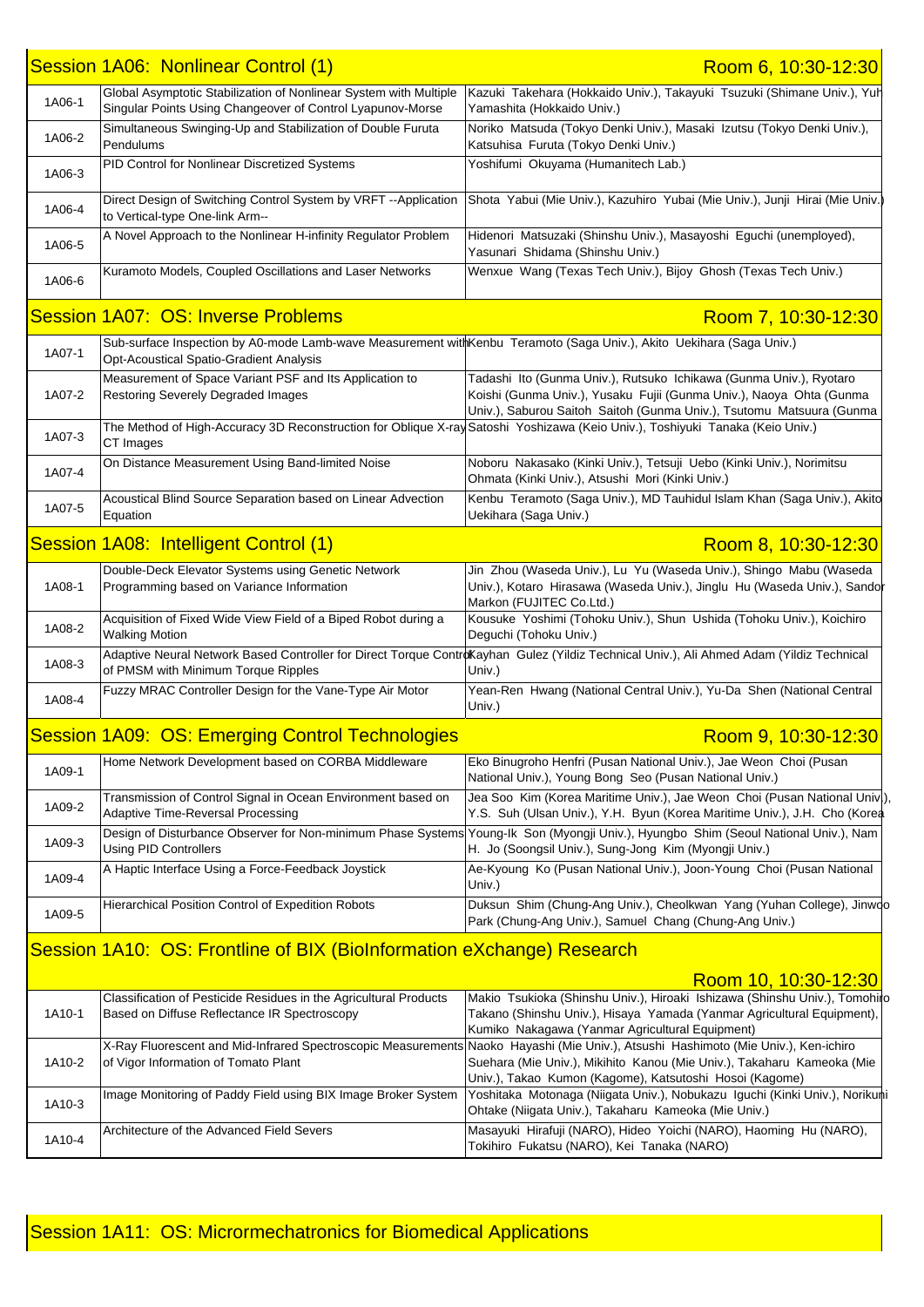|        |                                                                                                                                                                       | Room 11, 10:30-12:30                                                                                                                                                                                                                                                                                                                                                                                                                             |
|--------|-----------------------------------------------------------------------------------------------------------------------------------------------------------------------|--------------------------------------------------------------------------------------------------------------------------------------------------------------------------------------------------------------------------------------------------------------------------------------------------------------------------------------------------------------------------------------------------------------------------------------------------|
| 1A11-1 | <b>Disturbances</b>                                                                                                                                                   | Robust Control for Uncertain Systems Preceded by Hysteresis and Xinkai Chen (Shibaura Intitute of Tech.), Takeshi Hisayama (Shibaura<br>Intitute of Tech.)                                                                                                                                                                                                                                                                                       |
| 1A11-2 | A Locomotive Microrobot for Biomedical Application                                                                                                                    | Qinxue Pan (Kagawa Univ.), Shuxiang Guo (Kagawa Univ.)                                                                                                                                                                                                                                                                                                                                                                                           |
| 1A11-3 | A Precision Parallel Micromechanism for Biomedical Applications                                                                                                       | Jian Wang (Kagawa Univ.), Shuxiang Guo (Kagawa Univ.)                                                                                                                                                                                                                                                                                                                                                                                            |
| 1A11-4 | A Novel Tool Using SMA Actuator for Cell Puncturing                                                                                                                   | Changhai Ru (Harbin Engineering Univ.), Xihua Wang (Harbin Engineering<br>Univ.), Shuxiang Guo (Kagawa Univ.)                                                                                                                                                                                                                                                                                                                                    |
|        | Session 1A12: Intelligent Systems and Control                                                                                                                         | Room 12, 10:30-12:30                                                                                                                                                                                                                                                                                                                                                                                                                             |
| 1A12-1 | Acquisition of objects' properties in Intelligent Space                                                                                                               | Kouhei Kawaji (Univ. of Tokyo), Mihoko Niitsuma (Univ. of Tokyo), Akio<br>Kosaka (OLYMPUS), Hideki Hahimoto (Univ. of Tokyo)                                                                                                                                                                                                                                                                                                                     |
| 1A12-2 | Fast Localization of Multi-targets in the Intelligent Space                                                                                                           | Qinhe Wang (Univ. of Tokyo), Hideki Hashimoto (Univ. of Tokyo)                                                                                                                                                                                                                                                                                                                                                                                   |
| 1A12-3 | Obstacle Localization for a nonholonomic mobile robot Based on<br><b>RFID Technology</b>                                                                              | Songmin Jia (Univ. of Electro-Communications), Jibuo Sheng (Univ. of<br>Electro-Communications), Daisuke Chugo (Univ. of Electro-<br>Communications), Kunikatsu Takase (Univ. of Electro-Communications)                                                                                                                                                                                                                                         |
| 1A12-4 | Operation Skill Quantification for Mobile Vehicle Operation                                                                                                           | Takanori Sasaki (Tokyo Denki Univ.), Akira Takeya (Konica Minolta IJ<br>Technologies, Inc.), Hiroshi Igarashi (Tokyo Denki Univ.), Satoshi Suzuki                                                                                                                                                                                                                                                                                                |
| 1A12-5 | A Method for Reflecting User's Intention in Interactive Multi-<br>Objective Optimization for Multi-Satellite Communication Planning                                   | (Tokyo Denki Univ.)<br>Hiromitsu Kato (Hitachi), Shin-ichi Nakasuka (Univ. of Tokyo)                                                                                                                                                                                                                                                                                                                                                             |
|        | <b>Session 1A14: OS: Observing Human</b>                                                                                                                              | Room 14, 10:30-12:30                                                                                                                                                                                                                                                                                                                                                                                                                             |
| 1A14-1 | Measurement of the Posture of the Playing Children                                                                                                                    | Atsushi Ohga (Kagawa Univ.), Satoru Nagatomo (Kagawa Univ.), Ichiro<br>Ishimaru (Kagawa Univ.), Seiji Hata (Kagawa Univ.)                                                                                                                                                                                                                                                                                                                        |
| 1A14-2 | Proposal of a Method of Skin Region Detection by Two Near<br>Wavelengths of Near Intrared                                                                             | Taito Watanabe (Gifu Univ.), Kazuhiko Yamamoto (Gifu Univ.), Kunihito<br>Kato (Gifu Univ.)                                                                                                                                                                                                                                                                                                                                                       |
| 1A14-3 | Firefly Capturing Method and Its Application to Performance<br>Analysis of Athlete                                                                                    | Takayuki Fujiwara (Chukyo Univ.), Kohji Murofushi (Chukyo Univ.),<br>Kagemoto Yuasa (Chukyo Univ.), Hiroyasu Koshimizu (Chukyo Univ.)                                                                                                                                                                                                                                                                                                            |
| 1A14-4 | An Attempt of Applying Quality Engineering Techniques to Adjust<br>the S/N Ratio for Measurement and Modeling of a Human Hand<br>Shape Using Highs Speed Range Finder | Kengo Ohnishi (Okayama Pref. Univ.), Ryutaro Imakiire (Kyoto Seisakusho)                                                                                                                                                                                                                                                                                                                                                                         |
|        |                                                                                                                                                                       |                                                                                                                                                                                                                                                                                                                                                                                                                                                  |
|        | Session 1A15: OS: Ubiquitous Healthcare                                                                                                                               | Room 15, 10:30-12:30                                                                                                                                                                                                                                                                                                                                                                                                                             |
| 1A15-1 | Telemonitoring System of TVOS for Elderly People Living Alone                                                                                                         | Kazuki Nakajima (Univ. of Toyama), Akinori Kamiya (Univ. of Toyama),<br>Hiroyuki Matsui (Univ. of Toyama), Daisuke Oikawa (Fujimoto Hayasuzu<br>Hsp.), Kentaro Fujita (Fujimoto Hayasuzu Hsp.),<br>Yuji Higashi (Fujimoto Hayasuzu Hsp.), Toshiyo Tamura (Chiba Univ.),<br>Toshiro Fujimoto (Fujimoto Hayasuzu Hsp.), Kazuo Sasaki (Univ. of                                                                                                     |
| 1A15-2 | The Home Health Care with the Ad-hoc Network System                                                                                                                   | Toshiyo Tamura (Chiba Univ.), Takahiro Kawada (Chiba Univ.), Masaki<br>Sekine (Chiba Univ.)                                                                                                                                                                                                                                                                                                                                                      |
| 1A15-3 | Development of Non-invasive and Ambulatory Physiological<br>Monitoring Systems for Ubiquitous Health Care                                                             | Shinobu Tanaka (Kanazawa Univ.), Kosuke Motoi (Kanazawa Univ.), Akira<br>Ikarashi (Kanazawa Univ.), Masamichi Nogawa (Kanazawa Univ.), Yuji                                                                                                                                                                                                                                                                                                      |
| 1A15-4 | a Cellular Phone                                                                                                                                                      | ichi Yamakoshi (Kanazawa Univ.<br>Oka (Okayama Univ.), Takao Nakamura (Okayama Univ.), Hiroki Okada<br>(Okayama Univ. Hsp.), Hiromi Kumon (Okayama Univ. Hsp.)                                                                                                                                                                                                                                                                                   |
|        | Session 1A16: Robot Control (1)                                                                                                                                       | Room 16, 10:30-12:30                                                                                                                                                                                                                                                                                                                                                                                                                             |
| 1A16-1 | Falling Avoidance Control of Acrobat Robot by Reinforcement<br>Learning                                                                                               | Takumi Kochiya (Tokyo Institute of Technology), Masaki Yamakita (Tokyo<br>Institute of Technology)                                                                                                                                                                                                                                                                                                                                               |
| 1A16-2 | A Branch and Bound Method to the Continuous Time Model<br>Elevator System with Full Information                                                                       | Zhen Shen (Tsinghua Univ.), Qianchuan Zhao (Tsinghua Univ.)                                                                                                                                                                                                                                                                                                                                                                                      |
| 1A16-3 | Mobile Robot Navigation by Center Following using Monocular<br>Vision                                                                                                 | (Tottori Univ.)                                                                                                                                                                                                                                                                                                                                                                                                                                  |
| 1A16-4 | Voice Controlled Intelligent Wheelchair                                                                                                                               | Masato Nishimori (Tottori Univ.), Takeshi Saitoh (Tottori Univ.), Ryosuke<br>Konishi (Tottori Univ.)                                                                                                                                                                                                                                                                                                                                             |
| 1A16-5 | Oral Motion Controlled Intelligent Wheelchair                                                                                                                         | Takeshi Saitoh (Tottori Univ.), Noriyuki Takahashi (Tottori Univ.), Ryosuke<br>Konishi (Tottori Univ.)                                                                                                                                                                                                                                                                                                                                           |
|        | Session 1A17: Human Interface (1)                                                                                                                                     | Room 17, 10:30-12:30                                                                                                                                                                                                                                                                                                                                                                                                                             |
| 1A17-1 | the Robot                                                                                                                                                             | Higashi (Fujimoto Hayasuzu Hsp.), Hidetsugu Asanoi (Imizu City Hsp.), Ken-<br>Development of Real-Time Biological Data Collection System UsinDavid H. Hareva (Okayama Univ.), Tomoki Kitawaki (Okayama Univ.), Hisap<br>Naoya Tada (Tottori Univ.), Takeshi Saitoh (Tottori Univ.), Ryosuke Konishi<br>Effect of Horizontal Position on Detecting Persons Looking toward Rukhsana Tarannum Tajin (Saitama Univ.), Yoshinori Kuno (Saitama Univ.) |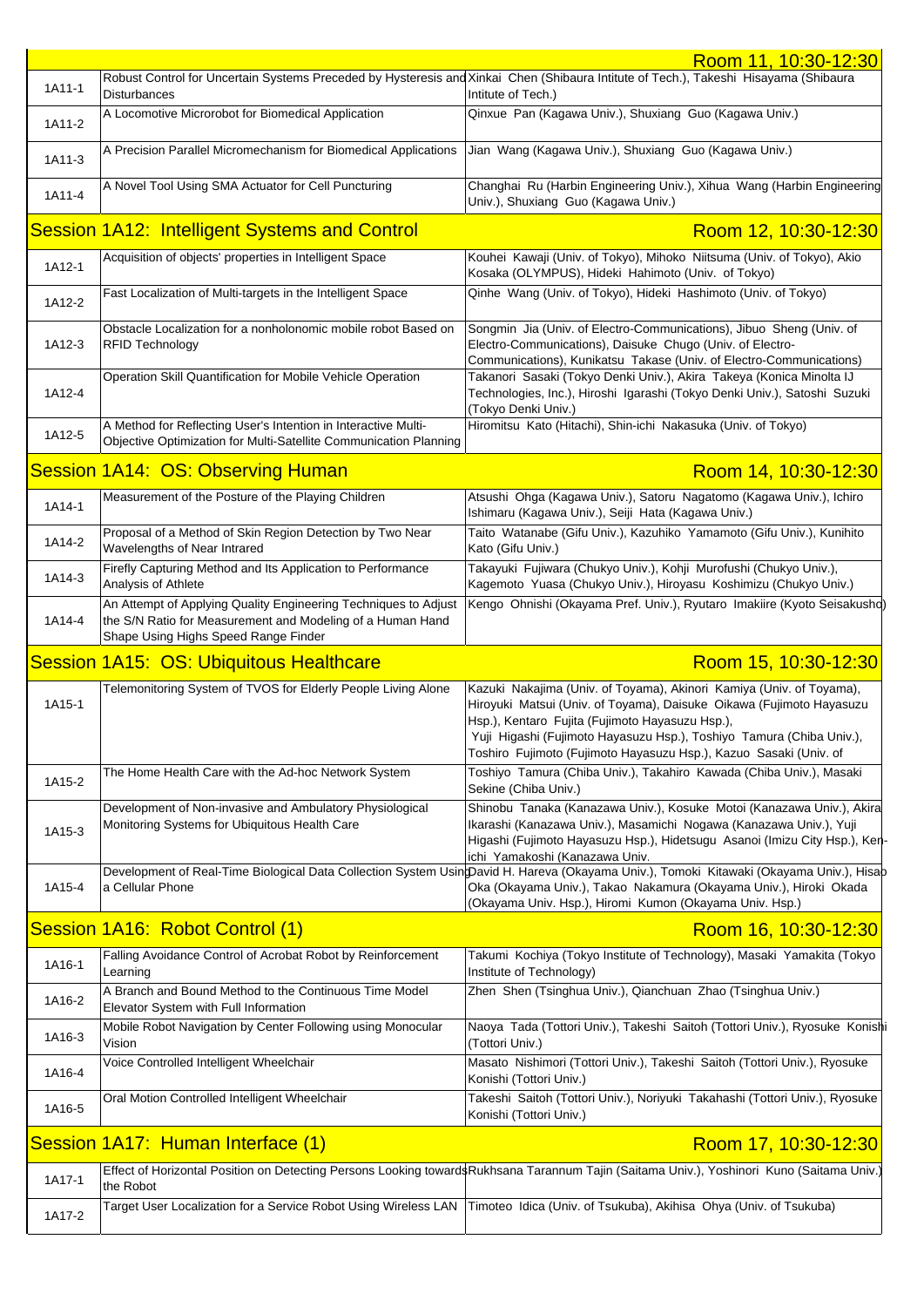| 1A17-3 | Suitable Checkpoints of Features Surrounding the Eye for Eye<br><b>Tracking Using Template Matching</b>                                                      | Shota Miyazaki (Toyama Prefectural Univ.), Hironobu Takano (Toyama<br>Prefectural Univ.), Kiyomi Nakamura (Toyama Prefectural Univ.)                                                                                              |
|--------|--------------------------------------------------------------------------------------------------------------------------------------------------------------|-----------------------------------------------------------------------------------------------------------------------------------------------------------------------------------------------------------------------------------|
| 1A17-4 | Highly Reliable Liveness Detection Method for Iris Recognition                                                                                               | Masashi Kanematsu (Toyama Prefectural Univ.), Hironobu Takano (Toyama<br>Prefectural Univ.), Kiyomi Nakamura (Toyama Prefectural Univ.)                                                                                           |
| 1A17-5 | Wearable Handwriting Input Device Using Magnetic Field                                                                                                       | Xinying Han (Kanazawa Univ.), Hiroaki Seki (Kanazawa Univ.), Yoshitsugu<br>Kamiya (Kanazawa Univ.), Masatoshi Hikizu (Kanazawa Univ.)                                                                                             |
| 1A17-6 | Laser Pointer as a Mouse                                                                                                                                     | Toshiharu Wada (Shibaura Institute of Technology), Masanobu Takahashi<br>(Shibaura Institute of Technology), Keiichiro Kagawa (NAIST), Jun Ohta                                                                                   |
|        | Session 1B02: OS: Recent Advances in Mechanical Metrology (2)                                                                                                | (NAIST)                                                                                                                                                                                                                           |
|        |                                                                                                                                                              | Room 2, 13:30-15:10                                                                                                                                                                                                               |
| 1B02-1 | Length Measurement for Moving Products on Conveyor Belt                                                                                                      | Akihiro Watanabe (Utsunomiya Univ.), Takanori Yamazaki (Oyama National<br>College of Technology), Hideo Ohnishi (Shinko Co.), Masaaki Kobayashi<br>(Shinko Co.), Shigeru Kurosu (Crotech)                                         |
| 1B02-2 |                                                                                                                                                              | Evaluation of Positioning Performance of a Fine-coarse MechanismYoshitaka Morimoto (Utsunomiya Univ.), Yoshio Ichida (Utsunomiya Univ.)<br>Ryunosuke Sato (Utsunomiya Univ.)                                                      |
| 1B02-3 | Hydraulic High-Pressure Standard                                                                                                                             | Development of a New Controlled-Clearance Pressure Balance for Hiroaki Kajikawa (NMIJ/AIST), Tokihiko Kobata (NMIJ/AIST), Akira Ooiwa<br>(NMIJ/AIST)                                                                              |
| 1B02-4 | Transfer Standard for High Pressure up to 1 GPa using Pressure<br><b>Transducers</b>                                                                         | Tokihiko Kobata (AIST), Kazunori Ide (AIST)                                                                                                                                                                                       |
|        | Session 1B03: OS: Rangefinders                                                                                                                               | Room 3, 13:30-15:10                                                                                                                                                                                                               |
| 1B03-1 | Development of Laser Rangefinder-based SLAM Algorithm for<br><b>Mobile Robot Navigation</b>                                                                  | Yusuke Misono (Hosei Univ.), Yoshitaka Goto (Hosei Univ.), Yuki Tarutoko<br>(Hosei Univ.), Kazuyuki Kobayashi (Hosei Univ.), Kajiro Watanabe (Hosei<br>Univ.)                                                                     |
| 1B03-2 | Development of an Open-air Type Laser Absorption Atmospheric<br>Gas Monitor with Ability of Reducing the Fluctuation of Incident<br><b>Optical Power</b>     | Masaki Sutou (Fukuyama Univ.), Naoki Kagawa (Fukuyama Univ.)                                                                                                                                                                      |
| 1B03-3 | Using Laser Range Finder                                                                                                                                     | Three Dimensional Recognition of Environments for a Mobile RoboKiyoshi Nishimoto (Hiroshima Institute Technology), Atsunori Sagami (Sailor<br>Pen Co., Ltd), Kouichi Kaneyama (Interface Co.)                                     |
| 1B03-4 |                                                                                                                                                              | Measurement Method of Optical Properties by Use of a Rangefind Kozo Ohtani (Hiroshima Inst. of Tech.), Daisuke Narita (SIGMA Corp.),<br>Mitsuru Baba (Ibaraki Univ.)                                                              |
| 1B03-5 | Shape Measurement of a Specular Object                                                                                                                       | A Rangefinding Approach for Speeding Up the Three-Dimensional Kozo Ohtani (Hiroshima Inst. of Tech.), Mitsuru Baba (Ibaraki Univ.)                                                                                                |
|        |                                                                                                                                                              |                                                                                                                                                                                                                                   |
|        | Session 1B05: Robust Control (1)                                                                                                                             | Room 5, 13:30-15:10                                                                                                                                                                                                               |
| 1B05-1 | Design of Reduced-order Weight for \$H_{\infty}\$ Loop Shaping<br>Method of Vertical-type One-link Arm --Application to Gain-<br><b>Scheduling Control--</b> | Shu Katayama (Mie Univ.), Kazuhiro Yubai (Mie Univ.), Junji Hirai (Mie<br>Univ.)                                                                                                                                                  |
| 1B05-2 | Beyond The Small-Gain Paradigm: How to Make Use of The Phase Kang-Zhi Liu (Chiba Univ.)<br>Information of Uncertainty                                        |                                                                                                                                                                                                                                   |
| 1B05-3 | Modelling and Navigation Control of Autonomous Vehicles                                                                                                      | Katsumi Moriwaki (Univ. Shiga Pref.), Katsuyuki Tanaka (Univ. Shiga Pref.)                                                                                                                                                        |
| 1B05-4 | An Iterative Method for Output Feedback Mixed H2/H-infinity<br><b>Control Problem</b>                                                                        | Yasushi Kami (Akashi National College of Tech.), Eitaku Nobuyama<br>(Kyushu Institute of Tech.)                                                                                                                                   |
| 1B05-5 | Robust Nonlinear Control for Flexible Joint Robot Manipulators                                                                                               | Jae Young Lee (Hanyang Univ.), Je Sung Yeon (Hanyang Univ.), Jong<br>Hyeon Park (Hanyang Univ.)                                                                                                                                   |
|        | Session 1B07: Adaptive Control (1)                                                                                                                           | Room 7, 13:30-15:10                                                                                                                                                                                                               |
| 1B07-1 | Adaptive PID Control for Perfect Tracking Problem of MIMO<br>Systems                                                                                         | Kenichi Tamura (Keio Univ.), Hiromitsu Ohmori (Keio Univ.)                                                                                                                                                                        |
| 1B07-2 | Design of Adaptive Control Systems for Unstable Plants in the<br>Presence of Input Saturation                                                                | Natsuki Takagi (Kyushu Institute of Technology), Takeshi Nishida (Kyushu<br>Institute of Technology), Toshihiro Kobayashi (Kyushu Institute of                                                                                    |
| 1B07-3 | A Simple Redesign of Adaptive Control for Nonlinear Parametric<br>Models with State Variable Filters                                                         | Yoshihiko Miyasato (Inst. of Statistical Mathematics)                                                                                                                                                                             |
| 1B07-4 | Continuous Time Domain                                                                                                                                       | Self Tuning Control with Generalized Minimum Variance Control in Ryouta Hoshino (Tokyo Metropolitan Univ.), Yasuchika Mori (Tokyo<br>Metropolitan Univ.)                                                                          |
| 1B07-5 | Genetic Network Programming with Control Nodes considering<br><b>Breadth and Depth</b>                                                                       | Shinji Eto (Waseda Univ.), Shingo Mabu (Waseda Univ.), Kotaro Hirasawa<br>(Waseda Univ.), Takayuki Huruzuki (Waseda Univ.)                                                                                                        |
|        | Session 1B08: OS: Medical Care and Welfare Engineering as a Man-Machine System (1)                                                                           |                                                                                                                                                                                                                                   |
|        |                                                                                                                                                              | Room 8, 13:30-15:10                                                                                                                                                                                                               |
| 1B08-1 | Image Recognition of Reflective Object for Robotic Manipulator<br>Suspended from Ceiling<br>Experiments on Human Facial Expressions for Improvement of       | Yoshihiko Takahashi (Kanagawa Institute of Technology), Kouji Kato<br>(Kanagawa Institute of Technology), Yuuki Takayama (Kanagawa Institute o<br>Technology)<br>Yoshihiko Takahashi (Kanagawa Institute of Technology), Masanori |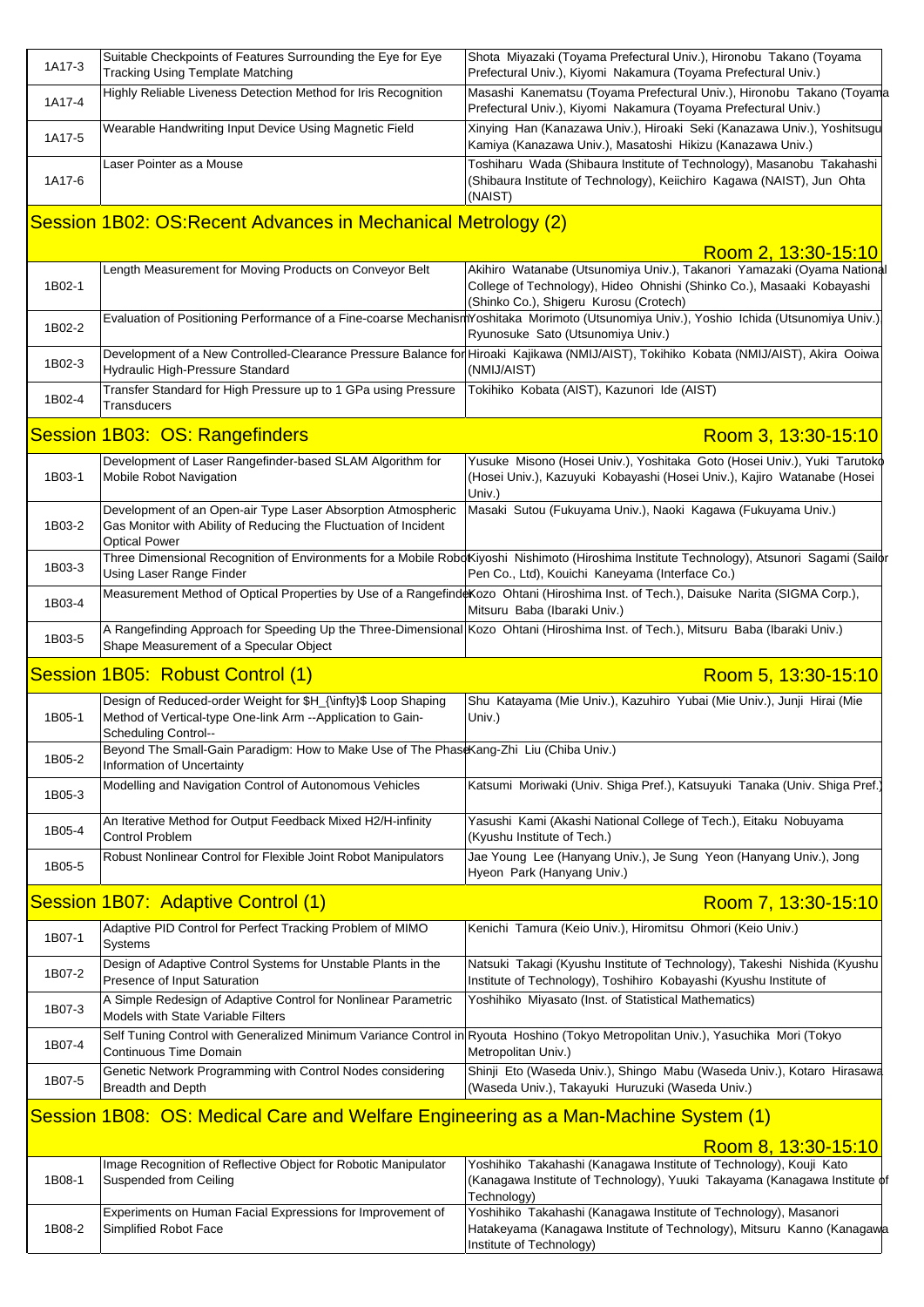| 1B08-3                                     | Development of the Detection and Reporting Device for Patients'<br>Getting Out of Bed using Ultrasonic Radar and Power Line   | Kazuo Haruyama (Ube National College of Technology), Kanya Tanaka<br>(Yamaguchi Univ.), Yuji Wakasa (Yamaguchi Univ.), Takuya Akashi                                                                                                                                                                      |
|--------------------------------------------|-------------------------------------------------------------------------------------------------------------------------------|-----------------------------------------------------------------------------------------------------------------------------------------------------------------------------------------------------------------------------------------------------------------------------------------------------------|
| 1B08-4                                     | Communication<br>Development of a Postural Supporting Device Using an Adaptive<br>and Learning Balloon Actuator-sensor System | (Yamaguchi Univ.), You Yamada (Yamaguchi Univ.)<br>Ryota Kurozumi (Univ. of Tokushima), Toru Yamamoto (Hiroshima Univ.),<br>Shoichiro Fujisawa (Univ. of Tokushima), Osamu Sueda (Univ. of                                                                                                                |
| 1B08-5                                     | and Trains for Manual Wheelchair User                                                                                         | Study on the Accessibility and Assistive Device Between Platforms Tsutomu Hashizume (Assistive Technology Research and Design), Hiroshi<br>Kitagawa (Assistive Technology Research and Design), Ikuo Yoneda (Toyo<br>Univ.), Shoichiro Fujisawa (Univ. of Tokushima), Osamu Sueda (Univ. of<br>Tokushima) |
|                                            | Session 1B09: OS:AUN/Seed-Net Benchmark Problem on Control Engineering:                                                       |                                                                                                                                                                                                                                                                                                           |
|                                            | <b>Robust Control for Twin-Inverted Pendula</b>                                                                               | Room 9, 13:30-15:10                                                                                                                                                                                                                                                                                       |
| 1B09-1                                     | Control Engineering Education through AUN/SEED-Net                                                                            | Shinji Hara (Univ. of Tokyo), Hiroshi Iwadate (JICA), Masaki Yamakita<br>(Tokyo Inst. of Tech.)                                                                                                                                                                                                           |
| 1B09-2                                     | Benchmark Problem on Control Engineering                                                                                      | Masaki Yamakita (Tokyo Inst. of Tech.), Manop Wongsaisuwan<br>(Chulalongkorn Univ.), Shinji Hara (Univ. of Tokyo)                                                                                                                                                                                         |
| 1B09-3                                     | Stabilization of Rotary Double Inverted Pendulum using Robust<br>Gain-Scheduling Control                                      | Arviandy Gustrianto Aribowo (Institut Teknologi Bandung), Yul Yunazwin<br>Nazaruddin (Institut Teknologi Bandung), Endra Joelianto (Institut Teknolog<br>Bandung), Herman Yoseph Sutarto (Institut Teknologi Bandung)                                                                                     |
| 1B09-4                                     | Robust Controller Design for a Rotary Double Inverted Pendulum<br>using Linear Matrix Inequalities                            | Ha Hoang (Chulalongkorn Univ.), Manop Wongsaisuwan (Chulalongkorn<br>Univ.)                                                                                                                                                                                                                               |
|                                            | Session 1B10: OS: Dependable System Design in Discrete Event Systems                                                          |                                                                                                                                                                                                                                                                                                           |
|                                            |                                                                                                                               | Room 10, 13:30-15:10                                                                                                                                                                                                                                                                                      |
| 1B10-1                                     | An Initial Task Assignment Method for Tasks Assignment and<br>Routing Problem                                                 | Yusuke Morihiro (Osaka Univ.), Toshiyuki Miyamoto (Osaka Univ.),<br>Sadatoshi Kumagai (Osaka Univ.)                                                                                                                                                                                                       |
| 1B10-2                                     | Application of DES Theory to Verification of Software Components Kunihiko Hiraishi (JAIST), Petr Kucera (JAIST)               |                                                                                                                                                                                                                                                                                                           |
| 1B10-3                                     | Inference-Diagnosability: Nonconvergence and Other Complexity<br>Results                                                      | Shigemasa Takai (Kyoto Inst. of Tech.), Ratnesh Kumar (Iowa State Univ.)                                                                                                                                                                                                                                  |
| 1B10-4                                     | Local/Global Fault Diagnosis of Event-Driven Systems based on<br>Bayesian Network and Timed Markov Mode                       | Shinkichi Inagaki (Nagoya Univ.), Tatsuya Suzuki (Nagoya Univ.), Mitsuo<br>Saito (Nagoya Univ.), Takeshi Aoki (Nagoya Municipal Industrial Research                                                                                                                                                       |
| 1B10-5                                     | A Study on the Decomposition of Transition Firing Sequence<br><b>Problems for Petri Nets</b>                                  | Shun Yoshie (Osaka Univ.), Tatsushi Nishi (Osaka Univ.), Masahiro<br>Inuiguchi (Osaka Univ.)                                                                                                                                                                                                              |
| <b>Session 1B11: Systems and Education</b> |                                                                                                                               |                                                                                                                                                                                                                                                                                                           |
|                                            |                                                                                                                               | Room 11, 13:30-15:10                                                                                                                                                                                                                                                                                      |
| 1B11-1                                     | Development of Management System in Mechatronics Education                                                                    | Yuya Eguchi (Shibaura Institute of Technology), Yoshinobu Ando (Shibaura<br>Institute of Technology), Makoto Mizukawa (Shibaura Institute of Technology)                                                                                                                                                  |
| 1B11-2                                     | <b>Extracting Feeling Information from Voice</b>                                                                              | Naoya Ikeda (Kitami Institute of Technology SVBL), Yoshitaka Fujiwara<br>(Kitami Institute of Technology), Hideki Yoshida (Kitami Institute of                                                                                                                                                            |
| 1B11-3                                     | Design of an Authoring Tool for Producing User-Adaptive<br><b>Educational Material</b>                                        | Satoki Abe (KIT), Yoshitaka Fujiwara (KIT), Shin-ichiro Okada (Ibaraki<br>Univ.), Yasunari Maeda (KIT), Hideki Yoshida (KIT)                                                                                                                                                                              |
| 1B11-4                                     | Parameter Conditions and Least Squares Identification of Single-<br>input Single-output Convex Fuzzy System                   | Tae-Wook Kim (POSTECH), Sang Y. Park (Intellix), Jin S. Lee<br>(POSTECH)                                                                                                                                                                                                                                  |
| 1B11-5                                     | on Regional Piecewise Approach                                                                                                | Fuzzy Rules Reduction for Discrete-time T-S Fuzzy Systems Base Sheng-Ming Wu (National Central Univ.), Hung-Yuan Chung (National<br>Central Univ.)                                                                                                                                                        |
|                                            | Session 1B14: OS: Theory and Application of Histogram Frequency Image and                                                     |                                                                                                                                                                                                                                                                                                           |
|                                            | <b>Co-occurence Frequency Image</b>                                                                                           | Room14,13:30-15:10                                                                                                                                                                                                                                                                                        |
| 1B14-1                                     | Current State and the Future of Image Features                                                                                | Hiroyasu Koshimizu (Chukyo Univ.), Shunichiro Oe (Univ. of Tokushima)                                                                                                                                                                                                                                     |
| 1B14-2                                     | Introduction of Frequency Image and applications                                                                              | Toshiyuki Kashiwagi (Tokushima Prefectural Industrial Technology Center),<br>Shunichiro Oe (Univ. of Tokushima)                                                                                                                                                                                           |
| 1B14-3                                     | On CFI and CFI-based Filters                                                                                                  | Takayuki Fujiwara (Chukyo Univ.), Hiroyasu Koshimizu (Chukyo Univ.)                                                                                                                                                                                                                                       |
| 1B14-4                                     | Visual Defects Classification System Using Co-occurrence<br>Histogram Image                                                   | Teppei Iga (Kagawa Univ.), Takateru Tanaka (Kagawa Univ.), Jun-ichiro<br>Hayashi (Kagawa Univ.), Seiji Hata (Kagawa Univ.)                                                                                                                                                                                |
|                                            | Session 1B15: OS: Interaction and Intelligence                                                                                | Room 15, 13:30-1510                                                                                                                                                                                                                                                                                       |
| 1B15-1                                     | Particle Swarm Intelligence Robot Vision for Multiple Human<br>Tracking of A Partner Robot                                    | Indra Adji Sulistijono (Tokyo Metropolitan Univ.), Naoyuki Kubota (Tokyo<br>Metropolitan Univ.)                                                                                                                                                                                                           |
| 1B15-2                                     | Information Support System with Case-Based Reasoning Using<br>Motion Recognition in Human-Centered City                       | Tomo Okawa (Tokyo Metropolitan Univ.), Eri Sato (Tokyo Metropolitan<br>Univ.), Toru Yamaguchi (Tokyo Metropolitan Univ.)                                                                                                                                                                                  |
| 1B15-3                                     | <b>Potential Fields</b>                                                                                                       | Robot Behaviors Connected with Utterances and Environments vid Yuji Kitazawa (Keio Univ.), Jun Mukai (Keio Univ.), Michita Imai (Keio Uniy.)                                                                                                                                                              |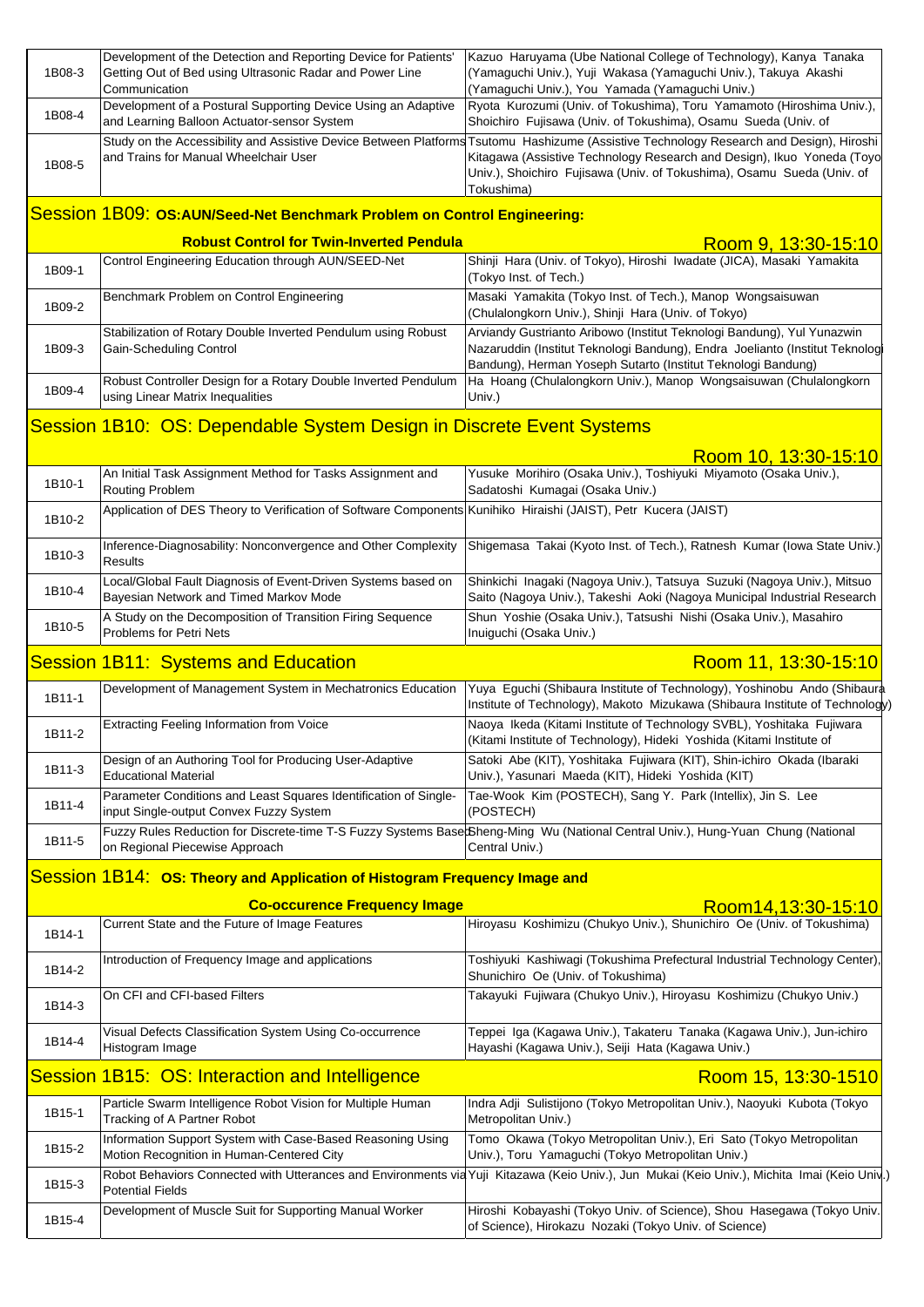| 1B15-5 |                                                                                                           | Pen Tablet Interface Using Surface Acoustic Wave Tactile Display Masaya Takasaki (Saitama Univ.), HongXu Ji (Saitama Univ.), Hiroyuki<br>Kotani (Saitama Univ.), Takeshi Mizuno (Saitama Univ.)                                                           |
|--------|-----------------------------------------------------------------------------------------------------------|-----------------------------------------------------------------------------------------------------------------------------------------------------------------------------------------------------------------------------------------------------------|
|        | <b>Session 1B16: Mechatronics Systems</b>                                                                 | Room 16, 13:30-15:10                                                                                                                                                                                                                                      |
| 1B16-1 | Control for Robust Standing of a Bipedal Robot by Sole Pressure                                           | Junya Aoki (Hosei Univ.), Kajiro Watanabe (Hosei Univ.)                                                                                                                                                                                                   |
| 1B16-2 | Control Strategy for the Massage Chair Based on Human Skin<br>Elasticity                                  | Tatsuya Teramae (Tottori Univ.), Daisuke Kushida (Tottori Univ.), Fumiaki<br>Takemori (Tottori Univ.), Akira Kitamura (Tottori Univ.), Masashi Fujikawa<br>(Family Co,Ltd.), Hideshi Kondo (Family Co,Ltd.)                                               |
| 1B16-3 | Improved Performance of Sensorless Induction Motor Using<br><b>Reactive Power</b>                         | Jung Ho Han (Pusan National Univ.), Min Yeong Jang (Pusan National<br>Univ.), Guen Bo Lee (Pusan National Univ.), Bong su Jang (Pusan Nationa                                                                                                             |
| 1B16-4 | Optimal Reduction Ratio Minimizing Dissipated Energy in a Servo<br>System with Gear                       | Yiting Zhu (Shimane Univ.), Teruyuki Izumi (Shimane Univ.), Zuowei Li<br>(Shimane Univ.), Hai Zhou (Shimane Univ.)                                                                                                                                        |
| 1B16-5 | Development of Dynamics Modeling in the Vehicle Simulator for<br>Road Safety Analysis                     | Kyung-Ho Bang (Myongji College)                                                                                                                                                                                                                           |
|        | Session 1B17: Human Interface (2)                                                                         | Room 17, 13:30-15:10                                                                                                                                                                                                                                      |
| 1B17-1 | Investigation of Playing with Entertainment Robotic Pet of Pre-<br>School Aged Child                      | Satoshi Yamamoto (Teikyo Univ.), Ryuhei Kimura (Teikyo Univ.)                                                                                                                                                                                             |
| 1B17-2 | Estimation of Musical Pitch by Using Comb Filters for the<br><b>Identification of Musical Instruments</b> | Atsushi Todo (Kagawa Univ.), Hideyuki Sawada (Kagawa Univ.)                                                                                                                                                                                               |
| 1B17-3 | Simultaneous Generation of Various Shaped Sound Spots with<br>Multiple Linear Speaker Arrays              | Kyosuke Horio (Tokyo Univ. of Science), Yuuk Ohtomo (Tokyo Univ. of<br>Science), Hiroshi Takemura (Tokyo Univ. of Science), Hiroshi Mizoguchi<br>(Tokyo Univ. of Science)                                                                                 |
| 1B17-4 | Implementation of Luggable Linear Speaker Array System and<br>Formation of Sound Spot                     | Yu Fukasawa (Tokyo Univ. of Science), Hiroshi Takemura (Tokyo Univ. of<br>Science), Hiroshi Mizoguchi (Tokyo Univ. of Science)                                                                                                                            |
| 1B17-5 | Computers' Synchronization for Large-Scale Loudspeaker Array<br>System                                    | Yuki Ohtomo (Tokyo Univ. of Science), Hiroshi Takemura (Tokyo Univ. of<br>Science), Hiroshi Mizoguchi (Tokyo Univ. of Science)                                                                                                                            |
|        | Session 1C01: Signal Processing in Medical and Biological Engineering                                     |                                                                                                                                                                                                                                                           |
|        |                                                                                                           | Room 1, 15:30-17:50                                                                                                                                                                                                                                       |
| 1C01-1 |                                                                                                           | Liver Segmentation for CT Images using an Improved GGVF-SnakaTianyi Gui (Beijing Univ. of Aeronautics and Astronautics), Lin-Lin Huang<br>(Beijing Univ. of Aeronautics and Astronautics), Akinobu Shimizu (Tokyo<br>Univ. of Agriculture and Technology) |
| 1C01-2 | Adaptive Wiener Filter based on Gaussian Mixture Distribution<br>Model for Denoising Chest X-ray CT       | Motohiro Tabuchi (Okayama Univ.), Nobumoto Yamane (Okayama Univ.),<br>Yoshitaka Morikawa (Okayama Univ.)                                                                                                                                                  |
| 1C01-3 | Vein Emphasis Filter for Biometric Authentication.                                                        | Shinichiro Watanabe (Keio Univ.), Toshiyuki Tanaka (Keio Univ.), Eizaburo<br>Iwata (Universal Robot Inc)                                                                                                                                                  |
| 1C01-4 | Telemedicine System of Pathology Image using the Internet.                                                | Ayako Suzuki (Keio Univ.), Toshiyuki Tanaka (Keio Univ.)                                                                                                                                                                                                  |
| 1C01-5 | Tumor Detection Method of Small Animals on X-ray Images                                                   | Yuji Karita (Keio Univ.), Toshiyuki Tanaka (Keio Univ.), Isao Kabaya (R-Tec<br>Corp.), Mikiya Kano (R-Tec Corp.), Isamu Iwayoshi (Japan Small Animal<br>Medical Research Center)                                                                          |
| 1C01-6 | using CT Lung Images                                                                                      | A Neural Network based Computer-Aided Diagnosis of EmphysemKok Liang Tan (Keio Univ.), Toshiyuki Tanaka (Keio Univ.), Hidetoshi<br>Nakamura (Tokyo Electric Power Hsp.), Akitoshi Ishizaka (Keio Univ.)                                                   |
|        | <b>Session 1C02: Opto-Electronic Engineering</b>                                                          | Room 2, 15:30-17:50                                                                                                                                                                                                                                       |
| 1C02-1 | Profiler Design with Multi-Sensor Data Fusion Methods                                                     | Jium-Ming Lin (Chung-Hua Univ.), Jiea-Chie Lin (Chung-Hua Univ.)                                                                                                                                                                                          |
| 1C02-2 | The Influence of Probe Geometry on Muscle Oxygenation<br>Measurement Using Spatially-resolved NIRS        | Shingo Sone (Shizuoka Univ.), Masatsugu Niwayama (Shizuoka Univ.),<br>Shigenobu Shinohara (Shizuoka Univ.)                                                                                                                                                |
| 1C02-3 | Development of 3-axis Distributed Forces Sensor for Walking<br>Analysis                                   | Masahiro Ueda (Tokyo Univ. of Science), Harutaka Uno (Tokyo Univ. of<br>Science), Hiroshi Takemura (Tokyo Univ. of Science), Hiroshi Mizoguchi<br>(Tokyo Univ. of Science)                                                                                |
| 1C02-4 | Two-Wavelength Single-Shot Interferometry                                                                 | Katsuichi Kitagawa (Toray Engineering Co.), Masashi Sugiyama (Tokyo<br>Institute of Technology), Takuya Matsuzaka (Tokyo Institute of Technology)<br>Hidemitsu Ogawa (Toray Engineering Co.), Kazuyoshi Suzuki (Toray<br>Engineering Co.)                 |
| 1C02-5 | <b>NIRS Analysis</b>                                                                                      | Voice Separation Ability and Brain Activation Measurement Base on Niao (Kochi Univ. of Technology), Shuoyu Wang (Kochi Univ. of<br>Technology)                                                                                                            |
|        | Session 1C03: OS: Visual 3-D Measurement                                                                  | Room 3, 15:30-17:50                                                                                                                                                                                                                                       |
| 1C03-1 | Single Camera for Reducing Occlusion                                                                      | A Proposal of Quasi Multi-Baseline-Stereo Measuring Method with Takashi Watanabe (Chukyo Univ.), Akira Kusano (Chukyo Univ.), Takayuki<br>Fujiwara (Chukyo Univ.), Hiroyasu Koshimizu (Chukyo Univ.)                                                      |
| 1C03-2 | 3D Measurement of Flexible Objects by Robust Motion Stereo                                                | Yukiyasu Domae (Hokkaido Univ.), Hidenori Takauji (Hokkaido Univ.),<br>Shun'ichi Kaneko (Hokkaido Univ.), Takayuki Tanaka (Hokkaido Univ.),<br>Haruhisa Okuda (Mitsubishi Electric Corp.)                                                                 |
| 1C03-3 | A Implementation of Humanoid Vision – Analysis of Eye<br>Movement and Implementation to Robot-            | Masayuki Shamoto (Gifu Univ.), Kunihito Kato (Gifu Univ.), Kazuhiko<br>Yamamoto (Gifu Univ.)                                                                                                                                                              |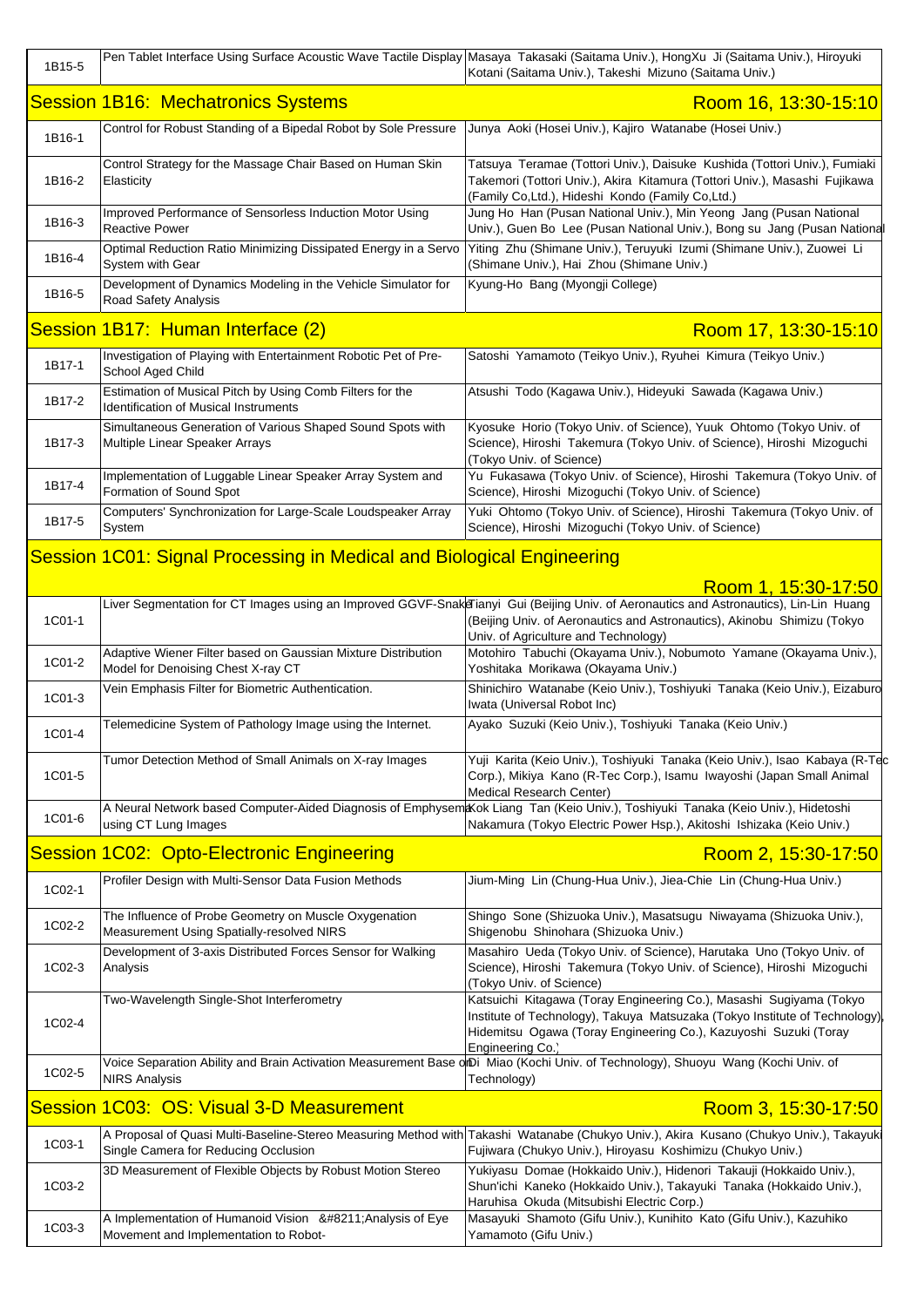| 1C03-4 | Model Reconstruction based on Radial Reach Filter                                                                 | Satoru Takahashi (Kagawa Univ.), Shunichi Kaneko (Hokkaido Univ.)                                                                                                                                                             |
|--------|-------------------------------------------------------------------------------------------------------------------|-------------------------------------------------------------------------------------------------------------------------------------------------------------------------------------------------------------------------------|
| 1C03-5 | Robust Focusing by Orientation Code Matching                                                                      | Yuan Li (Hokkaido Univ.), Isao Ohmura (Hokkaido Industrial Research<br>Institute), Hidenori Takauji (Hokkaido Univ.), Shunichi Kaneko (Hokkaido<br>Univ.), Takayuki Tanaka (Hokkaido Univ.)                                   |
| 1C03-6 | Nano-Level 3-D Measurement System Using Combination of 3-<br>Wavelength Laser Lights                              | Masashi Nomura (Kagawa Univ.), Junichiro Hayashi (Kagawa Univ.),<br>Shigeaki Morimoto (Co Ryusyosangyo), Sheiji Hata (Kagawa Univ.), Ichiro<br>Ishimaru (Kagawa Univ.)                                                        |
|        | <b>Session 1C06: Medical and Welfare Systems</b>                                                                  | Room 6, 15:30-17:50                                                                                                                                                                                                           |
| 1C06-1 | <b>Using Bayesian Network</b>                                                                                     | Omni-Directional Vision Sensor Based Behavior Monitoring SystemHirokazu Seki (Chiba Institute of Technology), Atsushi Kiso (Chiba Institute<br>of Technology), Susumu Tadakuma (Chiba Institute of Technology)                |
| 1C06-2 | Measurement of Heart-beat of Train Operators                                                                      | Yoshihiro Kawanishi (Hosei Univ.), Kouta Aizawa (Hosei Univ.), Kajiro<br>Watanabe (Hosei Univ.)                                                                                                                               |
| 1C06-3 | the Frontal Areas of the Brain                                                                                    | Source Localization with EEG Data for BP Shows Major Activities iRajkishore Prasad (UEC), Hovagiam Bakardjian (RIKEN, BSI), Cichocki<br>Andrej (RIKEN BSI), Matsuno Fumitoshi (UEC)                                           |
| 1C06-4 | Continuous Blood Pressure Measurement System Based on Low<br>Cuff Pressure Approach                               | Cang-Yi Ding (National central Univ.), Cheng-Ning Huang (National central<br>Univ.), Fang-Ming Yu (St. John's Univ.), Hung-Yuan Chung (National central<br>Univ.)                                                             |
| 1C06-5 | Noninvasive Measurement of Blood Glucose Based on Optical<br>Sensing and Internal Standard Method                 | Fujio Saiki (Shinshu Univ.), Hiroaki Ishizawa (Shinshu Univ.), Akinobu Muro<br>(Shinshu Univ.), Eiji Toba (Shinshu Univ.)                                                                                                     |
| 1C06-6 | 3-D Reconstruction Using Color Stripe and Its Application to<br><b>Grading of Facial Palsy</b>                    | Junichi Sakaeda (Keio Univ.), Toshiyuki Tanaka (Keio Univ.)                                                                                                                                                                   |
|        | <b>Session 1C07: Process Control</b>                                                                              | Room 7, 15:30-17:50                                                                                                                                                                                                           |
| 1C07-1 | Design Method of Minimum-Phase State Decoupling Control with<br><b>Feedforward Compensation</b>                   | Takao Tomaru (Tokyo Metropolitan Univ.), Yasuchika Mori (Tokyo<br>Metropolitan Univ.)                                                                                                                                         |
| 1C07-2 | Tuning Method of PID Controller for Desired Damping Coefficient                                                   | Yohei Okada (Toyohashi Univ. of Technology), Yuji Yamakawa (Univ. of<br>Tokyo), Takanori Yamazaki (Oyama National College of Technology),<br>Shigeru Kurosu (Crotech)                                                         |
| 1C07-3 | Discrete Time Models of a Continuous Power System Stabilizer                                                      | Gaber Shabib Salman Ahmed (Univ. of Tsukuba), Noriyku Hori (Univ. of<br>Tsukuba)                                                                                                                                              |
| 1C07-4 | Performance-Based PID Tuning and It's Experimental Evaluation                                                     | Yoshihiro Ohnishi (Kure College of Tech.), Toru Yamamoto (Hiroshima<br>Univ.), Sirish L. Shah (Univ. of Alberta)                                                                                                              |
| 1C07-5 | Locally-Weighted Regression Model                                                                                 | Optimum Quality Design Support System for Steel Products using Hiroyasu Shigemori (JFE Steel Corp.), Shuji Kawamura (JFE Steel Corp.)                                                                                         |
| 1C07-6 | Robust Model Predictive Control for Uncertain State Delayed<br>System Using Polytope Dependent Lyapunov Function  | Daehyun Ji (POSTECH), Woojong Yoo (POSTECH), Sangsu Yeh<br>(POSTECH), Sanchul Won (POSTECH)                                                                                                                                   |
|        | Session 1C08: OS: Medical Care and Welfare Engineering as a Man-Machine System (2)                                |                                                                                                                                                                                                                               |
|        |                                                                                                                   | Room 8, 15:30-17:50                                                                                                                                                                                                           |
| 1C08-1 | Development of Breast Cancer Palpation Simulator Using<br>Pneumatic Parallel Manipulator                          | Masahiro Takaiwa (Okayama Univ.), Toshiro Noritsugu (Okayama Univ.)                                                                                                                                                           |
| 1C08-2 | Eye Interface for Physically Impaired People by Genetic Eye<br>Tracking                                           | Toshiya Nishimura (Yamaguchi Univ.), Motoki Nakashige (Yamaguchi<br>Univ.), Takuya Akashi (Yamaguchi Univ.), Yuji Wakasa (Yamaguchi Univ.),                                                                                   |
| 1C08-3 | A Study of Powered Wheelchair Operation                                                                           | Masayuki Booka (Hiroshima Internatinal Univ.), Osamu Sueda (Univ. of<br>Tokushima), Shoichiro Fujisawa (Univ. of Tokushima)                                                                                                   |
| 1C08-4 | Supine to Long Sitting                                                                                            | The Dynamically Analyzed About a Body Load of a Caregiver with Masayuki Soma (Aomorizikeikai Hsp.), Shoichiro Fujisawa (Univ. of<br>Tokushima), Osamu Sueda (Univ. of Tokushima)                                              |
| 1C08-5 | is Vivid to People with Low Visual Capacity                                                                       | A New System to Measure Color Conspicuity: To Know What Colo <sup>r</sup> Seiji Mitani (National Institute of Technology and Evaluation), Toshiaki<br>Yoshida (National Institute of Technology and Evaluation), Kouki Terada |
|        | Session 1C09: OS: Recent Advances in Distributed Parameter Systems                                                |                                                                                                                                                                                                                               |
|        |                                                                                                                   | Room 9, 15:30-17:50                                                                                                                                                                                                           |
| 1C09-1 | Identification Problems for Semilinear Parabolic Evolution Equation Shin-ichi Nakagiri (Kobe Univ.)               |                                                                                                                                                                                                                               |
| 1C09-2 | Stabilization and a Class of Functionals for Linear Parabolic<br>Systems                                          | Takao Nambu (Kobe Univ.)                                                                                                                                                                                                      |
| 1C09-3 | On Observability of a Parallel-Flow Three-Fluid Heat Exchange<br>Process                                          | Hideki Sano (Kagoshima Univ.)                                                                                                                                                                                                 |
| 1C09-4 | Passivity of Flexible Master-Slave Manipulator                                                                    | Hiroyuki Ukai (Nagoya Institute of Technology), Yoshifumi Morita (Nagoya<br>Institute of Technology), Takahito Mori (Gifu National College of Technology)                                                                     |
| 1C09-5 | Tip Position Control of a Two Links Flexible Manipulator Based on<br>the Dynamic Extension Technique              | Toshimi Shimizu (Niigata Univ.), Minoru Sasaki (Gifu Univ.), Tokuji Okada<br>(Niigata Univ.)                                                                                                                                  |
| 1C09-6 | Stabilized Controller Design for a Flexible Stacker Crane                                                         | Minoru Sasaki (Gifu Univ.), Toshimi Shimizu (Niigata Univ.), Koji Ikai (Gifu<br>Univ.), Satoshi Ito (Gifu Univ.)                                                                                                              |
| 1C09-7 | A Finite-dimensional Uncertainty Modeling for Parabolic Distributed Jun Imai (Okayama Univ.)<br>Parameter Systems |                                                                                                                                                                                                                               |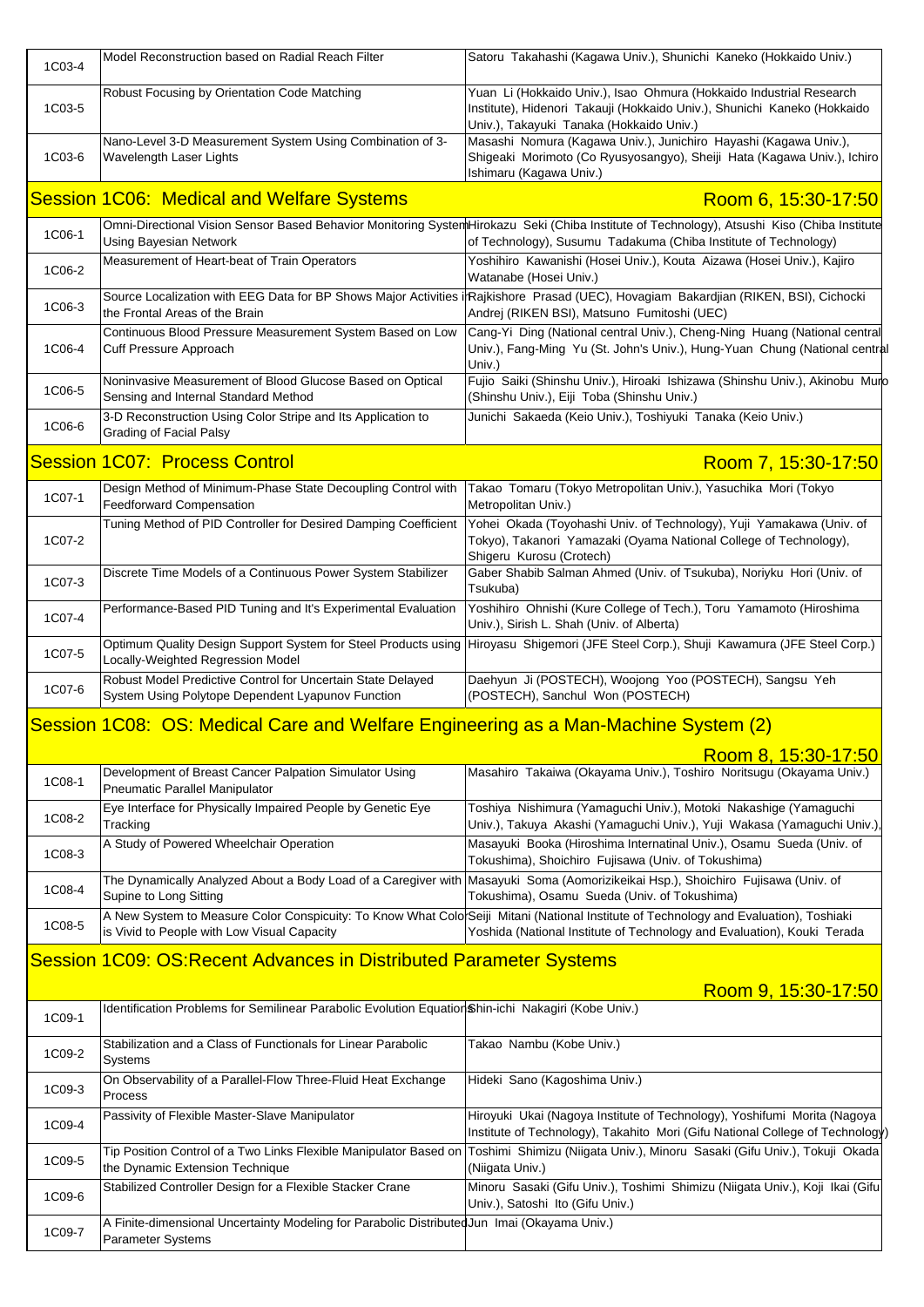#### Session 1C10: OS: Unconventional Computation and Communication

Room 10, 15:30-17:50 1C10-1 Structural Organization in Network Artificial Chemistry by Node Programs and Token Flow Hideaki Suzuki (NICT) 1C10-2 Multistate Part for Mesoscale Self-Assembly Daiko Tsutsumi (Tokyo Institute of Technology), Satoshi Murata (Tokyo Institute of Technology) 1C10-3 Computation by Wave Propagation Simulated on Self-Timed Cellular Automaton Tomoyuki Hisamori (Univ. of Hyogo), Teijiro Isokawa (Univ. of Hyogo), Ferdinand Peper (NiCT), Naotake Kamiura (Univ. of Hyogo), Nobuyuki Matsui (Univ. of Hyogo) 1C10-4 Morphological Dynamics in a Proto-cell Model Keisuke Suzuki (Univ. of Tokyo), Takashi Ikegami (Univ. of Tokyo) 1C10-5 On Information-Theoretical Formalization of Intracellular Communications Based on Linear Network Coding Jian-Qin Liu (NICT)

#### Session 1C11: OS: System Analysis and Intelligent Design of Multiple Interactive Systems

|          |                                                                                                         | Room 11, 15:30-17:50                                                                                                                                                               |
|----------|---------------------------------------------------------------------------------------------------------|------------------------------------------------------------------------------------------------------------------------------------------------------------------------------------|
| 1C11-1   | Density on Digital Video                                                                                | Object Location Prediction Based on Motion Estimation and Traffic Feng-Li Lian (National Taiwan Univ.), Ching-Chun Chiang (National Taiwan<br>Univ.)                               |
| 1C11-2   | Actuation Design of 2D Rotational Modular Robots                                                        | Ming-Chiuan Shiu (National Taiwan Univ.), Hou-Tsan Lee (National Taiwan<br>Univ.), Feng-Li Lian (National Taiwan Univ.), Li-Chen Fu (National Taiwan<br>Univ.)                     |
| 1C11-3   | Development of a Patrol Robot for Home Security with Network<br>Assisted Interactions                   | Jong-Hann Jean (St. John's Univ.)                                                                                                                                                  |
| 1C11-4   | The Time-Delay Effect of Multiple-Network Systems in NCS                                                | Ching-Wen Cheng (National Chiao-Tung Univ.), Chien-Liang Lai (National<br>Chiao-Tung Univ.), Bor-Chyun Wang (China Univ. of Technology), Pau-Lo<br>Hsu (National Chiao-Tung Univ.) |
| $1C11-5$ | LMI-Based Fuzzy Stabilization for Multiple Networked Systems                                            | Kuang-Yow Lian (Chung-Yuan Christian Univ. and National Taipei Univ. of<br>Technology), Wen-Tsung Yang (Chung-Yuan Christian Univ.), Yu-Jyun<br>Huang (Chung-Yuan Christian Univ.) |
| 1C11-6   | A Matrix Approach for Determining Linear Time-Delay System<br><b>Stability for All Time-Delay Sizes</b> | Chun Pi Lin (National Taiwan Univ.), I Kong Fong (National Taiwan Univ.)                                                                                                           |
|          | Session 1C12: Systems Theory and Engineering                                                            | Room 12, 15:30-17:50                                                                                                                                                               |
| 1C12-1   | Development of an Energy-efficient LP Gas Pressure Regulator                                            | Keigo Misawa (Hosei Univ.), Yusuke Miho (Hosei Univ.), Kajiro Watanabe<br>$L$ anni $L$                                                                                             |

| 1912-1 |                                                                                                                                                               | (Hosei Univ.)                                                                                                                                                          |
|--------|---------------------------------------------------------------------------------------------------------------------------------------------------------------|------------------------------------------------------------------------------------------------------------------------------------------------------------------------|
| 1C12-2 | Cross-Layer Design for Throughput Improvement in Wireless<br>Communications                                                                                   | Shintaro Mori (Kagawa Univ.), Koji Ishii (Kagawa Univ.), Shigeaki Ogose<br>(Kagawa Univ.)                                                                              |
| 1C12-3 | Some Algorithms for Real-Time Generation of Non-Regular<br>Sequences on One-Bit Inter-Cell-Communication Cellular Automath Osaka Electro-Communication Univ.) | Naoki Kamikawa (Osaka Electro-Communication Univ.), Hiroshi Umeo                                                                                                       |
| 1C12-4 | Proposal of Web System "NAP-Web" to Promise Next Access                                                                                                       | Tomohiko Kaji (Kagawa Univ.), Keizo Saisho (Kagawa Univ.)                                                                                                              |
| 1C12-5 | Development of PANGEA and SICE Academic Activity Support<br>Systems                                                                                           | Takao Terano (Tokyo Institute of Technology), Yukichi Otsuka (Gakkai Net<br>Co., Ltd.), Masashi Kugawa (Gakkai Net Co., Ltd.), Setsyua Kurahashi<br>(Univ. of Tsukuba) |

#### Session 1C13: Neural Networks and their Application

#### $R<sub>00</sub>$ m 13, 15:30-17:5

|        |                                                                                                                        | <u>INUUITI TU. TU.UU TIIJU</u>                                                                                                                                                    |
|--------|------------------------------------------------------------------------------------------------------------------------|-----------------------------------------------------------------------------------------------------------------------------------------------------------------------------------|
| 1C13-1 | Emergence of Robotic Intelligence by Chaos for Catching Fish                                                           | Jun Hirao (Univ. of Fukui), Mamoru Minami (Univ. of Fukui), Yasushi Mae<br>(Osaka Univ.), Gao Jingyu (Univ. of Fukui)                                                             |
| 1C13-2 | Control of Roving Robot Using Chaotic Dynamics in A Quasi-<br>layered Recurrent Neural Network for Sensing and Driving | Li Yongtao (Okayama Univ.), Tai Tanaka (Okayama Univ.), Shigetoshi Nara<br>(Okayama Univ.)                                                                                        |
| 1C13-3 | Sliding Mode Control Using Neural Networks for SISO Nonlinear<br><b>Systems</b>                                        | Muhammad Yasser (Chiba Univ.), Agus Trisanto (Chiba Univ.), Ayman<br>Haggag (Chiba Univ.), Takashi Yahagi (Chiba Univ.), Hiroo Sekiya (Chiba<br>Univ.), Jianming Lu (Chiba Univ.) |
| 1C13-4 | Characteristic of Adaptive Type Neural Network Direct Controller<br>with Separate Learning Rule                        | Takayuki Yamada (Ibaraki Univ.)                                                                                                                                                   |
| 1C13-5 | Inverse Estimation of Joint Angles of Robot Arm by Network<br>Inversion                                                | Nanae Sekiguchi (Takushoku Univ.), Takehiko Ogawa (Takushoku Univ.),<br>Hajime Kanada (Takushoku Univ.)                                                                           |
| 1C13-6 | actions in a collaborative task: Situation-Sensitive Reinforcement   Sawaragi (Kyoto Univ.)                            | Implicit estimation of other's intention without direct observation of Tadahiro Taniguchi (Kyoto Univ.), Kenji Ogawa (Kyoto Univ.), Tetsuo                                        |

#### Session 1C14: OS: Biomimetic Approach in Robotics and Machines

|        |                                                                                                  | Room 14, 15:30-17:50                                                                                                                                           |
|--------|--------------------------------------------------------------------------------------------------|----------------------------------------------------------------------------------------------------------------------------------------------------------------|
| 1C14-1 | Task Allocation with a Cooperative Plan for an Emotionally<br>Intelligent System of Multi-Robots | Sajal C. Banik (Saga Univ.), Keigo Watanabe (Saga Univ.), Kiyotaka Izumi<br>(Saga Univ.)                                                                       |
| 1C14-2 | <b>Future Reachability Evaluation</b>                                                            | Multi-Preview Configuration Control for Redundant Manipulator by Zhang Tongxiao (Univ. of Fukui), Minami Mamoru (Univ. of Fukui), Song<br>Wei (Univ. of Fukui) |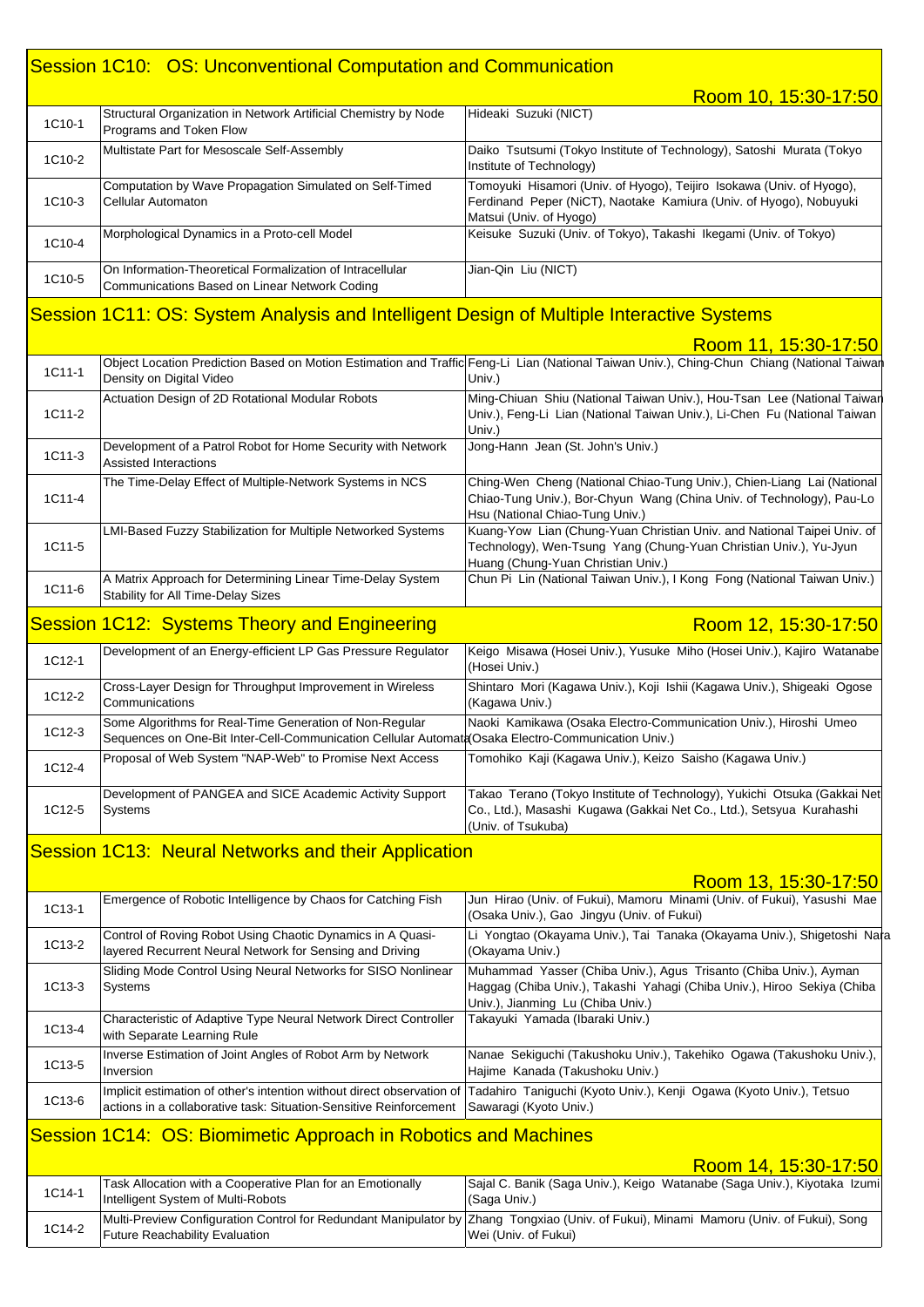| 1C14-3 | CPG Based Control for Generating Stable Bipedal Trajectories<br><b>Under External Perturbation</b>                                                                   | Guang Lei Liu (Saga Univ.), Maki K. Habib (Saga Univ.), Keigo Watanabe<br>(Saga Univ.), Kiyotaka Izumi (Saga Univ.)                                                                                         |
|--------|----------------------------------------------------------------------------------------------------------------------------------------------------------------------|-------------------------------------------------------------------------------------------------------------------------------------------------------------------------------------------------------------|
| 1C14-4 | On-line Stable Evolutionary Recognition by Quaternion Motion-<br><b>Feedforward Compensation</b>                                                                     | Wei Song (Univ. of Fukui), Mamoru Minami (Univ. of Fukui), Yasushi Mae<br>(Univ. of Fukui), Seiji Aoyagi (Kansai Univ.)                                                                                     |
| 1C14-5 | Learning of Inverse-dynamics and Inverse-kinematics for Two-link Ken Onozato (Kansai Univ.), Yutaka Maeda (Kansai Univ.)<br><b>SCARA Robot Using Neural Networks</b> |                                                                                                                                                                                                             |
| 1C14-6 | Hardware Design of Self-Organization for Clustering                                                                                                                  | Atsushi Ishihara (Kansai Univ.), Yutaka Maeda (Kansai Univ.)                                                                                                                                                |
|        | Session 1C16: Robot Control (2)                                                                                                                                      | Room 16, 15:30-17:50                                                                                                                                                                                        |
| 1C16-1 |                                                                                                                                                                      | Initial State Observer Design for Self-localization of Mobile Robots Muneaki Higuchi (NAIST), Hisakazu Nakamura (NAIST), Hirokazu<br>Nishitani (NAIST)                                                      |
| 1C16-2 | <b>Robots</b>                                                                                                                                                        | A Controller Design on Person Following Omni-directional Vehicle Prasarn Kiddee (Polytechnic Univ.), Akira Shimada (Polytechnic Univ.)                                                                      |
| 1C16-3 | Development of Autonomous Bike Robot with Balancer                                                                                                                   | Akihiro Murayama (Mechanical and Control Eng Tokyo Institut of<br>Technology), Masaki Yamakita (Mechanical and Control Eng Tokyo Institut of                                                                |
| 1C16-4 | Obstacle avoidance, arrest and guidance of a prismatic 2D object<br>using multi agents                                                                               | Ashish Dutta (IIT Kanpur), Pankaj Sharma (IIT Kanpur), Anupam Saxena<br>(IIT Kanpur)                                                                                                                        |
| 1C16-5 |                                                                                                                                                                      | Development of Walking Assist Equipment with Pneumatic CylinderToshihiko Morichika (Meiji Univ.), Fumitaka Kikkawa (Meiji Univ.), Osamu<br>Oyama (Meiji Univ.), Toshihiro Yoshimitsu (Kanagawa Institute of |
|        | Session 1C17: Robot Arm and Manipulator                                                                                                                              | Room 17, 15:30-17:50                                                                                                                                                                                        |
| 1C17-1 | A Method of Real-time Coordination of Redundant Muscles for<br>Multi-DOF Robot Joints                                                                                | Masakazu Suzuki (Tokai Univ.), Takashi Mayahara (Tokai Univ.)                                                                                                                                               |
| 1C17-2 | Multiple Obstacles Avoidance for Kinematically Redundant<br>Manipulators Using Jacobian Transpose Method                                                             | Kwang-Kyu Lee (Technical Univ. Munich), Yuta Komoguchi (Technical Univ<br>Munich), Marin Buss (Technical Univ. Munich)                                                                                      |
| 1C17-3 | Motion Simulation of Robot Arm Using Reinforcement Learning                                                                                                          | Oshiro Takahito (Hosei Univ.), Watanabe Kajiro (Hosei Univ.)                                                                                                                                                |
| 1C17-4 | Regenerating Human-like Arm Motions of Humanoid Robots for a<br>Movable Object                                                                                       | ChangHwan Kim (KIST), Seungsu Kim (KIST), Syungkwon Ra (KIST),<br>Bum Jae You (KIST)                                                                                                                        |
| 1C17-5 | A Systematic Approach to Stiffness Analysis of Parallel<br>Mechanisms and its Comparison with FEM                                                                    | Kiyoshi Nagai (Ritsumeikan Univ.), Zhengyong Liu (Ritsumeikan Univ.)                                                                                                                                        |

## Wednesday, September 19, 2007

#### Session 2A01: Neural Networks

#### Room 1, 10:30-12:30

| 2A01-1 | Multi-objective Multiclass Support Vector Machine for Pattern<br>Recognition                        | Keiji Tatsumi (Osaka Univ.), Kenji Hayashida (Osaka Univ.), Hiroki Higashi<br>(Osaka Univ.), Tetsuzo Tanino (Osaka Univ.)                                                                                  |
|--------|-----------------------------------------------------------------------------------------------------|------------------------------------------------------------------------------------------------------------------------------------------------------------------------------------------------------------|
| 2A01-2 |                                                                                                     | Impact Perforation Image Processing using a Self-Organizing Map Kenji Okubo (Takushoku Univ.), Takehiko Ogawa (Takushoku Univ.),<br>Hajime Kanada (Takushoku Univ.)                                        |
| 2A01-3 | <b>Neural Networks</b>                                                                              | A BER Worst Pattern of Waveform Discrimination Using 2-7 Code  Kouta Miyazato (Takushoku Univ.), Takehiko Ogawa (Takushoku Univ.),<br>Hajime Kanada (Takushoku Univ.), Shigeru Yoshizawa (Takushoku Univ.) |
| 2A01-4 | <b>EMG Pattern Classification using Spectral Estimation and Neural</b><br><b>Network</b>            | Kyung Kwon Jung (Dongguk Univ.), Joo Woong Kim (Dongguk Univ.), Ki<br>Hwan Eom (Dongguk Univ.), Hyun Kwan Lee (Honam Univ.), Sung Boo<br>Chung (Seoil College)                                             |
| 2A01-5 | <b>GMDH-type Neural Network</b>                                                                     | Medical Image Recognition of Abdominal X-ray CT Images by RBHTadashi Kondo (Univ. of Tokushima), Junji Ueno (Univ. of Tokushima)                                                                           |
| 2A01-6 | Three Dimensional Medical Images of the Lungs and Brain<br>Recognized by Artificial Neural Networks | Takaomi Matuki (Univ. of Tokushima), Tsuyoshi Kudo (Univ. of Tokushima)<br>Tadashi Kondo (Univ. of Tokushima), Junji Ueno (Univ. of Tokushima)                                                             |

### Session 2A02: OS: Human Factors in Vehicle Operation

#### Room 2, 10:30-12:30

| 2A02-1 | Task                                                                                      | Hybrid System Modeling of Human Driver in the Vehicle Following Toshikazu Akita (Nagoya Univ.), Shinkichi Inagaki (Nagoya Univ.), Tatsuya<br>Suzuki (Nagoya Univ.), Soichiro Hayakawa (Toyota Tech. Inst.), Nuio |
|--------|-------------------------------------------------------------------------------------------|------------------------------------------------------------------------------------------------------------------------------------------------------------------------------------------------------------------|
| 2A02-2 | Effect of Safe-driving Instructions on Driver Behavior at Non-<br>signalized Intersection | Hiroaki Kosaka (NAIST), Nobuhisa Higashikawa (NAIST), Hirokazu<br>Nishitani (NAIST)                                                                                                                              |
| 2A02-3 | <b>Following Behavior</b>                                                                 | Indices for Characterizing Driving Style and their Relevance to CarMotonori Ishibashi (Mazda Motor Corp.), Masayuki Okuwa (Toyota Central<br>RandD Labs. Inc.), Shun'ichi Doi (Kagawa Univ.), Motoyuki Akamatsu  |
| 2A02-4 | Modeling and Validation of Carsickness Mechanism                                          | Norimasa Kamiji (Kagawa Univ.), Yoshinori Kurata (Kagawa Univ.), Takahiro<br>Wada (Kagawa Univ.), Shun'ichi Doi (Kagawa Univ.)                                                                                   |
| 2A02-5 | Characteristic of Depth Attention when Observer is in Dark Field                          | Ruting Xia (Kagawa Univ.), Masato Fukushima (Kagawa Univ.), Shun'ichi<br>Doi (Kagawa Univ.), Takahiko Kimura (Osaka Univ.), Toshiaki Miura (Osaka                                                                |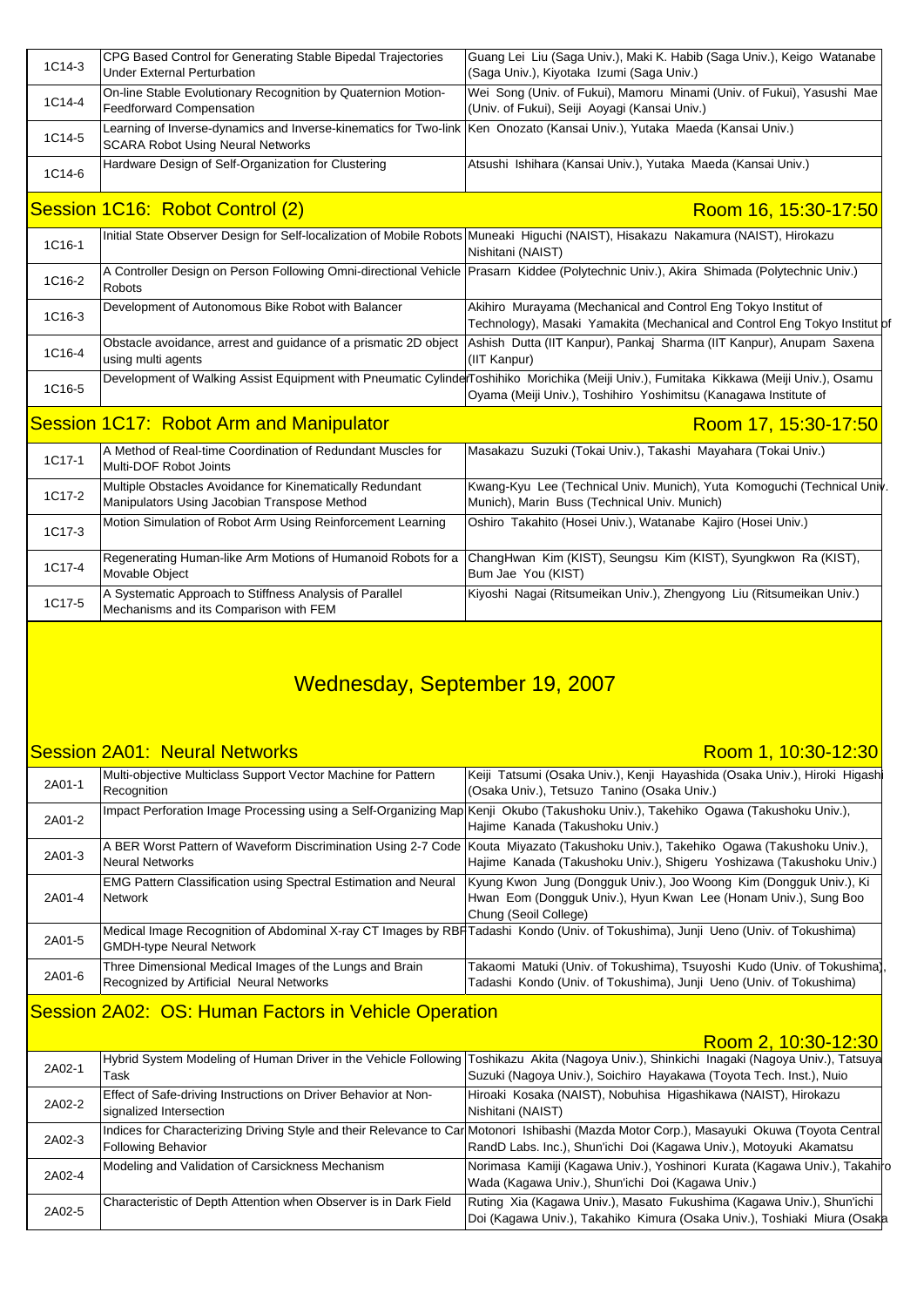### Session 2A03: OS: Evolutionary and Distributed Systems Towards Real-world Applications (1)

|        |                                                                                                                                                               | Room 3, 10:30-12:30                                                                                                                                                                                                                                                                         |
|--------|---------------------------------------------------------------------------------------------------------------------------------------------------------------|---------------------------------------------------------------------------------------------------------------------------------------------------------------------------------------------------------------------------------------------------------------------------------------------|
| 2A03-1 | Waterbus Route Optimization by Pittsburgh-style Learning<br><b>Classifier System</b>                                                                          | Keiji Sato (Univ. of Electro-Communications), Keiki Takadama (Univ. of<br>Electro-Communications)                                                                                                                                                                                           |
| 2A03-2 | Tierra-based Space System for Robustness of Bit Inversion and<br>Program Evolution                                                                            | Ken Nonami (Univ. of Electro-Communications), Keiki Takadama (Univ. of<br>Electro-Communications)                                                                                                                                                                                           |
| 2A03-3 | for Large-scale Sensor Networks                                                                                                                               | A Robustness Distributed System with Sensing and Fault DetectionKiyohiko Hattori (National Institute of Information and Communication.<br>Technol), Keiki Takadama (Univ. of Electro-Communications), Satoshi<br>Murata (Tokyo Institute of Technology), Hiroshi Furuya (Tokyo Institute of |
| 2A03-4 | Using Game Theory for Power and Rate Control in Wireless Ad<br><b>Hoc Networks</b>                                                                            | Azman O Lim (NICT), Youiti Kado (NICT)                                                                                                                                                                                                                                                      |
|        | Session 2A04: OS:International Share of Information on Measurement Science                                                                                    |                                                                                                                                                                                                                                                                                             |
|        | and Sensing Technologies                                                                                                                                      | Room 4, 10:30-12:30                                                                                                                                                                                                                                                                         |
| 2A04-1 | Progress and Promotion of the International Interchange of<br>Information on Sensing Technologies                                                             | Hidetaka Imai (NMIJ, AIST), Hiro Yamasaki (Univ. of Tokyo)                                                                                                                                                                                                                                  |
| 2A04-2 | Viewpoints of Education and Science in Measurement and<br>Instrumentation                                                                                     | Shigeru Takayama (Ritsumeikan Univ.BKC)                                                                                                                                                                                                                                                     |
| 2A04-3 | Dynamic Problems in Measurement of Mass-related Quantities                                                                                                    | Yamazaki Takanori (Oyama National College of Technology), Toshiro Ono<br>(Okayama Univ. of Science)                                                                                                                                                                                         |
| 2A04-4 | Measurement and Analysis of Motor Adaptation to Dynamic<br>Environments                                                                                       | Koji Ito (Tokyo Institute of Tech.)                                                                                                                                                                                                                                                         |
| 2A04-5 | Activities of New TC22 Vibration Measurement                                                                                                                  | Takashi Usuda (NMIJ/AIST), Hidetaka Imai (AIST)                                                                                                                                                                                                                                             |
| 2A04-6 | IMEKO and SICE - Collaboration and Competition                                                                                                                | Kozo lizuka (J. A. Metrology Prom.)                                                                                                                                                                                                                                                         |
|        | Session 2A05: Mechanical Systems Control (2)                                                                                                                  | Room 5, 10:30-12:30                                                                                                                                                                                                                                                                         |
| 2A05-1 | Time Series Analysis Based Overload Detection Algorithm for<br>Excavator                                                                                      | Chang Ho Yu (Pusan National Univ.), Jae Weon Choi (Pusan National<br>Univ.)                                                                                                                                                                                                                 |
| 2A05-2 | Effect of Tire Damping on the Ride Performance Potential of Active Semiha Turkay (Anadolu Univ.), Huseyin Akcay (Anadolu Univ.)<br><b>Suspension Systems</b>  |                                                                                                                                                                                                                                                                                             |
| 2A05-3 | FDI Filter Design Using Sliding Mode Observer and Its Application Akira Nakazawa (Shinshu Univ.), Yuichi Chida (Shinshu Univ.)<br>to an Active Control System |                                                                                                                                                                                                                                                                                             |
| 2A05-4 | for Systems with Nonlinear Elements                                                                                                                           | Fractional Derivative Control Designs by Inhomogeneous Sampling Fujio Ikeda (Kochi National College of Technology), Shigehiro Toyama<br>(Nagaoka National College of Technology)                                                                                                            |
| 2A05-5 | Discrete-Valued Input Control of Crane Systems Using Optimal<br><b>Dynamic Quantizer</b>                                                                      | Yuki Minami (Kyoto Univ.), Shun-ichi Azuma (Kyoto Univ.), Toshiharu Suge<br>(Kyoto Univ.)                                                                                                                                                                                                   |
| 2A05-6 | the Acrobot and Compliance                                                                                                                                    | Swing up Control Experiment aimed at Energy Interaction between Masao Kanazawa (TITECH Univ.), Ryuichi Anami (TITECH Univ.), Shigeki<br>Nakaura (TITECH Univ.), Mitsuji Sampei (TITECH Univ.)                                                                                               |
|        | Session 2A06: Nonlinear Control (2)                                                                                                                           | Room 6, 10:30-12:30                                                                                                                                                                                                                                                                         |
| 2A06-1 | Homogeneous Eigenvalue Analysis for Complex Homogeneous<br>Systems of Degree (I,I)                                                                            | Nami Nakamura (NAIST), Hisakazu Nakamura (NAIST), Yuh Yamashita<br>(Hokkaido Univ.), Hirokazu Nishitani (NAIST)                                                                                                                                                                             |
| 2A06-2 | Formation Stability of Multi-Agent Systems with State-Dependent<br><b>Communication Loss</b>                                                                  | Gajamohan Mohanarajah (Tokyo Inst. of Tech.), Tomohisa Hayakawa<br>(Tokyo Inst. of Tech.)                                                                                                                                                                                                   |
| 2A06-3 | Model                                                                                                                                                         | Design of a Model Following Stabilizer to an Artificial Gravity Contr <b>b</b> Wasaki Izutsu (Tokyo Denki Univ.), Katsuhisa Furuta (Tokyo Denki Univ.)                                                                                                                                      |
| 2A06-4 | Synchronization Control for Circadian Rhythm of Drosophila with<br>Flatness-based Adaptive Control                                                            | Tetsuya Kusumi (Keio Univ.), Hiromitsu Ohmori (Keio Univ.)                                                                                                                                                                                                                                  |
| 2A06-5 | Semi-Global Output Regulation of Nonminimum-phase Nonlinear<br>Systems via Error Feedback                                                                     | Yoshinori Hirose (Hokkaido Univ.), Yuh Yamashita (Hokkaido Univ.)                                                                                                                                                                                                                           |
| 2A06-6 | Model Following Control with A Sliding Mode Adjustment for A<br>Positioning System                                                                            | Miki Shichijo (kyutech), Ryuichi Oguro (kyutech)                                                                                                                                                                                                                                            |
|        | <b>Session 2A07: Adaptive Control (2)</b>                                                                                                                     | Room 7, 10:30-12:30                                                                                                                                                                                                                                                                         |
| 2A07-1 | Controller                                                                                                                                                    | Adaptive Semiactive Suspension System by Linearly Parameterized Tomoaki Mori (Keio Univ.), Itthisek Nilkhamhang (Keio Univ.), Akira Sano<br>(Keio Univ.)                                                                                                                                    |
| 2A07-2 | Generalized Predictive Controls over State Space                                                                                                              | Jung Hun Park (Seoul National Univ.), Soohee Han (Seoul National Univ.),<br>Wook Hyun Kwon (Seoul National Univ.)                                                                                                                                                                           |
| 2A07-3 | <b>Neural Networks</b>                                                                                                                                        | Simple Adaptive Control for SISO Nonlinear Systems Using Multipl&Muhammad Yasser (Chiba Univ.), Agus Trisanto (Chiba Univ.), Ayman<br>Haggag (Chiba Univ.), Takashi Yahagi (Chiba Univ.), Hiroo Sekiya (Chiba<br>Univ.), Jianming Lu (Chiba Univ.)                                          |
| 2A07-4 | A Robust Adaptive Control for Robotic Manipulator with Input<br><b>Torque Uncertainty</b>                                                                     | Kazuya Sato (Saga Univ.), Kazuhiro Tsuruta (Kyushu Sangyo Univ.), Hiroshi<br>Mukai (Saga Univ.)                                                                                                                                                                                             |

Masayuki Kigure (Gunma Univ.), Seiji Hashimoto (Gunma Univ.), Takeo

Ishikawa (Gunma Univ.)

2A07-5

Disturbance Observer-Based Internal Model Control with An

Adaptive Mechanism For Linear Actuators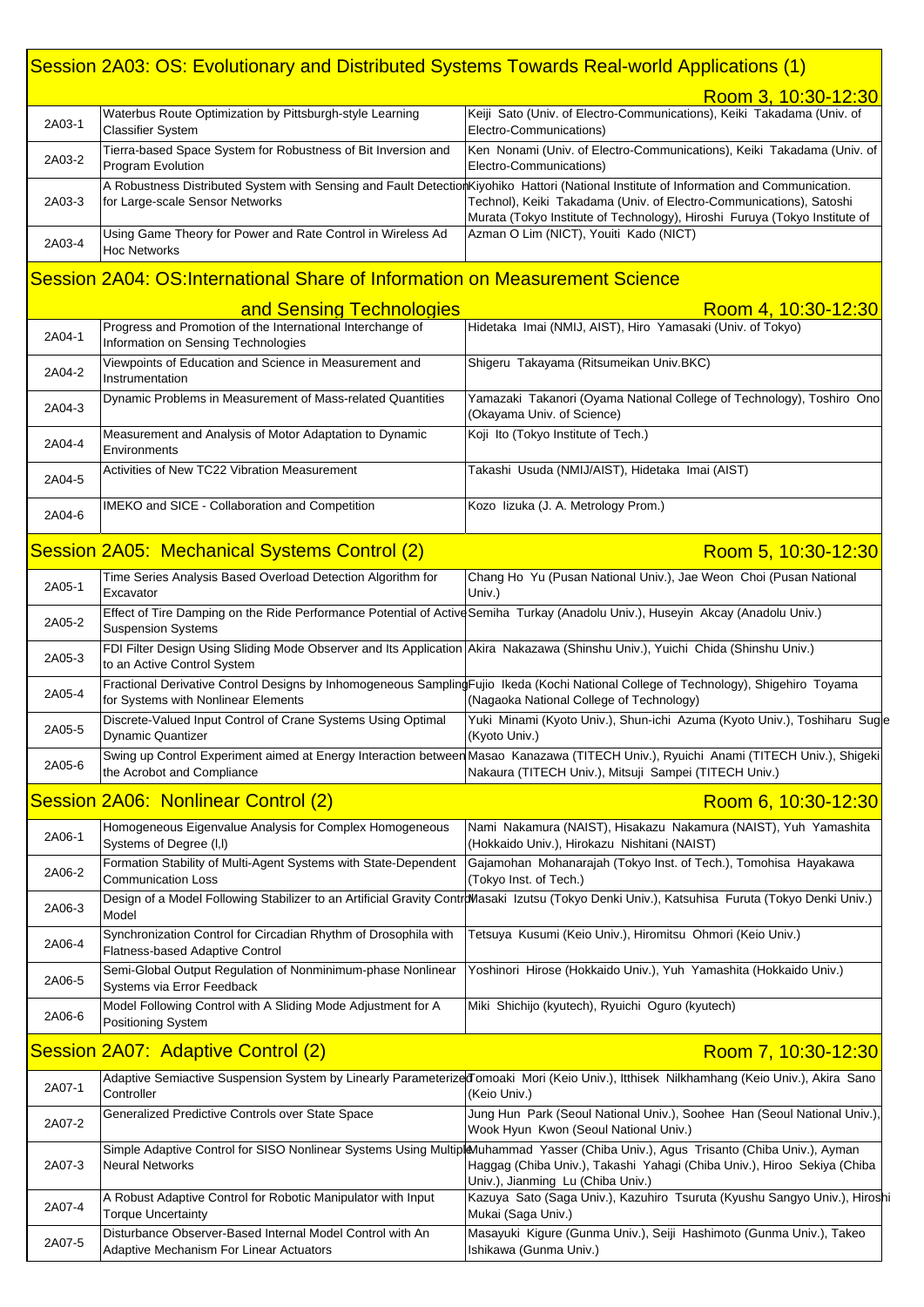|        |                         | Adaptive Longitudinal Velocity and Lane Keeping Control of Four- Yuma Yoshida (Kyushu Institute of Technology), Qiang Wang (Kyushu |
|--------|-------------------------|------------------------------------------------------------------------------------------------------------------------------------|
| 2A07-6 | Wheel-Steering Vehicles | Institute of Technology), Masahiro Oya (Kyushu Institute of Technology),                                                           |
|        |                         | Katsuhiro Okumura (Fukuoka Industrial Technology Center)                                                                           |

### Session 2A08: Optimization and Reinforcement Learning

|        |                                                                                                      | Room 8, 10:30-12:30                                                                                                                                                          |
|--------|------------------------------------------------------------------------------------------------------|------------------------------------------------------------------------------------------------------------------------------------------------------------------------------|
| 2A08-1 | A New Cooperative Approach to Discrete Particle Swarm<br>Optimization                                | Yiheng Xu (Waseda Univ.), Jinglu Hu (Waseda Univ.), Kotaro Hirasawa<br>(Waseda Univ.), Xiaohong Pang (Shanghai Jiao Tong Univ.)                                              |
| 2A08-2 | Global Optimization with Chaotic Particles Inspired by Swarm<br>Intelligence                         | Kazuaki Masuda (Kanagawa Univ.), Kenzo Kurihara (Kanagawa Univ.)                                                                                                             |
| 2A08-3 | The Optimal Design of the Vehicle Routing Problem with Time<br>Windows by Ant Colony System          | Hiroaki Ono (Tokyo Metropolitan Univ.), Yasuchika Mori (Tokyo Metropolitan<br>Univ.)                                                                                         |
| 2A08-4 | Elevator Group Control System using Genetic Network<br>Programming with ACO Considering Transitions  | Lu Yu (Waseda Univ.), Jin Zhou (Waseda Univ.), Shingo Mabu (Waseda<br>Univ.), Kotaro Hirasawa (Waseda Univ.), Jinglu Hu (Waseda Univ.), Sandor<br>Markon2 (Fujitec Co. Ltd.) |
| 2A08-5 | Model-based Reinforcement Learning with Model Error and Its<br>Application                           | Yoshiyuki Tajima (Univ. of Tsukuba), Takehisa Onisawa (Univ. of Tsukuba)                                                                                                     |
| 2A08-6 | Optimizing Reserve Size in Genetic Algorithms with Reserve<br>Selection Using Reinforcement Learning | Yang Chen (Waseda Univ.), Jinglu Hu (Waseda Univ.), Kotaro Hirasawa<br>(Waseda Univ.), Songnian Yu (Shanghai Univ.)                                                          |

#### Session 2A09: OS:Methods of Control Engineering in Systems Biology

|        |                                                                                          | <u>דעטווו ש, דעכאס וועטח</u>                                                                                                                                                                                                      |
|--------|------------------------------------------------------------------------------------------|-----------------------------------------------------------------------------------------------------------------------------------------------------------------------------------------------------------------------------------|
| 2A09-1 | Evaluation of Circadian Clock Model based on Orbital Stability                           | Takamichi Hinohara (Waseda Univ.), Kenko Uchida (Waseda Univ.)                                                                                                                                                                    |
| 2A09-2 | Modeling of IL-1 Induced NF-kappaB Signaling and Analysis of<br>Additional UVB Influence | Johannes Witt (Univ. of Stuttgart), Sebastian Husser (Univ. of Stuttgart),<br>Dagmar Kulms (Univ. of Stuttgart), Sandra Barisic (Univ. of Stuttgart), Oliver<br>Sawodny (Univ. of Stuttgart), Thomas Sauter (Univ. of Stuttgart)  |
| 2A09-3 | Methods for Analysis of Evolutive Adaptation of E. coli                                  | Ronny Feuer (Univ. of Stuttgart), Michael Ederer (MaxPlanckInstitute fuer<br>Dynamik komplexer technischer System), Georg Sprenger (Univ. of<br>Stuttgart), Thomas Sauter (Univ. of Stuttgart), Oliver Sawodny (Univ. of          |
| 2A09-4 | Nervous System Induced by Mental Workload                                                | Recovery Patterns in the Physiological Responses of the Autonom Chie Soga (Kyushu Institute of Technology), Shinji Miyake (Univ. of<br>Occupational and Environmental Health), Chikamune Wada (Kyushu<br>Institute of Technology) |
| 2A09-5 | Understanding of Robustness for a Basic System of Cell Cycle in<br>Yeast                 | Takehito Azuma (Utsunomiya Univ.)                                                                                                                                                                                                 |

 $10.20 - 12.3$ 

## Session 2A10: OS: Recent Progress in Temperature Measurement (1)

|        |                                                                                                           | Room 10, 10:30-12:30                                                                                                                                                                                                    |
|--------|-----------------------------------------------------------------------------------------------------------|-------------------------------------------------------------------------------------------------------------------------------------------------------------------------------------------------------------------------|
| 2A10-1 | Experimental Investigation of Cr3C2-C Peritectic Fixed Point                                              | Yoshiro Yamada (National Metrology Institute of Japan), Yunfen Wang<br>(National Metrology Institute of Japan), Naohiko Sasajima (National Metrology                                                                    |
|        |                                                                                                           | Institute of Japan)                                                                                                                                                                                                     |
| 2A10-2 | Investigation of WC-C Peritectic High-temperature Fixed Point                                             | Naohiko Sasajima (NMIJ, AIST), Yoshiro Yamada (NMIJ, AIST)                                                                                                                                                              |
| 2A10-3 | A Calculation of E.M.F. Drift from the Rh Contents for Platinum<br><b>Based Thermocouples</b>             | Tokio Hamada (Tanaka Kikinzoku Kogyo K.K.)                                                                                                                                                                              |
| 2A10-4 | Study on the Realization of Indium Point                                                                  | Januarius Widiatmo (NMIJ, AIST), Kazuaki Yamazawa (NMIJ, AIST), Koichi<br>Sato (NMIJ, AIST), Jun Tamba (NMIJ, AIST), Masaru Arai (NMIJ, AIST)                                                                           |
| 2A10-5 | a Radiation Thermometer and a Platinum Resistance Thermometer (NMIJ, AIST)                                | Evaluation of a Horizontal Furnace for Precise Comparison betwee Kazuaki Yamazawa (NMIJ, AIST), Kiyoshi Anso (NMIJ, AIST), Masaru Arai                                                                                  |
|        | Session 2A11: Signal Processing (2)                                                                       | Room 11, 10:30-12:30                                                                                                                                                                                                    |
| 2A11-1 | An algorithmic study on blind source separation for preprocessing<br>of an Echo Canceler                  | Sakai Yoshihiro (Tsuyama National College of Technology), Takahashi Kota<br>(Univ. of Electtro-Commnunications), Mitsuhashi Wataru (Univ. of Electtro-<br>Commnunications)                                              |
| 2A11-2 | Analysis and Improvement of Post-Processing for BSS Aiming to<br>Suppress Recognizable Crosstalk          | Kazuya Nakagawa (Univ. of Electro-Communications), Kota Takahashi<br>(Univ. of Electro-Communications)                                                                                                                  |
| 2A11-3 | Wavelet Audio Watermark Robust Against MPEG Compression                                                   | Patcharin Artameeyanant (Vongchavalitkul Univ.)                                                                                                                                                                         |
| 2A11-4 | A Study of Narrow-Band and Compact Size Microstrip Bandpass<br><b>Filters for Wireless Communications</b> | Duangporn Puttadilok (Sirindhorn International Institute of Technology),<br>Duangrat Eungdamrong (Sirindhorn International Institute of Technology),<br>Watchanun Tanacharoenwat (Sirindhorn International Institute of |
| 2A11-5 | Optimal Wavelet Expansion via Sampled-Data \$H^infty\$ Control<br>Theory                                  | Masaki Ogura (Kyoto Univ.), Masaaki Nagahara (Kyoto Univ.), Yutaka<br>Yamamoto (Kyoto Univ.)                                                                                                                            |
| 2A11-6 | Sound Target Tracking in 3D using Particle Filter with 4<br>Microphones                                   | Masato Kawanishi (Kyushu Tech.), Ryousuke Maruta (Taiko Refractories<br>Co.), Norikazu Ikoma (Kyushu Tech.), Hideaki Kawano (Kyushu Tech.),<br>Hiroshi Maeda (Kyushu Tech.)                                             |
|        | <b>Session 2A12: Transportation Systems</b>                                                               | Room 12, 10:30-12:30                                                                                                                                                                                                    |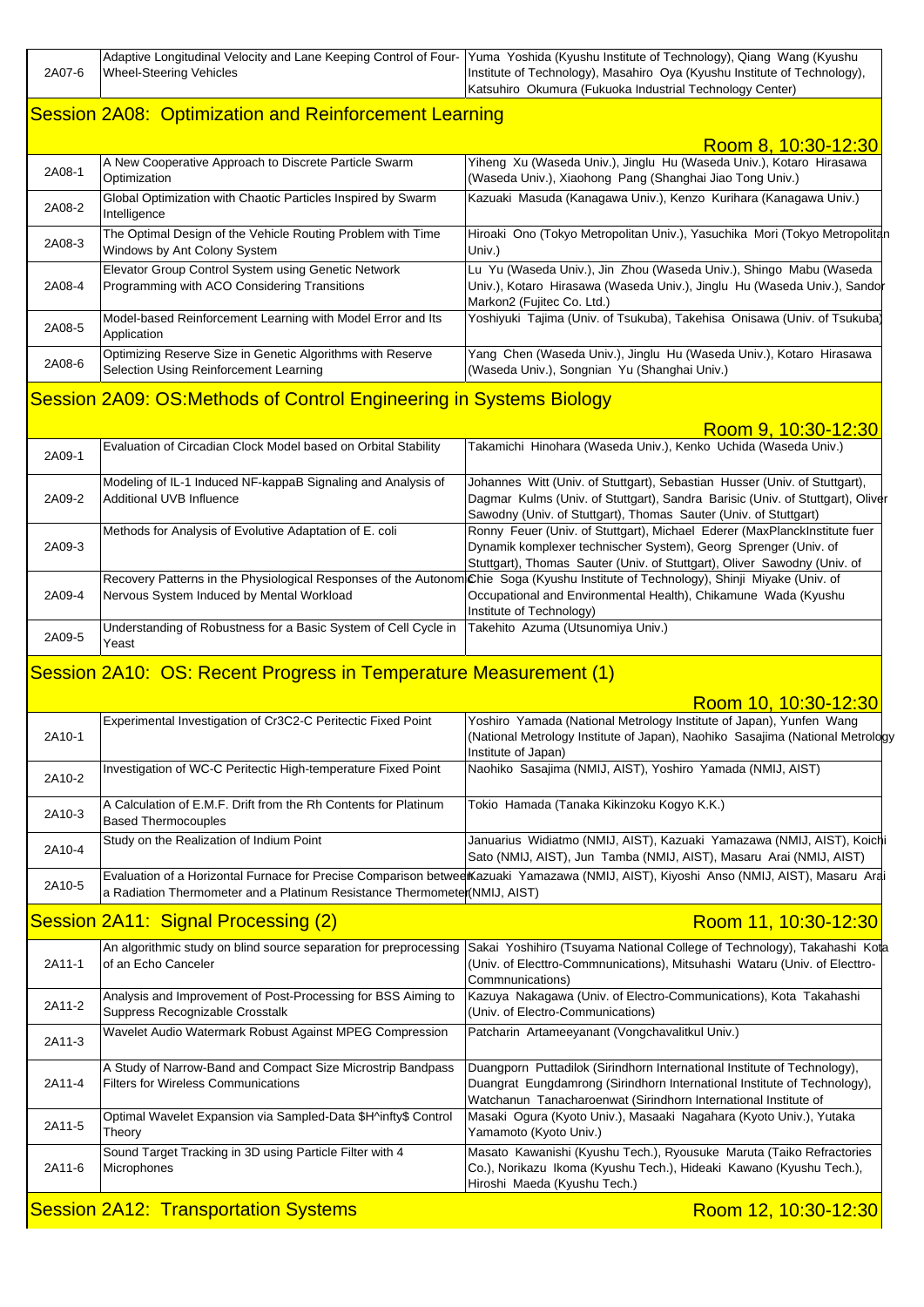| 2A12-1 | Dynamic Time Step Synchronization method for Road Traffic<br>simulation - Application to RoboCup Rescue simulation -     | Atsuo Ozaki (Mitsubishi Electric Corp.), Kazutaka Matsushita (Mitsubishi<br>Electric Information Systems Corp.), Masashi Shiraishi (Mitsubishi Electric<br>Corp.), Shusuke Watanabe (Mitsubishi Electric Corp.),<br>Masakazu Furuichi (Mitsubishi Electric Corp.), Hiroyuki Sato (Mitsubishi<br>Electric Corp.)                |
|--------|--------------------------------------------------------------------------------------------------------------------------|--------------------------------------------------------------------------------------------------------------------------------------------------------------------------------------------------------------------------------------------------------------------------------------------------------------------------------|
| 2A12-2 | Its Applications                                                                                                         | An Analysis of Mean Link Travel Time in Urban Road Networks an Hikaru Shimizu (Fukuyama Univ.), Masa-aki Kobayashi (Fukuyama Univ.),<br>Haruko Fujii (Yuge National College of Maritime Tech.), Shigekazu Katagiri<br>(Fukuyama Univ.)                                                                                         |
| 2A12-3 | Travel Time Measurement by Vehicle Sequence Matching Method Satoshi Takahashi (Nihon Univ.), Takashi Izumi (Nihon Univ.) |                                                                                                                                                                                                                                                                                                                                |
| 2A12-4 | Forward Vehicle Tracking based on Shadow Detection                                                                       | Takashi Izumi (Nihon Univ.), Masayuki Kikawa (Nihon Univ.), Shunsuke<br>Hase (Nihon Univ.), Michitaka Nishimoto (Nihon Univ.)                                                                                                                                                                                                  |
| 2A12-5 | Improvement of Height Measurement                                                                                        | Takashi Izumi (Nihon Univ.), Yuji Okada (Nihon Univ.), Takeshi Hoshino<br>(Nihon Univ.)                                                                                                                                                                                                                                        |
| 2A12-6 |                                                                                                                          | Robust Active Suspension Controller Achieving Good Ride ComfortHiroki Okuda (Kyushu Institute of Technology), Yasutaka Tsuchida (Kyushu<br>Institute of Technology), Masahiro Oya (Kyushu Institute of Technology),<br>Qiang Wang (Kyushu Institute of Technology), Katsuhiro Okamura<br>(Fukuoka Industrial Technology Center |

### Session 2A14: OS: Advanced Image-Based Measurement

### Room 14, 10:30-12:30

| 2A14-1 | Estimation of the 3D Structure of Road Scenes from Monocular<br>Images and Range Data                            | Koichiro Yamaguchi (Toyota Central Labs.), Takeo Kato (Toyota Central<br>Labs.), Yoshiki Ninomiya (Toyota Central Labs.)                                             |
|--------|------------------------------------------------------------------------------------------------------------------|----------------------------------------------------------------------------------------------------------------------------------------------------------------------|
| 2A14-2 | Multi-baseline Stereo by Maximizing Total Number of Interest Point Jomokazu Sato (NAIST), Naokazu Yokoya (NAIST) |                                                                                                                                                                      |
| 2A14-3 | Visual Defect Inspection of Rotating Screw Heads                                                                 | Hiroyuki Ukida (Tokushima Univ.)                                                                                                                                     |
| 2A14-4 | Detection of Professional Techniques in Cooking by Image<br>Processing                                           | [Yoko Akagi (Shibaura Institute of Technology), Yoshimitsu Aoki (Shibaura<br>Institute of Technology), Eri Hoshikawa (Ajinomoto), Toshiyuki Sakashita<br>(Ajinomoto) |
| 2A14-5 |                                                                                                                  | Assistance System for Designing Mirrored Surface Using Projector Daisuke Nakamura (Osaka Univ.), Shinsaku Hiura (Osaka Univ.), Kosuke<br>Sato (Osaka Univ.)          |
|        | Session 2A15: Robot Control (3)                                                                                  | Room 15, 10:30-12:30                                                                                                                                                 |
| 2A15-1 | Mobile Robot Mapping with Geometrically Inconsistent<br>Mooguramente in Dunamia Environmente                     | Kanji Tanaka (Kyushu Univ.), Eiji Kondo (Kyushu Univ.)                                                                                                               |

| ZA 10-1 | Measurements in Dynamic Environments                                                                |                                                                                                                                                                       |
|---------|-----------------------------------------------------------------------------------------------------|-----------------------------------------------------------------------------------------------------------------------------------------------------------------------|
| 2A15-2  | Robot                                                                                               | Bias Estimation of DGPS Multi-Path Datafor Localization of Mobile Yong-Shik Kim (AIST), Bong Keun Kim (AIST), Kohtaro Ohba (AIST),<br>Akihisa Ohya (Univ. of Tsukuba) |
| 2A15-3  | Technique to Correct the Localization Error of the Mobile Robot<br>Positioning System Using an RFID | Min Cheol Lee (Pusan National Univ.), Hyun-Jeong Lee (Pusan National<br>Univ.), Moon Sik Kim (Pusan National Univ.)                                                   |
| 2A15-4  | Walking Control Based on the SIPUP Model                                                            | Koki Kameta (Hirosaki Univ.), Akinori Sekiguchi (Hirosaki Univ.), Yuichi<br>Tsumaki (Hirosaki Univ.), Dragomir N. Nenchev (Musashi Inst. Thch.)                       |
| 2A15-5  | A Vision-Based Navigation Control System for A Mobile Service<br>Robot                              | Mohamed Abdellatif (Qatar Univ.)                                                                                                                                      |

### Session 2A16: OS: Sensing, Control and Safety Systems for Smart Vehicle Automation (1)

|        |                                                                                                                        | Room 16, 10:30-12:30                                                                                                                                                                                                         |
|--------|------------------------------------------------------------------------------------------------------------------------|------------------------------------------------------------------------------------------------------------------------------------------------------------------------------------------------------------------------------|
| 2A16-1 | Obstacle Map Generation Using Virtual Disparity Image                                                                  | Naoki Suganuma (Kanazawa Univ.), Naofumi Fujiwara (Kanazawa Univ.)                                                                                                                                                           |
| 2A16-2 | Localization of Mobile Robots by Multiple Landmark Recognition                                                         | Ryohei Ozawa (Univ. of Fukui), Yasushi Mae (Osaka Univ.), Mamoru<br>Minami (Univ. of Fukui)                                                                                                                                  |
| 2A16-3 |                                                                                                                        | Autonomous Flight Control for RC Helicopter Using Camera Image Syuhei Saito (Musashi Institute of Technology), Yue Bao (Musashi Institute<br>of Technology), Takahito Mochizuki (Musashi Institute of Technology)            |
| 2A16-4 | Fault Detection of Railway Vehicle Suspensions Using Multiple<br>Model Approach                                        | Yusuke Hayashi (Nihon Univ.), Hitoshi Tsunashima (Nihon Univ.), Yoshitaka<br>Marumo (Nihon Univ.)                                                                                                                            |
| 2A16-5 | Design of Lane Tracking Controller for Motorcycles                                                                     | Nozomi Katagiri (Nihon Univ.), Yoshitaka Marumo (Nihon Univ.), Hitoshi                                                                                                                                                       |
|        |                                                                                                                        | Tsunashima (Nihon Univ.)                                                                                                                                                                                                     |
|        | <b>Session 2B02: Intelligent Systems</b>                                                                               | Room 2, 13:30-15:10                                                                                                                                                                                                          |
| 2B02-1 | Measurement of Correlation between Age and the Human Visual<br><b>Interpolation Ability</b>                            | Yinlai Jiang (Kochi Univ. of Tech.), Shuoyu Wang (Kochi Univ. of Tech.)                                                                                                                                                      |
| 2B02-2 | 3D Template Based Automatic Landmine Detection from GPR DataZakarya Zyada (Nagoya Univ.), Toshio Fukuda (Nagoya Univ.) |                                                                                                                                                                                                                              |
| 2B02-3 | Behaviors                                                                                                              | Theoretical Analysis on Effects of Room Arrangement on InhabitantTomoko Ohya (Kyoto Univ.), Masanori Shimamoto (Kyoto Univ.), Hiroshi<br>Kawakami (Kyoto Univ.), Takayuki Shiose (Kyoto Univ.), Osamu Katai<br>(Kyoto Univ.) |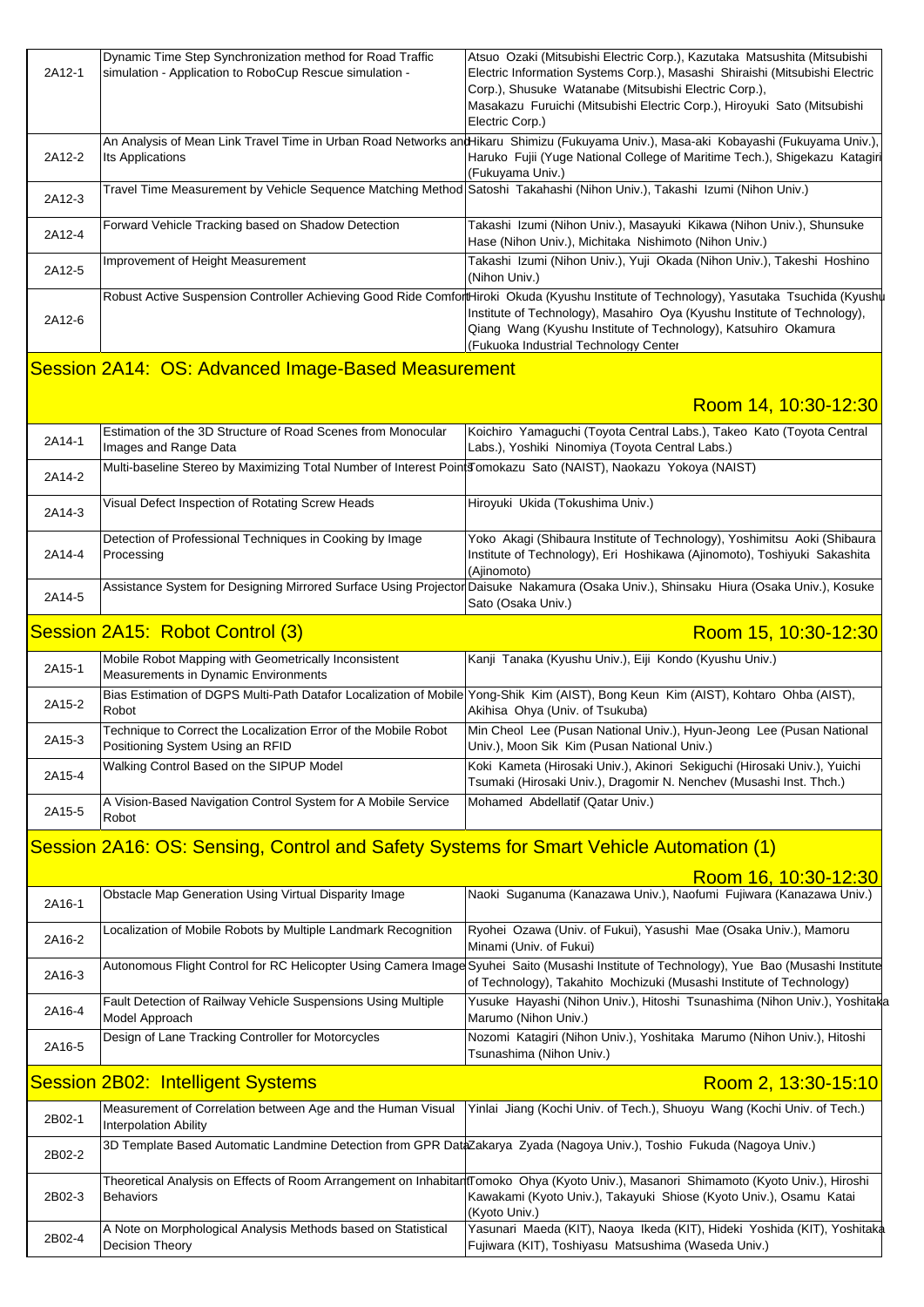| 2B02-5 | Buying and Selling Stocks of Multi Brands using Genetic Network   Zhiguo Bao (Waseda Univ.), Shigo Mabu (Waseda Univ.), Kotaro Hirasawa<br>Programming with control nodes | (Waseda Univ.), Jinglu Hu (Waseda Univ.)                                                                                                                                                                                                             |
|--------|---------------------------------------------------------------------------------------------------------------------------------------------------------------------------|------------------------------------------------------------------------------------------------------------------------------------------------------------------------------------------------------------------------------------------------------|
|        | Session 2B03: OS: Evolutionary and Distributed Systems Towards Real-world Applications(2)                                                                                 |                                                                                                                                                                                                                                                      |
|        |                                                                                                                                                                           | Room3, 13:30-15:10                                                                                                                                                                                                                                   |
| 2B03-1 | An Evolutionary System for the Prediction of Gene Regulatory<br>Networks in Biological Cells                                                                              | Tetsuya Maeshiro (Univ. of Tsukuba), Shin-ichi Nakayama (Univ. of<br>Tsukuba), Hitoshi Hemmi (NTT CS Labs), Katsunori Shimohara (Doshisha                                                                                                            |
| 2B03-2 | Evolution of Human Competitive Driving Agent Operating a Scale<br>Model of a Car                                                                                          | Ivan Tanev (Doshisha Univ.), Katsunori Shimohara (Doshisha Univ.)                                                                                                                                                                                    |
| 2B03-3 | Emergent Behavior Based on Disparity of Individual Capability                                                                                                             | Takamasa lio (Doshisha Univ), Ivan Tanev (Doshisha Univ), Katsunori<br>Shimohara (Doshisha Univ)                                                                                                                                                     |
|        | Session 2B04: OS: Web-based Technologies in Exploratory Learning and Monitoring Cognition                                                                                 |                                                                                                                                                                                                                                                      |
|        |                                                                                                                                                                           | Room 4, 13:30-15:10                                                                                                                                                                                                                                  |
| 2B04-1 | A Support Tool for English Composition Using a Search Engine                                                                                                              | Yuichi Tsunashima (Kagawa Univ.), Yuta Kawasaki (Kagawa Univ.), Kazuak<br>Ando (Kagawa Univ.)                                                                                                                                                        |
| 2B04-2 | A Calculating System of Attractive Value for Commercial Message<br>on Large Screen                                                                                        | Daisuke Kusaka (Kagawa Univ.), Junya Abe (Kagawa Univ.), Yukio Hori<br>(Kagawa Univ.), Yoshiro Imai (Kagawa Univ.)                                                                                                                                   |
| 2B04-3 | VR Edutainment Materials Platform for Elementary Dynamics<br><b>Experiment with HI Input Devices</b>                                                                      | Shun Tokuyama (Kagawa Univ.), Yuma Hanafusa (Kagawa Univ.), Hiroyuki<br>Tominaga (Kagawa Univ.), Hiroyuki Kitajima (Kagawa Univ.)                                                                                                                    |
| 2B04-4 | alone Execution for C Programming Exercise                                                                                                                                | Fill-in Type Testing System Cooperated in Both of Web and Stand-Shingo Kuninobu (Kagawa Univ.), Hiroyuki Tominaga (Kagawa Univ.),<br>Toshihiro Hyashi (kagawa Univ.)                                                                                 |
| 2B04-5 | Development of a Self Study Material Contribution and Sharing<br>Examinations                                                                                             | Toshihiro Hayashi (Kagawa Univ.), Takanori Mizuno (Kagawa Univ.),<br>System for Passing the Information Technology Engineer CertifyingHiroyuki Tominaga (Kagawa Univ.), Toshinori Yamasaki (Univ. of the Air)                                        |
|        | Session 2B05: Robust Control (2)                                                                                                                                          | Room 5, 13:30-15:10                                                                                                                                                                                                                                  |
| 2B05-1 | Randomized Algorithms for Robust Feasibility Problems with<br>General Nonconvex Constraints                                                                               | Takayuki Wada (Kobe Univ.), Yasumasa Fujisaki (Kobe Univ.)                                                                                                                                                                                           |
| 2B05-2 | Auto Tuning on Robust Parameters of a PID Controller for a 2nd-<br>order Adjusted System with One Changeable Parameter                                                    | Makoto Katoh (Osaka Institute of Technology), Atsushi Fujiwara (Osaka<br>Institute of Technology)                                                                                                                                                    |
| 2B05-3 | Three-Degree-of-Freedom Internal Model Control for Unstable<br>Process                                                                                                    | Rui Wang (Yamagata Univ.), Keiji Watanabe (Yamagata Univ.)                                                                                                                                                                                           |
| 2B05-4 | Stochastic Nash Games with State-Dependent Noise                                                                                                                          | Hiroaki Mukaidani (Hiroshima Univ.), Toru Yamamoto (Hirohsima Univ.),<br>Muneomi Sagara (Hiroshima Univ.)                                                                                                                                            |
|        |                                                                                                                                                                           |                                                                                                                                                                                                                                                      |
|        | Session 2B06: Manufacturing systems                                                                                                                                       | Room 6, 13:30-15:10                                                                                                                                                                                                                                  |
| 2B06-1 | Development of Pattern Driver for Piezo Nozzle Control of Multi-<br>Print Head in 3D SFFS Using UV Resin                                                                  | Yu-Lim Jun (Pusan National Univ.), Min-Cheol Lee (Pusan National Univ.),<br>Jung-su Kim (Pusan National Univ.)                                                                                                                                       |
| 2B06-2 | A Study of 3D Printing Method in the Office SFF System                                                                                                                    | Jung-Su Kim (Pusan National Univ.), Min-Cheol Lee (Pusan National Univ.)<br>Dong-Su Kim (KIMM)                                                                                                                                                       |
| 2B06-3 | Development of High Precision X-Y Stage using for Production and Myung-Jin Chung (Korea Polytechnic Univ.)                                                                |                                                                                                                                                                                                                                                      |
| 2B06-4 | Inspection Equipment of Organic Electro Luminescence Display<br>Meshed Matching Algorithm For LCD Panel Inspection Machine                                                | Jun Bong Song (LG Electronics), Seung Hwan Yun (LG Electronics), Won<br>Jeong Lee (LG Electronics)                                                                                                                                                   |
|        | Session 2B07: Modeling, System Identification and Estimation (1)                                                                                                          |                                                                                                                                                                                                                                                      |
|        |                                                                                                                                                                           |                                                                                                                                                                                                                                                      |
| 2B07-1 | Characterization of Road Traffic Flow from Measured Data of<br>Speed and Time-Headway                                                                                     | Room 7, 13:30-15:10<br>Suzuki Shosuke (Tohoku Bunka Gakuen Univ.), Tsunoda Masaki (Tohoku<br>Bunka Gakune Univ.), Taniguchi Masanari (Tohoku Bunka Gakuen Univ.),                                                                                    |
| 2B07-2 | High Frequency Modeling of PMSM Connected to Long Cable                                                                                                                   | Takagi Tasuku (Tohoku Univ. Emeritus)<br>Ali Ahmed Adam (Yildiz Technical Univ.), Kayhan Gulez (Yildiz Technical                                                                                                                                     |
| 2B07-3 | Estimation of Rotary Inverted Pendulum by using the Unscented                                                                                                             | Univ.)<br>Min Zheng (Univ. of Tokushima), Kenji Ikeda (Univ. of Tokushima), Takao                                                                                                                                                                    |
| 2B07-4 | Kalman Filter - Estimation of the Initial State<br>GPS/INS Integration Using Nonlinear Blending Filters                                                                   | Shimomura (Univ. of Tokushima)<br>Javad Rezaie (Univ. of Tehran), Behzad Moshiri (Univ. of Tehran), Babak N                                                                                                                                          |
| 2B07-5 | Structures for Self-monitoring of Measurement Systems                                                                                                                     | Araabi (Univ. of Tehran), Ali Asadian (Univ. of Tehran)<br>Franz Mesch (Karlsruhe Univ.)                                                                                                                                                             |
|        |                                                                                                                                                                           |                                                                                                                                                                                                                                                      |
| 2B08-1 | <b>Session 2B08: Network Systems</b>                                                                                                                                      | Room 8, 13:30-15:10<br>Quantitative evaluation of traffic measurement for IP-based control Takanori Shimomura (Yokogawa Electric Corp.), Kazuya Kubo (Yokogawa                                                                                       |
| 2B08-2 | system<br>A High-speed, Low-cost and Secure Implementation based on                                                                                                       | Electric Corp.), Nobuo Okabe (Yokogawa Electric Corp.)<br>Vinh Ich Nguyen (Chulalongkorn Univ.), Watit Benjapolakul (Chulalongkorn                                                                                                                   |
| 2B08-3 | Embedded Ethernet and Internet for SCADA Systems<br>Plants, based on ISO/IEC 15408                                                                                        | Univ.), Krisada Visavateeranon (Chulalongkorn Univ.)<br>Security Design of Remote Maintenance System for Nuclear PowerRyosuke Watabe (Mitsubishi Electric Corp.), Tadashi Oi (Mitsubishi Electric<br>Corp.), Yoshio Endo (Mitsubishi Electric Corp.) |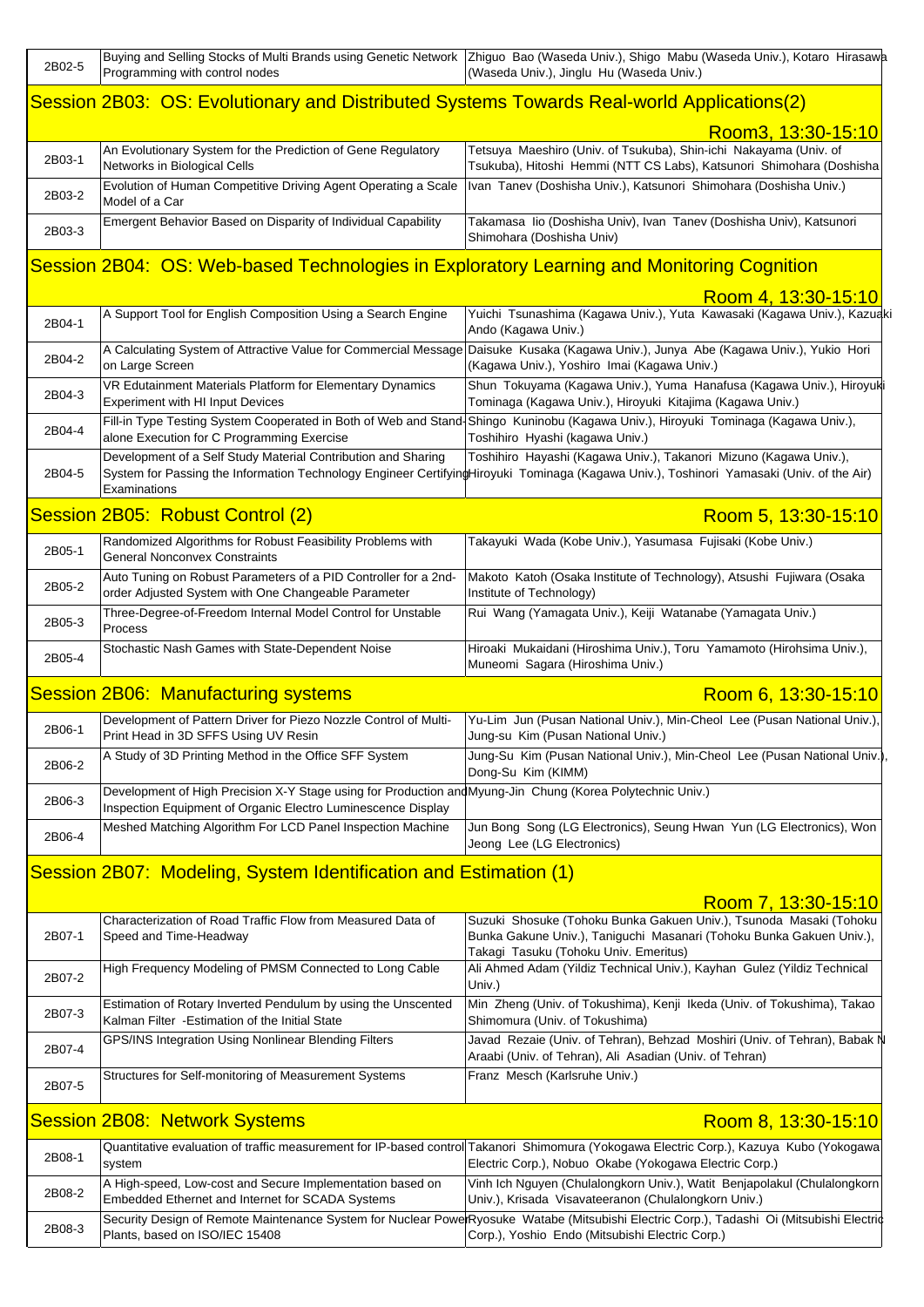| 2B08-4 | An Implementation of Field Overlay Architecture on Controllers                                                                  | Kazuyuki Ito (Yokogawa Electric Corp.), Eiji Nagai (Yokogawa Electric<br>Corp.), Takeshi Ohno (Yokogawa Electric Corp.)                       |
|--------|---------------------------------------------------------------------------------------------------------------------------------|-----------------------------------------------------------------------------------------------------------------------------------------------|
|        | <b>Session 2B09: OS: Recent Advances in Automotive Control</b>                                                                  |                                                                                                                                               |
|        |                                                                                                                                 | Room 9, 13:30-15:10                                                                                                                           |
| 2B09-1 | An Experimental Comparison of Nonholonomic Control Methods:<br>Automatic Parking Benchmark                                      | Kang-Zhi Liu (Chiba Univ.), Masaki Horii (Chiba Univ.)                                                                                        |
| 2B09-2 | Power Assist Control for Slide Doors                                                                                            | Kensuke Osamura (Calsonic Kansei Corp.), Shinya Kobayashi (Calsonic<br>Kansei Corp.), Mitsuo Hirata (Utsunomiya Univ.), Hitoshi Okamoto       |
| 2B09-3 | Benchmark Problem for Automotive Engine Control                                                                                 | Akira Ohata (Toyota Motor Corp.), Junichi Kako (Toyota Motor Corp.),<br>Tielong Shen (Sophia Univ.), Kazuhisa Ito (Tottori Univ.)             |
| 2B09-4 | A Case Study of Cyclic Balancing Control for SI Engines                                                                         | Li Po (Wuhan Univ. Sophia Univ.)                                                                                                              |
| 2B09-5 | Output Feedback Model Predictive Control for An<br>Electromechanical Valve Actuator                                             | Masakazu Mukai (Kyushu Univ.), Suguru Seikoba (Kyushu Univ.), Takehito<br>Kawabe (Kyushu Univ.)                                               |
|        | Session 2B10: OS: Recent Progress in Temperature Measurement (2)                                                                |                                                                                                                                               |
|        |                                                                                                                                 | Room 10, 13:30-15:10                                                                                                                          |
| 2B10-1 | Range Ratio of Topcon Radiation Thermometers                                                                                    | Fumihiro Sakuma (AIST), Laina Ma (AIST)                                                                                                       |
| 2B10-2 | Improvement of Size of Source Effect Measurement of Standard<br><b>Radiation Thermometers</b>                                   | Laina Ma (AIST), Fumihiro Sakuma (AIST)                                                                                                       |
| 2B10-3 | Temperature Sensor Application of Fluorescence Film                                                                             | Hiroaki Aizawa (Toyo Univ.), Yumemi Kano (Toyo Univ.), Tooru Katsumata<br>(Toyo Univ.), Shuji Komuro (Toyo Univ.)                             |
| 2B10-4 | Compound Hybrid-type Sensor for Wide Temperature Range                                                                          | Atsushi Gogami (Toyo Univ.), Ryo Shinagawa (Toyo Univ.), Kensuke<br>Hiraka (Chino Corp.), Tohru luchi (Toyo Univ.)                            |
|        | Session 2B11: Sensor and Transducer (1)                                                                                         | Room 11, 13:30-15:10                                                                                                                          |
| 2B11-1 | Fluorescence sensor using two-dimensional phosphor array                                                                        | Toru Katsumata (Toyo Univ.), Hiroshi Yamaguchi (Toyo Univ.), Chieko<br>Nakayama (Toyo Univ.), Hiroaki Aizawa (Toyo Univ.), Shuji Komuro (Toyo |
| 2B11-2 | Fluorescence Oxygen Sensor using Photo Quenching with Oxyger<br>Molecule                                                        | Hiroaki Aizawa (Toyo Univ.), Tooru Katsumata (Toyo Univ.), Shuji Komuro<br>(Toyo Univ.)                                                       |
| 2B11-3 | Improvement of GPS Positioning Accuracy by Ionospheric Delay<br>Correction                                                      | Nao Akiyama (Keio Univ.), Toshiyuki Tanaka (Keio Univ.), Masashi<br>Yonekawa (Keio Univ.)                                                     |
| 2B11-4 | GPS Orbit Determination using Several Reference                                                                                 | Masashi Nomura (Keio Univ.), Tanaka Toshiyuki (Keio Univ.), Masashi<br>Yonekawa (Keio Univ.)                                                  |
| 2B11-5 | Computer based Method for Determining of Response Time and<br>Immersion Depth of Industrial Thermometers                        | Zeljko Hocenski (Univ. J.J. Strossmayer), Ljubivoj Cvitas (Siemens d.d.<br>Zagreb)                                                            |
|        | <b>Session 2B12: Remote Sensing</b>                                                                                             | Room 12, 13:30-15:10                                                                                                                          |
| 2B12-1 | Subpixel Estimation of Land Cover in a Remotely Sensed Image<br>Using Spectral Information of Surrounding Pixels                | Wataru Murakami (Nagasaki Univ.), Ryuichi Nakama (Nagasaki Univ.),<br>Senya Kiyasu (Nagasaki Univ.), Sueharu Miyahara (Nagasaki Univ.)        |
| 2B12-2 | A Proposition of Automatic Mixed Pixel Classification for Remotely Mitsuhiro Tomosada (ROIS ISM)<br>Sensed Multiscpectral Image |                                                                                                                                               |
| 2B12-3 | Automatic Registration of Aerial Oblique Images and a Digital Map Shokei Kawai (Shizuoka Univ.), Hitoshi Saji (Shizuoka Univ.)  |                                                                                                                                               |
| 2B12-4 | Analysis of Road Blockage after Disaster Using Aerial Images                                                                    | Kazuya Urabe (Shizuoka Univ.), Hitoshi Saji (Shizuoka Univ.)                                                                                  |
| 2B12-5 | Development of a Spectral Radiance Calibration Standard in the<br>Shortwave Infrared (SWIR) Range                               | Yasuji Yamamoto (JAXA), Yasuhiro Nakajima (RESTEC)                                                                                            |
|        |                                                                                                                                 |                                                                                                                                               |

| Session 2B14: OS: Sound and Vibration Measurement   |                                                                                                                      |                                                                                                                                                                  |
|-----------------------------------------------------|----------------------------------------------------------------------------------------------------------------------|------------------------------------------------------------------------------------------------------------------------------------------------------------------|
|                                                     |                                                                                                                      | Room 14, 13:30-15:10                                                                                                                                             |
| 2B14-1                                              | <b>Frontal Detection</b>                                                                                             | Gradient analysis of Sound Pressure Field by Opt-acoustic Wave- Kenbu Teramoto (Saga Univ.), Md Tauhudul Islam Khan (Saga Univ.), Akito<br>Uekihara (Saga Univ.) |
| 2B14-2                                              | Non-contact OFL measurement for Bone Conductive Transducers Kenbu Teramoto (Saga Univ.), Akito Uekihara (Saga Univ.) |                                                                                                                                                                  |
| 2B14-3                                              | Shape Recognition for Transparent Objects Using Ultrasonic<br><b>Sensor Array</b>                                    | Kozo Ohtani (Hiroshima Inst. of Tech.), Mitsuru Baba (Ibaraki Univ.)                                                                                             |
| 2B14-4                                              | Changes in Auditory Threshold of Hearing after Bhramari<br>Pranayama                                                 | Rajkishore Prasad (Univ. of Electro-Communications), Koeike Takuji (Univ.<br>of Electro-Communications), Matsuno Fumitoshi (Univ. of Electro-<br>Communications) |
| Session 2B15: OS: SICE City<br>Room 15, 13:30-15:10 |                                                                                                                      |                                                                                                                                                                  |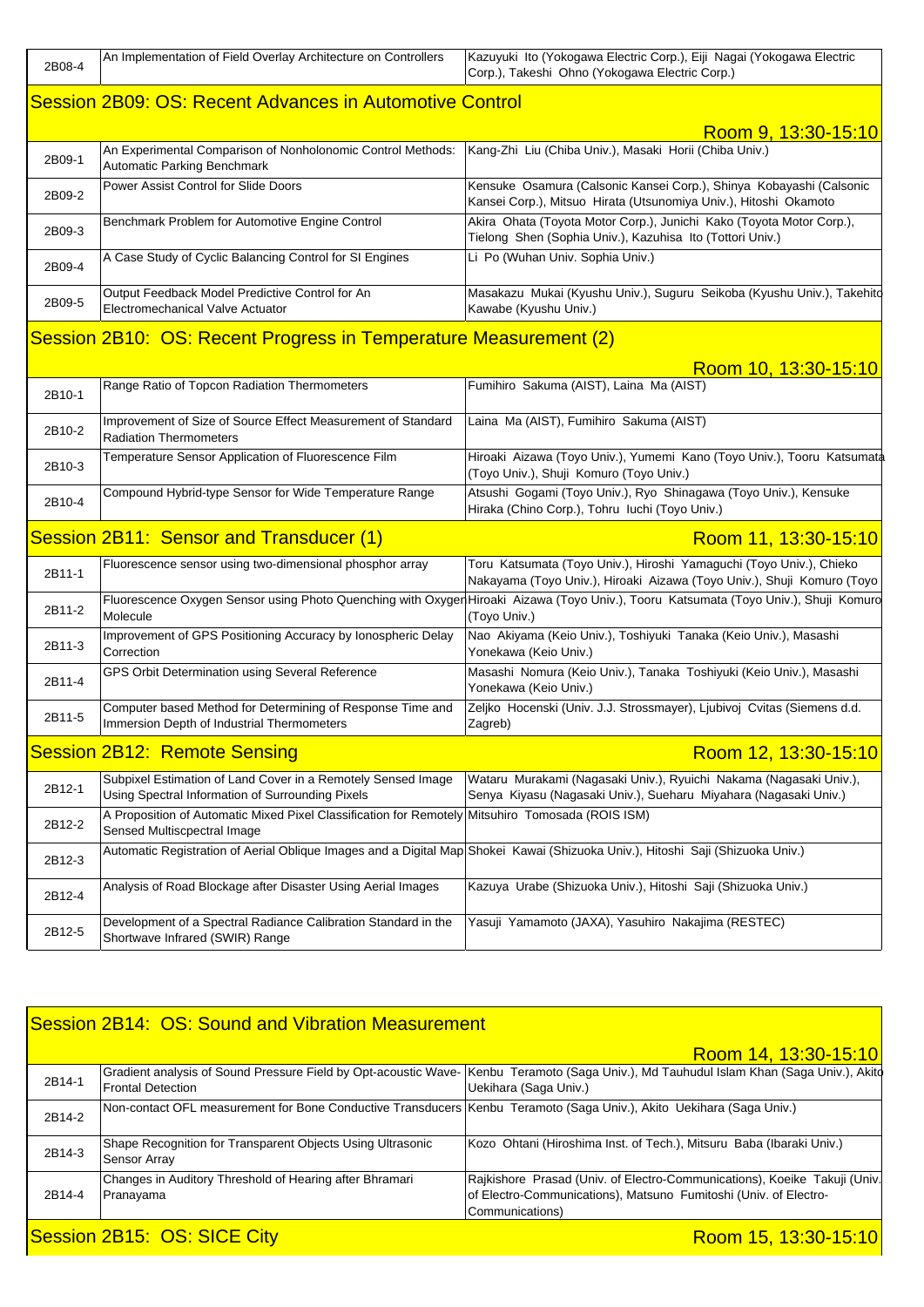| 2B15-1 | Pattern Recognition for Video Surveillance and Physical Security       | Hiroshi Kage (Mitsubishi Electric Corp.), Makito Seki (Mitsubishi Electric<br>Corp.), Kazuhiko Sumi (Mitsubishi Electric Corp.), Ken-ichi Tanaka<br>(Mitsubishi Electric Corp.), Kazuo Kyuma (Mitsubishi Electric Corp.) |
|--------|------------------------------------------------------------------------|--------------------------------------------------------------------------------------------------------------------------------------------------------------------------------------------------------------------------|
| 2B15-2 | Camera -                                                               | Development of a Search Robot - Sensor Fusion of RFID and CCDShin-ichiro Kumagai (Tokyo Metropolitan Univ.), Yasuchika Mori (Tokyo<br>Metropolitan Univ.)                                                                |
| 2B15-3 | SICE City: Some Discussions Based on Systems Approach's<br>Perspective | Hisashi Tamaki (Kobe Univ.)                                                                                                                                                                                              |
| 2B15-4 | from Large Data Sets                                                   | Learning Algorithms for Compression and Evaluation of InformationGancho Vachkov (Kagawa Univ.), Hidenori Ishihara (Kagawa Univ.)                                                                                         |
| 2B15-5 | Perceptual System of Networked Partner Robots                          | Hiroyuki Masuta (Tokyo Metropolitan Univ.), Naoyuki Kubota (Tokyo<br>Metropolitan Univ.)                                                                                                                                 |

### Session 2B16: IOS: Sensing, Control and Safety Systems for Smart Vehicle Automation (2)

Room16, 13:30-15:10

| 2B16-1 | People Tracking with In-vehicle Multi-Laser Range Sensors                                                                    | Masafumi Hashimoto (Doshisha Univ.), Yosuke Matsui (Doshisha Univ.),<br>Kazuhiko Takahashi (Doshisha Univ.)                                                                                                             |
|--------|------------------------------------------------------------------------------------------------------------------------------|-------------------------------------------------------------------------------------------------------------------------------------------------------------------------------------------------------------------------|
| 2B16-2 | Wheelchair                                                                                                                   | A Model-Based Fault Diagnosis of Sensor and Actuator of PoweredFumihiro Itaba (Doshisha Univ.), Masafumi Hashimoto (Doshisha Univ.),<br>Kazuhiko Takahashi (Doshisha Univ.)                                             |
| 2B16-3 | Position/Force Control of Grinding Robot by Using Real-time<br><b>Presumption of Constrained Condition</b>                   | XU Weiwei (Univ. of Fukui), Minami Mamoru (Univ. of Fukui), Mae Yasushi<br>(Univ. of Fukui)                                                                                                                             |
| 2B16-4 | Research on Rescue Robots with Force Sensors on the Fingertips Masatoshi Hatano (Nihon Univ.)<br>for Rubble Withdrawal Works |                                                                                                                                                                                                                         |
|        | Session 2B17: Human Interface (3)                                                                                            | Room 17, 13:30-15:10                                                                                                                                                                                                    |
| 2B17-1 | Transmission of Stroking Sensation on a Skin by Higher-<br>psychological Perception                                          | Yohsuke Mizukami (Kagawa Univ.), Keiji Uchida (SCA), Hideyuki Sawada<br>(Kagawa Univ.)                                                                                                                                  |
| 2B17-2 | <b>EOG Signal and Dish Image</b>                                                                                             | Determination of Target Position of Meal Assistance Orthosis UsingSatoru Goto (Saga Univ.), Akinori Yamada (Saga Univ.), Wataru Hashimoto<br>(Saga Univ.), Takenao  Sugi (Saga Univ.), Masatoshi  Nakamura (Saga Univ.) |
| 2B17-3 | Realization of High-reliability Non-contact Eye Input Device for<br><b>Remote Nursing Support System</b>                     | Akihiko Hata (Toyama Prefectural Univ.), Hironobu Takano (Toyama<br>Prefectural Univ.), Kiyomi Nakamura (Toyama Prefectural Univ.)                                                                                      |
| 2B17-4 | Development of Head-Mounted Eye Tracking System achieving<br><b>Environmental Recognition Ability</b>                        | Tetsuro Sugita (Tokyo Denki Univ.), Satoshi Suzuki (Tokyo Denki Univ.),<br>Julian Kolodko (Company Name Undisclosed), Hiroshi Igarashi (Tokyo                                                                           |

## Thursday, September 20, 2007

#### **Session 3A01: Systems Theory and Intelligent Systems**

Room 1, 10:30-12:30

| 3A01-1 | Stability of Networked Control System with Dynamic Quantizer and Eiji Konaka (Meijo Univ.)<br>Event-driven Zero-order Hold |                                                                                                                                                                                   |
|--------|----------------------------------------------------------------------------------------------------------------------------|-----------------------------------------------------------------------------------------------------------------------------------------------------------------------------------|
| 3A01-2 | Stabilization of a Networked Control System under Bounded<br>Disturbances with Unreliable Communication Links via Common   | Akihiro Ohori (NAIST), Kiminao Kogiso (NAIST), Kenji Sugimoto (NAIST)                                                                                                             |
| 3A01-3 | Fault Detection in a Decentralized Navigation Architecture Using<br><b>Parity Space Method</b>                             | Ehsan Asadi (Malek-Ashtar Univ. of Tech.), Mehdi Jazini (Yazd Univ.),<br>Mohammad Bozorg (Yazd Univ.)                                                                             |
| 3A01-4 | Sweet Spot control Method of Directional Antenna Beam                                                                      | Kyo-Hwan Hyun (Dongguk Univ.), Seong-Boo Jeong (Seo-il College), Ki-<br>Hwn Eom (Dongguk Univ.)                                                                                   |
| 3A01-5 | Method                                                                                                                     | A Consideration of Nonlinear System Modeling using the ProjectionHiroshi Ohsaki (Tokyo Denki Univ.), Masami Iwase (Tokyo Denki Univ.),<br>Shoshiro Hatakeyama (Tokyo Denki Univ.) |

### Session 3A02: Biological and Physiological Engineering (1)

|        |                                                                                                                | Room 2, 10:30-12:30                                                                                                                   |
|--------|----------------------------------------------------------------------------------------------------------------|---------------------------------------------------------------------------------------------------------------------------------------|
|        | Electrical Impedance Tomography Using Tetrapolar Method With                                                   | Ahsan-UI Ambia (Shizuoka Univ.), Shogo Toda (Shizuoka Univ.), Tadashi                                                                 |
| 3A02-1 | <b>Eddy Current</b>                                                                                            | Takemae (Shizuoka Univ.), Yukio Kosugi (Tokyo Ins. of Tech.), Minoru                                                                  |
|        |                                                                                                                | Hongo (Shinshu Univ.)                                                                                                                 |
| 3A02-2 | Time Frequency Analysis of Biological Signals during Sleep                                                     | Takasi Tohara (Kyushu Institute of Technology)                                                                                        |
|        |                                                                                                                |                                                                                                                                       |
|        |                                                                                                                | Region Growing Method Using Edge Sharpness for Brain Ventricle Chulho Won (Kyungil Univ.), Dong Hun Kim (Kyungpook National Univ.)    |
| 3A02-3 | Detection                                                                                                      |                                                                                                                                       |
|        | Pattern Recognition of EEG Signals During Motor Imagery ~based Miyo Taniguchi (Kyushu Institute of Technology) |                                                                                                                                       |
| 3A02-4 | on Directed Information Analysis~                                                                              |                                                                                                                                       |
|        |                                                                                                                | Time-Frequency Analysis of Human Sleep EEG and Its Application Makoto Maeda (Kyushu Institute of Technology), Akihiko Takajyo (Kyushu |
| 3A02-5 | to Feature Extraction about Biological Rhythm                                                                  | Institute of Technology), Katsuhiro Inoue (Kyushu Institute of Technology),                                                           |
|        |                                                                                                                | Kousuke Kumamaru (Kyushu Institute of Technology)                                                                                     |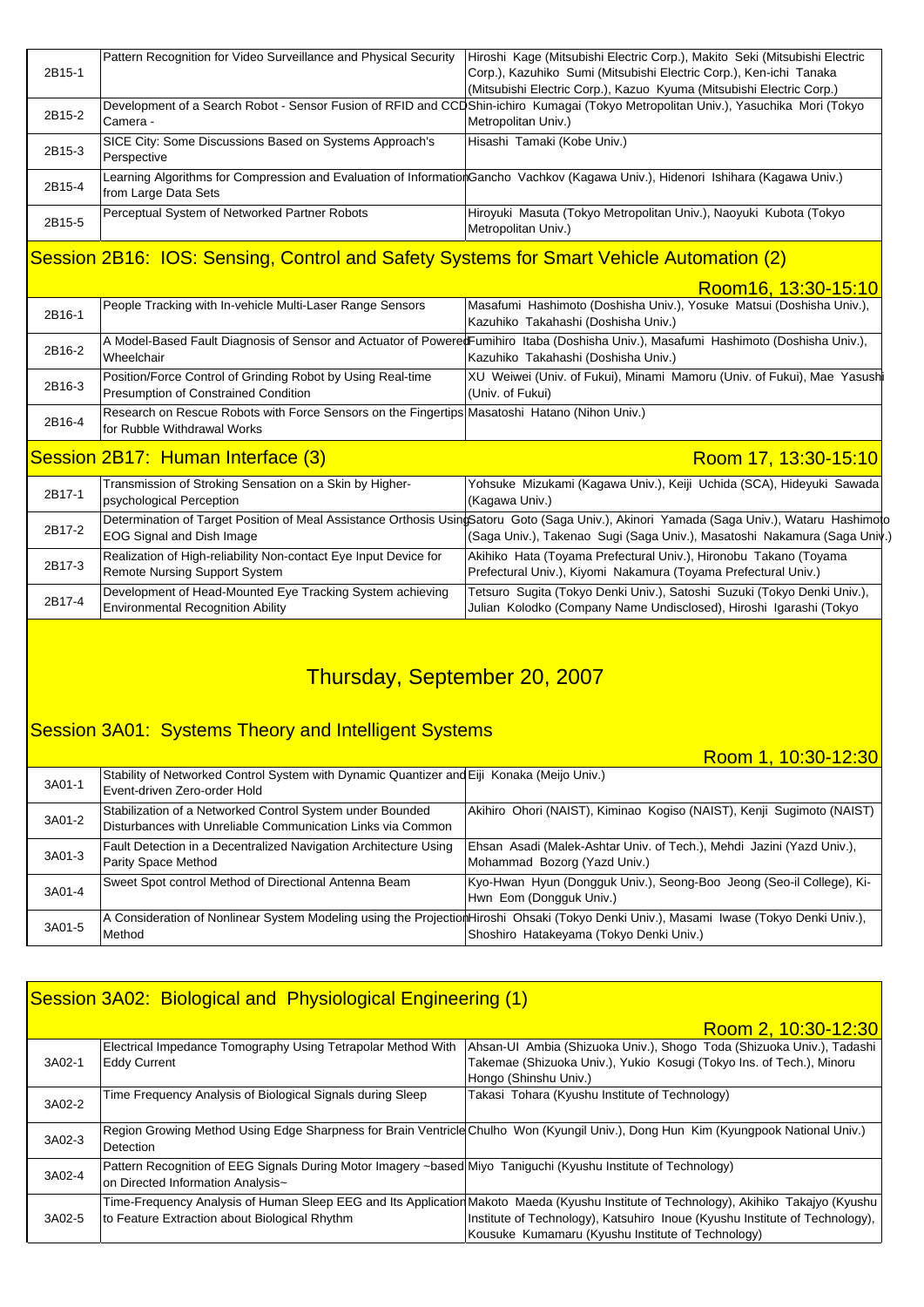| 3A02-6 | Parallel Factor Analysis can Decompose Human EEG during a<br><b>Finger Movement Task</b>                                            | Hiroaki Mizuhara (Kyoto Univ.), Etsuji Yonehara (Okayama Univ.), Akio<br>Gofuku (Okayama Univ.)                                                                                                                                                                   |
|--------|-------------------------------------------------------------------------------------------------------------------------------------|-------------------------------------------------------------------------------------------------------------------------------------------------------------------------------------------------------------------------------------------------------------------|
|        | Session 3A03: OS: Computational Intelligence in Neural Networks (1)                                                                 |                                                                                                                                                                                                                                                                   |
|        |                                                                                                                                     | Room 3, 10:30-12:30                                                                                                                                                                                                                                               |
| 3A03-1 | by Network Learning-realization of Separatrix                                                                                       | A Synthesis Method of Gene Networks based on Gene Expression Yoshihiro Mori (Kyoto Institute of Technology), Takashi Kadowaki (Kyoto<br>Institute of Technology), Yasuaki Kuroe (Kyoto Institute of Technology),<br>Takehiro Mori (Kyoto Institute of Technology) |
| 3A03-2 | On Hierarchical Self-Organizing Networks Visualizing Data<br><b>Classification Processes</b>                                        | Hiroyuki Taniichi (Univ. of Hyogo), Naotake Kamiura (Univ. of Hyogo), Teijiro<br>Isokawa (Univ. of Hyogo), Nobuyuki Matsui (Univ. of Hyogo)                                                                                                                       |
| 3A03-3 | Computer Aided Diagnosis for Pulmonary Nodules by Shape<br><b>Feature Extraction</b>                                                | Kazunori Takei (TIS Inc.), Noriyasu Homma (Tohoku Univ.), Tadashi<br>Ishibashi (Tohoku Univ.), Masao Sakai (Tohoku Univ.), Makoto Yoshizawa                                                                                                                       |
| 3A03-4 | An Online Face Recognition System with Incremental Learning<br>Ability                                                              | Seiichi Ozawa (Kobe Univ.), Michiro Hirai (Kobe Univ.), Shigeo Abe (Kobe<br>Univ.)                                                                                                                                                                                |
|        | Session 3A04: OS: Robust Robot Vision                                                                                               | Room 4, 10:30-12:30                                                                                                                                                                                                                                               |
| 3A04-1 | Color Edge Detection using the Skellam Distribution as a Sensor<br>Noise Model                                                      | Youngbae Hwang (KAIST), In-So Kweon (KAIST), Jun-Sik Kim (CMU)                                                                                                                                                                                                    |
| 3A04-2 | Human Sensing using the Mutual Subspace Method with Multi-view Kazuhiro Fukui (Univ. of Tsukuba), Xi Li (Univ. of Tsukuba)<br>Image |                                                                                                                                                                                                                                                                   |
| 3A04-3 | A Robust Face Tracking using Stereo Camera                                                                                          | Yoon-Hyung Lee (KIST), Mun-Ho Jeong (KIST), Joong-Jae Lee (KIST),<br>Min-Seok Jie (KIST)                                                                                                                                                                          |
| 3A04-4 | Integration of Multiple Methods for Robust Object Recognition                                                                       | Al Mansur (Saitama Univ.), Yoshinori Kuno (Saitama Univ.)                                                                                                                                                                                                         |
| 3A04-5 | Points Using Trinocular Vision                                                                                                      | Environmental Mapping for Mobile Robot by Tracking SIFT FeatureYoko Ogawa (Ritsumeikan Univ.), Nobutaka Shimada (Ritsumeikan Univ.),<br>Yoshiaki Shirai (Ritsumeikan Univ.)                                                                                       |
| 3A04-6 |                                                                                                                                     | Structural Analysis of Multiple Building for Mobile Robot IntelligencHoang-Hon Trinh (Univ. of Ulsan), Dae-Nyeon Kim (Univ. of Ulsan), Kang-<br>Hyun Jo (Univ. of Ulsan)                                                                                          |
|        | Session 3A05: Image Processing (1)                                                                                                  | Room 5, 10:30-12:30                                                                                                                                                                                                                                               |
| 3A05-1 | Three Dimensional Measurement Using Fisheye Stereo Vision                                                                           | Takeshi Nishimoto (Kagawa Univ.), Jun'ichi Yamaguchi (Kagawa Univ.)                                                                                                                                                                                               |
| 3A05-2 | Human Tracking Using Fisheye Images                                                                                                 | Yohei Kubo (Kagawa Univ.), Jun'ichi Yamaguchi (Kagawa Univ.)                                                                                                                                                                                                      |
| 3A05-3 | Optical Flow Estimator with Multichannel Integration                                                                                | Teruo Yamaguchi (Kumamoto Univ.), Naofumi Harada (Hitachi Ltd.)                                                                                                                                                                                                   |
| 3A05-4 | Simultaneous Estimation of Optical Flow and Motion Parameters                                                                       | Tomoya Kawakami (Kumamoto Univ.), Teruo Yamaguchi (Kumamoto Univ),<br>Hiroshi Harada (Kumamoto Univ.)                                                                                                                                                             |
| 3A05-5 | Real Time Detection of Moving Human Based on Digital Image<br>Processing                                                            | Yong Sam Kim (Chungbuk National Univ.), Jin Il Park (Chungbuk National<br>Univ.), Dae Jong Lee (CBNU BK21 Chungbuk Information Technology<br>Center), Myung Geun Chun (Chungbuk National Univ.)                                                                   |
| 3A05-6 | for Mobile Robots                                                                                                                   | A Study of Omni-directional Image Based Environment RecognitionMakoto Sugiura (Hosei Univ.), Hidenobu Sakazaki (Hosei Univ.), Manabu<br>Shimizu (Hosei Univ.), Kazuyuki Kobayashi (Hosei Univ.), Kajiro Watanabe<br>(Hosei Univ.)                                 |
|        | <b>Session 3A06: Emergent Technologies</b>                                                                                          | Room 6, 10:30-12:30                                                                                                                                                                                                                                               |
| 3A06-1 |                                                                                                                                     | A Novel Control Using a Pseudo-Neuron Network Implemented by Toru Asahara (Okayama Univ.), Hajime Suzuki (Okayama Univ.), Shigetoshi                                                                                                                              |
| 3A06-2 | Nonlinear Electro-optic Effect Devices<br>Vehicle                                                                                   | Nara (Okayama Univ.)<br>Open Control Platform Implementation for Autonomous Underwate Nanang Syahroni (Pusan National Univ.), Young Bong Seo (Pusan National<br>Univ.), Jae Weon Choi (Pusan National Univ.)                                                      |
| 3A06-3 | Self-Reproduction Model for Communication-Restricted Cellular<br>Automata                                                           | Koutarou Tachibana (Univ. of Osaka Electro-Communication), Ryoh<br>Takebayashi (Univ. of Osaka Electro-Communication), Hiroshi Umeo (Univ                                                                                                                         |
| 3A06-4 | De-noising Method by Combining RI-Wavelet and Adaptive Line<br>Enhancer                                                             | zhong zhang (Toyohashi Univ. of Technology)                                                                                                                                                                                                                       |
|        | Session 3A07: Signal Processing (3)                                                                                                 | Room 7, 10:30-12:30                                                                                                                                                                                                                                               |
|        |                                                                                                                                     | N-best Vector Quantization for Isolated Word Speech Recognition Masaya Nose (Okayama Univ.), Shuichi Maki (Okayama Univ.), Nobumoto                                                                                                                               |
| 3A07-1 | Robust Facial Element Extraction under Lighting Variation                                                                           | Yamane (Okayama Univ.), Yoshitaka Morikawa (Okayama Univ.)<br>Hidekazu Tsuboi (Shizuoka Univ.), Hitoshi Saji (Shizuoka Univ.)                                                                                                                                     |
| 3A07-2 | Humgenic Changes in Large Scale Temporal Correlation of EEG in Rajkishore Prasad (UEC), Fumitoshi Matsuno (UEC)                     |                                                                                                                                                                                                                                                                   |
| 3A07-3 | <b>BP</b><br>How to Hum Like a Bumble Bee?                                                                                          | Rajkishore Prasad (UEC), Fumitoshi Matsuno (UEC)                                                                                                                                                                                                                  |
| 3A07-4 |                                                                                                                                     |                                                                                                                                                                                                                                                                   |
| 3A07-5 | Development of Intuitive Visual Navigation Interface for Electric<br>Wheelchair                                                     | Masaru Onishi (Hosei Univ.), Satoshi Shibata (Hosei Univ.), Yoshitaka Goto<br>(Hosei Univ.), Kazuyuki Kobayashi (Hosei Univ.), Kajiro Watanabe (Hosei                                                                                                             |
| 3A07-6 | Non-wetted Thermal Micro Flow Sensor                                                                                                | Minako Terao (Yokogawa Electric Corp.), Tomomi Akutsu (Yokogawa<br>Electric Corp.), Yoshiaki Tanaka (Yokogawa Electric Corp.)                                                                                                                                     |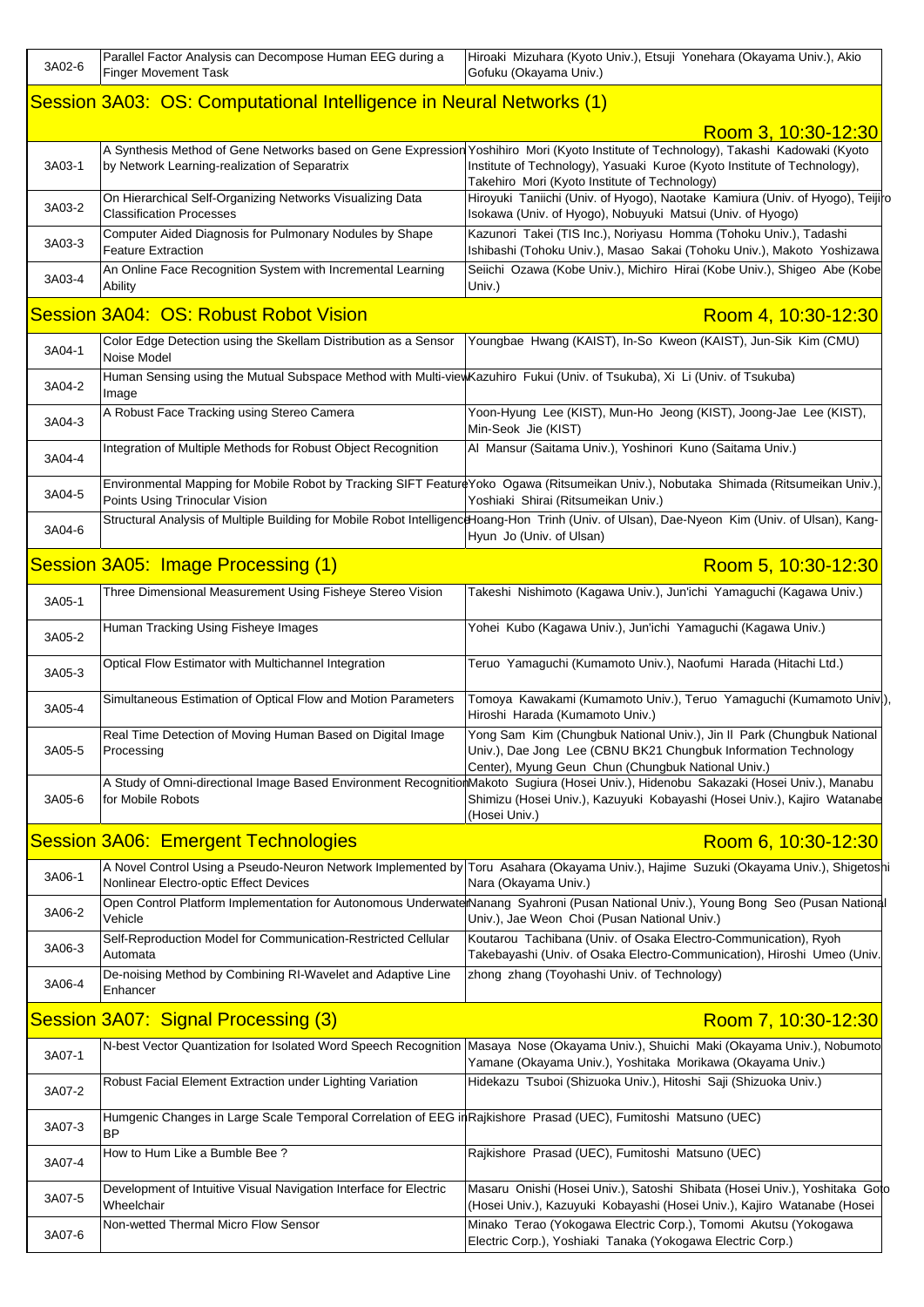## Session 3A08: OS: System Integration and Control Design for Autonomous Mobile Robots

|        |                                                                                                                                                     | Room 8, 10:30-12:30                                                                                                                                                                                                                         |
|--------|-----------------------------------------------------------------------------------------------------------------------------------------------------|---------------------------------------------------------------------------------------------------------------------------------------------------------------------------------------------------------------------------------------------|
| 3A08-1 | Analysis of Camera Images Influenced by Light Variation                                                                                             | Kuo-Yang Tu (NKFUST), Chien-Hua Chen (NKFUST)                                                                                                                                                                                               |
| 3A08-2 | and Fuzzy Control                                                                                                                                   | Implementation of Autonomous vehicles with the Hough Transform Pau-Lo Hsu (National Chiao-Tung Univ.), Yu-Kuen Tsai (National Chiao-<br>Tung Univ.), Lin-Yi Jian (National Chiao-Tung Univ.), Bor-Chyun Wang<br>(China Univ. of Technology) |
| 3A08-3 | Automatic Mapping for an Indoor Mobile Robot Assistant Using<br><b>RFID and Laser Scanner</b>                                                       | Hung-Hsing Lin (National Chung Hsing Univ. Hsiuping Institute of<br>Technology), Ching-Chih Tsai (National Chung Hsing Univ.), Ssu-Min Hu<br>(National Chung Hsing Univ.), Hsu-Yang Chang (Precision Machinery                              |
| 3A08-4 | Develop an Intelligent Power Detection and Diagnosis System for<br>Mobile Robot                                                                     | Lan Kuo Su (National Yunlin Univ. of Science & Technology), L Ting Chein<br>(Wu-Feng Institute of T)                                                                                                                                        |
| 3A08-5 | Stair-Climbing Control of Humanoid Robot using Force and<br><b>Accelerometer Sensors</b>                                                            | Tzuu-Hseng S. Li (NCKU), Yu-Te Su (NCKU), Cheng-Hsiang Kuo<br>(NCKU), Chi-Yang Chen (NCKU), Chia-Ling Hsu (NCKU)                                                                                                                            |
| 3A08-6 | Design and Implementation of an Interactive Nurse Robot                                                                                             | Ming-Yuan Shieh (Southern Taiwan Univ.), Chen-Yang Chuang (Southern<br>Taiwan Univ.), Cheng-Ming Lu (Southern Taiwan Univ.), Chin-Chien Chen<br>(Southern Taiwan Univ.), Yu-Sheng Lai (Industrial Technology Research                       |
|        | <b>Session 3A09: OS: Tactile Sensing</b>                                                                                                            | Room 9, 10:30-12:30                                                                                                                                                                                                                         |
| 3A09-1 | Gravity-Based 3D Shape Measuring Sheet                                                                                                              | Takayuki Hoshi (Univ. of Tokyo), Hiroyuki Shinoda (Univ. of Tokyo)                                                                                                                                                                          |
| 3A09-2 | Finger Ring Device for Tactile Sensing and Human Machine<br>Interface                                                                               | Takayuki Iwamoto (Univ. of Tokyo), Hiroyuki Shinoda (Univ. of Tokyo)                                                                                                                                                                        |
| 3A09-3 | Tactile Sensing Cube Measuring Stress Tensor                                                                                                        | Shohei Kiyota (The Univ. of Tokyo), Hiroyuki Shinoda (Univ. of Tokyo)                                                                                                                                                                       |
| 3A09-4 | Measuring Finger Peripheral Signal Based on Electrical<br>Synchronization                                                                           | Takuya Hasegawa (Univ. of Tokyo), Takayuki Iwamoto (Univ. of Tokyo),<br>Hiroyuki Shinoda (Univ. of Tokyo)                                                                                                                                   |
| 3A09-5 | Myoelectric Pattern Measurement Based on Two-Dimensional<br><b>Communication Technology</b>                                                         | Yasutoshi Makino (Univ. of Tokyo), Hiroyuki Shinoda (Univ. of Tokyo)                                                                                                                                                                        |
|        | Session 3A10: OS: Adaptive Locomotion Control under Unstructured Environments                                                                       |                                                                                                                                                                                                                                             |
|        |                                                                                                                                                     | Room 10, 10:30-12:30                                                                                                                                                                                                                        |
| 3A10-1 | Adaptive Amoeboid Locomotion That Exploits Law of Conservation Takuya Umedachi (Tohoku Univ.), Akio Ishiguro (Tohoku Univ.)<br>of Protoplasmic Mass |                                                                                                                                                                                                                                             |
| 3A10-2 | Improvement of Learning Efficiency by Exploiting Multiarticular<br><b>Muscles</b>                                                                   | Wataru Watanabe (Nagoya Univ.), Akio Ishiguro (Tohoku Univ.)                                                                                                                                                                                |
| 3A10-3 | CPG-based Adaptable Control of a Snake-like Robot                                                                                                   | Kousuke Inoue (Ibaraki Univ.), Takaaki Sumi (BANDAI-NAMCO GAMES<br>Inc.), Norikazu Sato (Ibaraki Univ.), Shugen Ma (Ritsumeikan Univ.)                                                                                                      |
| 3A10-4 | Oscillator-controlled Bipedal Walker with Pneumatic Actuators                                                                                       | Katsuyoshi Tsujita (Osaka Institute of Technology), Takashi Inoura (Osaka<br>Institute of Technology), Tatsuya Masuda (Osaka Institute of Technology)                                                                                       |
| 3A10-5 | Efficient Bipedal Walking Using Delayed Stepping Reflex                                                                                             | Yuji Otoda (Univ. of Electro Communications), Hiroshi Kimura (Univ. of<br>Electro Communications), Kunikatsu Takase (Univ. of Electro                                                                                                       |
| 3A10-6 | Adaptive Locomotor Control in Bipedal Walking Monkey                                                                                                | Futoshi Mori (Yamaguchi Univ.), Katsumi Nakajima (Kinki Univ.)                                                                                                                                                                              |
|        | <b>Session 3A11: Mechanical Systems Control (3)</b>                                                                                                 | Room 11, 10:30-12:30                                                                                                                                                                                                                        |
| 3A11-1 | Sensor for an Electro-mechanical Fin Actuator                                                                                                       | A New Velocity Measurement Method using Linear Type Hall-effectJeong-Hoi Gu (ADD), Chi-Young Song (ADD), Sang-Yeal Lee (ADD)                                                                                                                |
| 3A11-2 | Multirate Servoing for Disturbances which do Not Satisfy a<br><b>Matching Condition</b>                                                             | Akira Shimada (Polytechnic Univ.), Tsuyoshi Takeda (Polytechnic Univ.),<br>Masanori Fujita (Yokohama National Univ.)                                                                                                                        |
| 3A11-3 | Running Control of Biped Robot                                                                                                                      | Itaru Miyagawa (Hosei Univ.), Kajiro Watanabe (Hosei Univ.)                                                                                                                                                                                 |
| 3A11-4 | Application to Pneumatic Servo System                                                                                                               | An Intelligent Control for State-Dependent Nonliner Actuator and It Mikio Yamazaki (Univ. of Tsukuba), Seiji Yasunobu (Univ. of Tsukuba)                                                                                                    |
| 3A11-5 | Feed Forward Adaptive Control of a Linear Brushless DC Motor                                                                                        | S. Javad Imen (Mazandaran Univ. of Technology), Mohsen Shakeri<br>(Mazandaran Univ. of Technology)                                                                                                                                          |
| 3A11-6 |                                                                                                                                                     | Generalized Minimum Variance Control of Slider-Crank MechanismMasaru Saitoh (Tokyo Denki Univ.), Katsuhisa Furuta (Tokyo Denki Univ.)                                                                                                       |
|        | <b>Session 3A12: Multivariable Control</b>                                                                                                          | Room 12, 10:30-12:30                                                                                                                                                                                                                        |
| 3A12-1 | Constrained Stabilizing Regulator with Tuning Parameters                                                                                            | Yasumasa Fujisaki (Kobe Univ.)                                                                                                                                                                                                              |
| 3A12-2 | Relationship between Sensing Properties and Achievable Control<br>Performances in Feedback Control                                                  | Tetsuya Arita (Univ. of Tokyo), Shinji Hara (The Univ. of Tokyo)                                                                                                                                                                            |
|        |                                                                                                                                                     | Stability Analysis of Interacting Systems in Air-Conditioning SystemYuji Yamakawa (Univ. of Tokyo), Takanori Yamazaki (Oyama National                                                                                                       |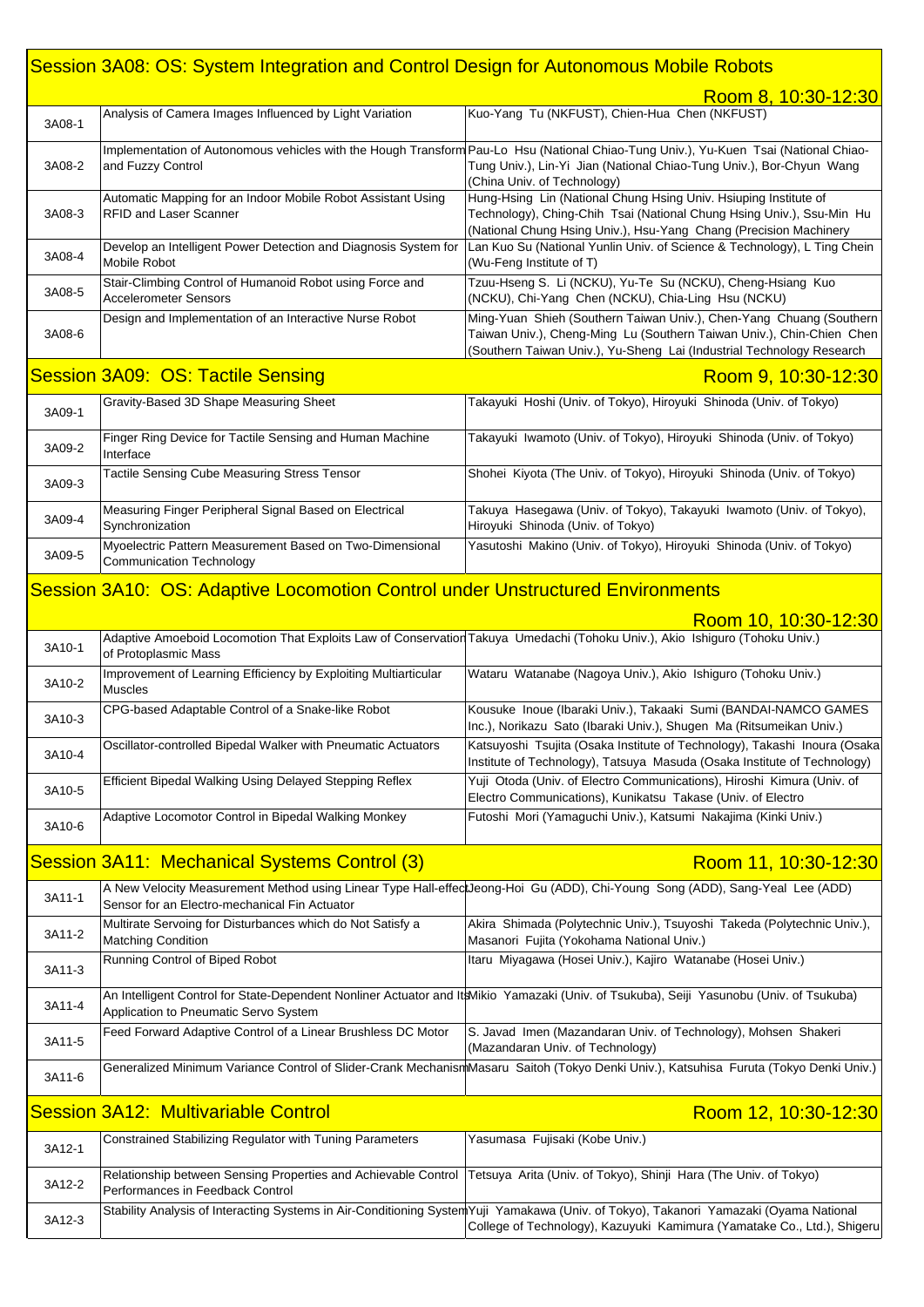| 3A12-4 | System Decomposition -                                                                                    | Reduced Order Model Predictive Control - an Approach based on Naoyuki Hara (Tokyo Metropolitan Univ.), Akira Kojima (Tokyo Metropolitan<br>Univ.)                                                                      |
|--------|-----------------------------------------------------------------------------------------------------------|------------------------------------------------------------------------------------------------------------------------------------------------------------------------------------------------------------------------|
| 3A12-5 | Parametrization of All Strictly Proper Stabilizing Controllers                                            | Kazuyoshi Mori (Univ. of Aizu)                                                                                                                                                                                         |
|        | Session 3A14: OS: Navigation, Guidance, and Control in Aerospace Systems (1)                              |                                                                                                                                                                                                                        |
|        |                                                                                                           |                                                                                                                                                                                                                        |
| 3A14-1 | Robust Attitude Control via Quaternion Feedback Linearization                                             | Room 14, 10:30-12:30<br>Sang-Jae Kim (ADD), Chang-Kyung Ryoo (Inha Univ.), Keeyoung Choi<br>(Inha Univ.)                                                                                                               |
| 3A14-2 | Automatic Following for UAVs Using Dynamic Inversion                                                      | Keisuke Enomoto (National Defense Academy of Japan), Takeshi Yamasaki<br>(National Defense Academy of Japan), Hiroyuki Takano (National Defense<br>Academy of Japan), Yoriaki Baba (National Defense Academy of Japan) |
| 3A14-3 | A Study of the Navigation for Formation Flying of Spacecraft                                              | Tsutomu Ichikawa (Japan Aerospace Exploration Agency)                                                                                                                                                                  |
| 3A14-4 | PSO method                                                                                                | Impact Angle Control Guidance Law Using Lyapunov Function and Daekyu Sang (KAIST), Byoung-Mun Min (KAIST), Min-Jea Tahk (KAIST)                                                                                        |
| 3A14-5 | Autonomous Flight Control System for Longitudinal Motion of a<br>Helicopter                               | Atsushi Fujimori (Univ. of Yamanashi), Kyohei Miura (Shizuoka Univ.)                                                                                                                                                   |
| 3A14-6 | On-Orbit Experiment Plan of Robust Attitude Control of ETS-VIII                                           | Takashi Ohtani (JAXA), Yoshiro Hamada (JAXA), Tomoyuki Nagashio<br>(UEC), Takashi Kida (UEC), Shinji Mitani (JAXA), Isao Yamaguchi (JAXA)<br>Tokio Kasai (JAXA), Hirotaka Igawa (JAXA)                                 |
|        | Session 3A15: OS: Advanced Systems for Safety of Industry                                                 |                                                                                                                                                                                                                        |
|        |                                                                                                           | Room 15, 10:30-12:30                                                                                                                                                                                                   |
| 3A15-1 | Agent-Based Operator Support System Configuration for<br>Maintaining Necessary Functions of Plants        | Akio Gofuku (Okayama Univ.), Tadashi Ago (Okayama Univ.), Takahiro<br>Sato (Okayama Univ.)                                                                                                                             |
| 3A15-2 | Regulation of Productions in Plural Furnaces for Ore Supply<br>Changes                                    | Yingda Dai (Okayama Univ.), Junichi Kikuchi (Okayama Univ.), Masami<br>Konishi (Okayama Univ.), Jun Imai (Okayama Univ.)                                                                                               |
| 3A15-3 | Development of a Microreactor for Rapid Analysis of Chemical<br><b>Reaction Kinetics</b>                  | Masa-aki Ebata (Okayama Univ.), Akinori Muto (Okayama Univ.), Akira<br>Inoue (Okayama Univ.)                                                                                                                           |
| 3A15-4 | User Modeling in the Case of Artifact Operation based on Channel Hisashi Handa (Okayama Univ.)<br>Theory  |                                                                                                                                                                                                                        |
| 3A15-5 | Neurofuzzy-Based Learning Algorithm for Fault Detection &<br>Simulation                                   | Hossam E. A.Gabbar (Okayama Univ.)                                                                                                                                                                                     |
| 3A15-6 | Operator based Robust Control for Nonlinear Systems with<br><b>Hysteresis</b>                             | Changan Jiang (Okayama Univ.), Mingcong Deng (Okayama Univ.), Akira<br>Inoue (Okayama Univ.)                                                                                                                           |
|        | Session 3A16: Human Interface (4)                                                                         | Room 16, 10:30-12:30                                                                                                                                                                                                   |
| 3A16-1 | Haptograph                                                                                                | Haptic Recognition and Mapping of Driving Road Environment by Yuki Yokokura (Nagaoka Univ. of Tech.), Seiichiro Katsura (Nagaoka Univ.<br>of Tech.), Kiyoshi Ohishi (Nagaoka Univ. of Tech.)                           |
| 3A16-2 | Haptic Broadcasting of Grasping Operation by Multilateral Control                                         | Seiichiro Katsura (Nagaoka Univ. of Tech.), Kiyoshi Ohishi (Nagaoka Univ.<br>of Tech.)                                                                                                                                 |
| 3A16-3 | Interactive Robot Supporting System for Object Acquisition                                                | Tomoyuki Murakami (Univ. of electro-communications), Songmin Jia (Univ.<br>of electro-communications), Kunikatsu Takase (Univ. of electro-                                                                             |
| 3A16-4 | A New Measurement Methodology of Multi-Finger Tracking for<br>Handheld Device Control Using Mixed Reality | Jung-Woo Hyun (Tokyo Institute of Technology), Itsuo Kumazawa (Tokyo<br>Institute of Technology), Makoto Sato (Tokyo Institute of Technology)                                                                          |
| 3A16-5 | Simulation of Pneumatic Hand Crane Type Power Assist System                                               | Tatsuya Doi (Gifu Univ.), Hironao Yamada (Gifu Univ.), Toshihisa Ikemoto<br>(Aikoku Alpha Corp.), Hiroshi Naratani (Aikoku Alpha Corp.)                                                                                |
| 3A16-6 | Sensorless Interaction Force Control Based on Modal Space<br>Design for Twin-Driven System                | Chowarit Mitsantisuk (Nagaoka Univ. of Tech.), Seiichiro Katsura (Nagaoka<br>Univ. of Tech.), Kiyoshi Ohishi (Nagaoka Univ. of Tech.)                                                                                  |
|        | Session 3A17: Robot Control (4)                                                                           | Room 17, 10:30-12:30                                                                                                                                                                                                   |
| 3A17-1 | Single-mode Optical Fibers                                                                                | A Free Space Optics System for Seamless Transmission Between Koichi Yoshida (NTT), Takeshi Tsujimura (NTT), Kazuyuki Shiraki (NTT),<br>Izumi Sankawa (NEL)                                                             |
| 3A17-2 | Automatic Optical Axis Alignment System for Free-space Optics<br>Transmission through Windowpanes         | Takeshi Tsujimura (NTT), Koichi Yoshida (NTT), Toshio Kurashima (NTT)                                                                                                                                                  |
| 3A17-3 | Balloon Burster: A CORBA-Based Visual Servoing for Humanoid<br>Robot in a Distributed Environment         | Joongjae Lee (KIST), Minseok Jie (KIST), Seungsu Kim (KIST), Munho<br>Jung (KIST), Changhwan Kim (KIST)                                                                                                                |
| 3A17-4 | Sensibility Control of Redundant Robots: Numerical Analysis and<br><b>Experimental Results</b>            | Daniela Vassileva (Gifu Univ.), Shingo Tajima (Gifu Univ.), George<br>Boiadjiev (Bulgarian Acad. of Science), Haruhisa Kawasaki (Gifu Univ.),<br>Tetsuya Mouri (Gifu Univ.)                                            |
| 3A17-5 | Cooperation between a 4 DOF Robotic Hand and a Human for<br>Carrying an Object Together                   | Ashish Dutta (IIT Kanpur), Pankaj Aggarwal (IIT Kanpur), Bishakh<br>Bhattacharya (IIT Kanpur)                                                                                                                          |
|        | Session 3B03: OS: Computational Intelligence in Neural Networks (2)                                       |                                                                                                                                                                                                                        |
| 3B03-1 | Nonlinear System Identification by SOM with GP Based Local<br>Modeling                                    | Room 3, 13:30-15:10<br>Nozomi NH Hashimoto (Osaka Univ.), Toshiharu TH Hatanaka (Osaka<br>Univ.), Katsuji KU Uosaki (Fukui Univ. of Tech.), Akira AK Kitamura (Tottori                                                 |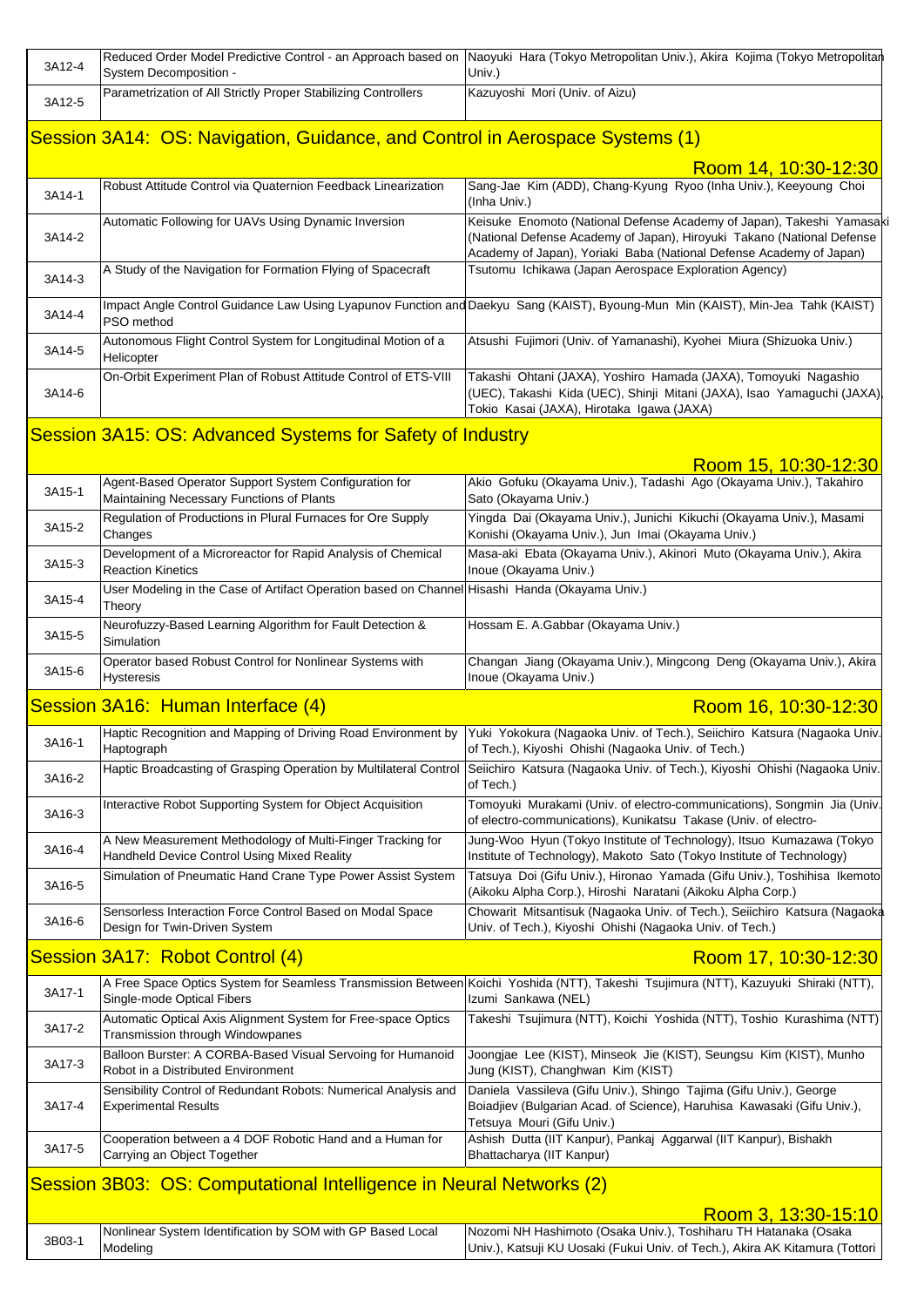| 3B03-2 | A Solution to the SLAM Problem Based on Fuzzy Kalman Filter<br>using Pseudolinear Measurement Model      | Chandima Dedduwa Pathiranage (Saga Univ.), Keigo Watanabe (Saga<br>Univ.), Kiyotaka Izumi (Saga Univ.)                                                                                                                            |
|--------|----------------------------------------------------------------------------------------------------------|-----------------------------------------------------------------------------------------------------------------------------------------------------------------------------------------------------------------------------------|
| 3B03-3 |                                                                                                          | Fish Catching by Visual Servoing using Neural Network Prediction Toshiaki Yoshida (Univ. of Fukui), Mamoru Minami (Univ. of Fukui), Yasushi<br>Mae (Osaka Univ.)                                                                  |
| 3B03-4 | Energy Region Design Using Projection for Three-Link<br><b>Underactuated Manipulators</b>                | Keisuke Ichida (Saga Univ.), Kiyotaka Izumi (Saga Univ.), Keigo Watanabe<br>(Saga Univ.)                                                                                                                                          |
|        | Session 3B04: OS: Driver Intent Inference                                                                | Room 4, 13:30-15:10                                                                                                                                                                                                               |
| 3B04-1 | Inference of Large Truck Drivers Intent to Change Lanes for<br>Passing a Lead Vehicle                    | Makoto Itoh (Univ. of Tsukuba), Kenji Yoshimura (NMRI), Toshiyuki Inagaki<br>(Univ. of Tsukuba)                                                                                                                                   |
| 3B04-2 | Modeling and Analysis of Driver's Decision Making based on<br>Logistic Regression Model                  | Shun Taguchi (Nagoya Univ.), Shinkichi Inagaki (Nagoya Univ.), Tatsuya<br>Suzuki (Nagoya Univ.), Soichiro Hayakawa (Toyota T.I.), Nuio Tsuchida<br>(Toyota T.I.)                                                                  |
| 3B04-3 | On Driver's Behavior in Car Following                                                                    | Takahiro Wada (Kagawa Univ.), Shun'ichi Doi (Kagawa Univ.), Keisuke<br>Imai (Kagawa Univ.), Naohiko Tsuru (DENSO CORPORATION), Kazuyoshi<br>Isaji (DENSO CORPORATION), Hiroshi Kaneko (PARIS MIKI Inc.)                           |
| 3B04-4 | Driver Intent Interface and Dynamic Displays for Active Safety:An<br>Overview of Selected Recent Studies | Mohan Trivedi (Univ. of California)                                                                                                                                                                                               |
|        | <b>Session 3B05: Temperature Measurement</b>                                                             | Room 5, 13:30-15:10                                                                                                                                                                                                               |
| 3B05-1 | Fluorescence Thermo-sensor using Silicone Composite with Cr<br>Doped Spinel                              | Toru Katsumata (Toyo Univ.), Junko Someya (Toyo Univ.), Chika Nojiri<br>(Toyo Univ.), Yumemi Kano (Toyo Univ.), Hiroaki Aizawa (Toyo Univ.)                                                                                       |
| 3B05-2 | Thermo-sensor using Silicone Composite with Cr Doped Garnet                                              | Toru Katsumata (Toyo Univ.), Miki Kaneda (Toyo Univ.), Kaoru Orihara<br>(Toyo Univ.), Yumemi Kano (Toyo Univ.), Hiroaki Aizawa (Toyo Univ.)                                                                                       |
| 3B05-3 | Fluorescence Thermo-sensor using Mixture of Various Phosphors                                            | Toru Katsumata (Toyo Univ.), Susumu Harako (Toyo Univ.), Chieko<br>Nakayama (Toyo Univ.), Hiroaki Aizawa (Toyo Univ.), Shuji Komuro (Toyo                                                                                         |
| 3B05-4 | Temperature Distribution and Wind Velocity Vector Measurement<br>using Ultrasonic CT Technique           | Jun-ya Takayama (Tokyo Tech.), Yuki Watanabe (Tokyo Tech.), Tetsuya<br>Takahoshi (Tokyo Tech.), Kazuo Ohshima (NTT Facilities Inc.), Shinji<br>Ohyama (Tokyo Tech.)                                                               |
| 3B05-5 | Thermal Impedance Modeling of a Temperature Dependent<br>Resistance                                      | Heidi Dumele (Univ. of Bundeswehr Munich), Uwe Troeltzsch (Univ. of<br>Bundeswehr Munich), Michael Horn (Univ. of Bundeswehr Munich)                                                                                              |
|        | <b>Session 3B06: Automation &amp; Estimation</b>                                                         | Room 6, 13:30-15:10                                                                                                                                                                                                               |
|        |                                                                                                          |                                                                                                                                                                                                                                   |
| 3B06-1 | Quality Improvement of Steel Products by using Multivariate Data<br>Analysis                             | Shigemasa Nakagawa (Sumitomo Metal Industries), Takashi Tanizaki                                                                                                                                                                  |
| 3B06-2 | Equivalent Thermal Model for Main Transformer in Hot Strip Mill<br>and Optimization of Load              | (Sumitomo Metals Kokura)<br>Jin-wook Seok (POSTECH), Sang-wook Shim (Kwangyang steel works,<br>POSCO), Sang-chul Won (POSTECH)                                                                                                    |
| 3B06-3 | Development of Bending Gap Measurement and Position Control<br>Technique for Unmanned Slab Crane         | Yoojong Yu (POSTECH), Youngsoo Kim (POSCO), Sehoon Kim<br>(POSTECH), Daehyun Ji (POSTECH), Dowan Kim (POSTECH), Jooman                                                                                                            |
| 3B06-4 | and Controlling System                                                                                   | Design and Implementation of a CDMA-Based Remote Monitoring Li Cai (Chinese Academy of Sciences), Zengguang Hou (Chinese Academy<br>of Sciences), Min Tan (Chinese Academy of Sciences)                                           |
| 3B06-5 | made of Single Crystalline Silicon                                                                       | Lifetime Evaluation of Self-Modulated MEMS Infrared Light Source Naoki Kishi (Yokogawa Electric Corp.), Hitoshi Hara (Yokogawa Electric<br>Corp.)                                                                                 |
|        | Session 3B07: Sensor and Transducer (2)                                                                  | Room 7, 13:30-15:10                                                                                                                                                                                                               |
| 3B07-1 | Novel Type Brillouin Optical Time-domain Reflectometry for<br>Measuring Distributed Strain and Temper    | Yahei Koyamada (Ibaraki Univ.), Yoshiyuki Sakairi (Ibaraki Univ.), Nobuaki<br>Takeuchi (Yokogawa Electric Corp.), Shoji Adachi (Yokogawa Electric Corp.)                                                                          |
| 3B07-2 | Design of Micro Flow Sensor with Optimal Detection Spacing                                               | Tae Yong Kim (Dongseo Univ.), Wan-Young Chung (Dongseo Univ.)                                                                                                                                                                     |
| 3B07-3 | A Design of Real-TimeWireless Sensor-based Control System                                                | Kohei Yoshida (Tokyo Denki Univ.), Yuuki Kanemura (Tokyo Denki Univ.),<br>Masami Iwase (Tokyo Denki Univ.), Shoshiro Hatakeyama (Tokyo Denki                                                                                      |
| 3B07-4 | Implementation of Indoor Location and Orientation Estimation<br>System using Ultrasonic and Radio        | Yoshiaki Nakagawa (Sumitomo Metals Kokura), Manabu Kano (Kyoto Univ.),<br>Yoshiyuki Nakamura (National Institute of AIST), Ryosuke Kobayashi<br>(Shibaura Institute of Technology), Masateru Minami (Shibaura Institute of        |
| 3B07-5 | A 3D Inspection System for PCB board by Fusing Moiré<br>Technique and Stereo Vision Algorithm            | Deokhwa Hong (KAIST), Hyunki Lee (KAIST), Minyoung Kim (KohYoung<br>Technology), Hyungsuck Cho (KAIST)                                                                                                                            |
|        | Session 3B08: OS: Safety and Cyber Security for Industrial Automation (1)                                |                                                                                                                                                                                                                                   |
|        |                                                                                                          | Room 8, 13:30-15:10                                                                                                                                                                                                               |
| 3B08-1 | System of Machine and Safety Level                                                                       | Evaluation of Operative Reliability of Safety-Related Part of Contro Takabumi Fukuda (Nagaoka Univ. of Tech.), Makoto Hirayama (Tatsuno<br>Corp.), Naoya Kasai (Yokohama Nat'l Univ.), Kazuyoshi Sekine (Yokohama<br>Nat'l Univ.) |
| 3B08-2 | Throwing a Bridge between Risk Assessment and Functional Safety oshinobu Sato (T.U.M.S.T.)               |                                                                                                                                                                                                                                   |

3B08-4 Implementation of a Safety Instrumented System Ryotaro Shishiba (Yokogawa Electric Corp.)

Electric Co.), Naoki Aoyama (Mitsubishi Electric Co.)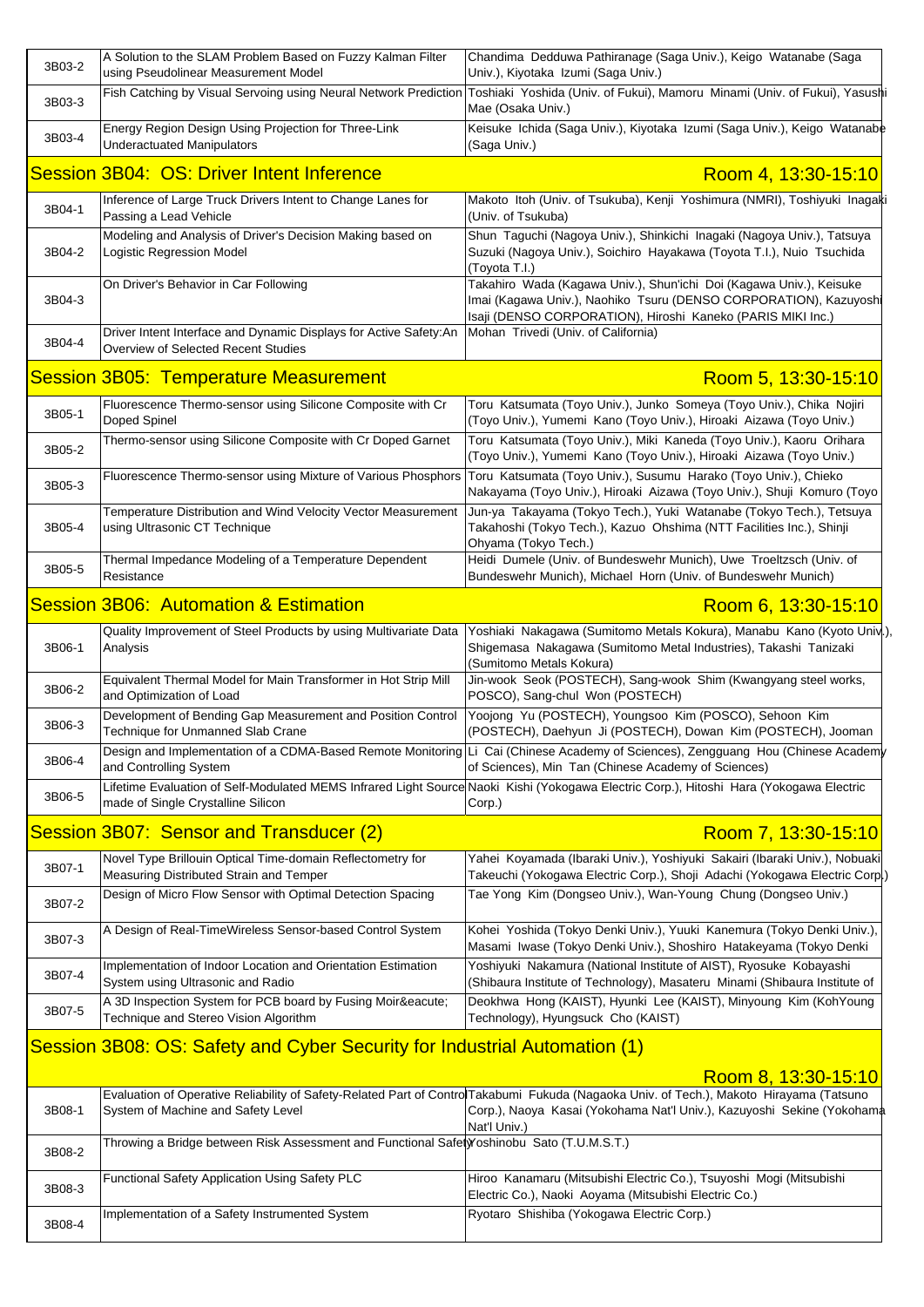| 3B08-5 | The substance of IEC 61511 for process industries and the<br>preparation of its original draft for JIS                                      | Akio Fukada (JEMIMA / Toshiba Corp.), Tadaaki Ando (JEMIMA /<br>Yokogawa Electric Corp.), Yoichi Takayanagi (SICE / Toshiba Corp.)                                                                                                                                                                           |
|--------|---------------------------------------------------------------------------------------------------------------------------------------------|--------------------------------------------------------------------------------------------------------------------------------------------------------------------------------------------------------------------------------------------------------------------------------------------------------------|
|        | Session 3B09: OS: Intelligent Sensor System and Its Application                                                                             |                                                                                                                                                                                                                                                                                                              |
|        |                                                                                                                                             | Room 9, 13:30-15:10                                                                                                                                                                                                                                                                                          |
| 3B09-1 | Image Feature based Navigation of Nonholonomic Mobile Robots<br>with Active Camera                                                          | Tatsuhiko Hirukawa (Mie Univ.), Satoshi Komada (Mie Univ.), Junji Hirai<br>(Mie Univ.)                                                                                                                                                                                                                       |
| 3B09-2 | Vision-based Force Following Control for Mobile Robots                                                                                      | Hiroyuki Shimizu (Chitose Institute of Science and Technology), Naoki Oda<br>(Chitose Institute of Science and Technology)                                                                                                                                                                                   |
| 3B09-3 | Avoidance Navigation for Mobile Robots by Using Dynamic<br>Trajectory                                                                       | Daisuke Nagahara (Kagawa Univ.), Satoru Takahashi (Kagawa Univ.)                                                                                                                                                                                                                                             |
| 3B09-4 |                                                                                                                                             | A Study of Optimal Angle of Color Vector for Optical Flow ExtractionMasaaki Shibata (Seikei Univ.), Tomoki Yanagisawa (Seikei Univ.)                                                                                                                                                                         |
| 3B09-5 | An Application to Passivity Based Force Control in Redundant<br>Manipulator                                                                 | Tsuyoshi Shibata (Keio Univ.), Toshiyuki Murakami (Keio Univ.)                                                                                                                                                                                                                                               |
|        | Session 3B10: Modeling, System Identification and Estimation (2)                                                                            |                                                                                                                                                                                                                                                                                                              |
|        |                                                                                                                                             | Room 10, 13:30-15:10                                                                                                                                                                                                                                                                                         |
| 3B10-1 | Design of Compensation Input Based on LQ Decomposition in<br>N4SID Method                                                                   | Masuhiro Nitta (Tokyo Univ. of Science)                                                                                                                                                                                                                                                                      |
| 3B10-2 | Novel Object Tracking Method using the Block-based Motion<br>Estimation                                                                     | Heon Soo Shin (Dongguk Univ.), Sung Min Kim (Dongguk Univ.), Joo<br>Woong Kim (New Power Electronics Co.), Ki Hwan Eom (Dongguk Univ.)                                                                                                                                                                       |
| 3B10-3 | Tracking                                                                                                                                    | Modeling of Local Search for Track Updates in Phased Array RadaWon-Yong Choi (Kyungpook National Univ.), Sun-Mog Hong (Kyungpook<br>National Univ.), Seung-Min Song (Kyungpook National Univ.)                                                                                                               |
| 3B10-4 | analysis                                                                                                                                    | Estimation of the transition time of hybrid systems by using waveletTomoaki Kashiwao (Univ. of Tokushima), Kenji Ikeda (Univ. of Tokushima)<br>Takao Shimomura (Univ. of Tokushima)                                                                                                                          |
| 3B10-5 | Error Analysis of Continuous-time System Identification using<br>Laguerre Basis                                                             | Tomohiro Chimbe (Toyota Motor Corp.), Yoshito Ohta (Kyoto Univ.)                                                                                                                                                                                                                                             |
|        | Session 3B11: Adaptive Control (3)                                                                                                          | Room 11, 13:30-15:10                                                                                                                                                                                                                                                                                         |
| 3B11-1 | Indirect Adaptive Networked Control with Delay and Data Loss in<br>Communication                                                            | Shun-ichi Akama (Univ. of Tokyo), Koji Tsumura (Univ. of Tokyo)                                                                                                                                                                                                                                              |
| 3B11-2 | Self-Tuning Control of Time-Varying Systems based on<br>Generalized Minimum Variance Criterion                                              | Anna Patete (Tokyo Denki Univ.), Katsuhisa Furuta (Tokyo Denki Univ.),<br>Masayoshi Tomizuka (Univ. of California)                                                                                                                                                                                           |
| 3B11-3 | Starting Speed Control of SI Engine Based on Online Extremum<br>Control                                                                     | Shigehiro Sugihira (Keio Univ.), Kouji Ichikawa (Keio Univ.), Hiromitu<br>Ohmori (Keio Univ.)                                                                                                                                                                                                                |
| 3B11-4 | Model Predictive Control for a Periodic Reference Signal                                                                                    | Hideyuki Ito (Fuji Electric Advanced Technology Co., Ltd.), Chikashi<br>Nakazawa (Fuji Electric Advanced Technology Co., Ltd.), Tetsuro Matsui<br>(Fuji Electric Advanced Technology Co., Ltd.),<br>Kouji Matsumoto (Fuji Electric Systems Co., Ltd.), Hideyuki Nishida (Fuji<br>Electric Systems Co., Ltd.) |
| 3B11-5 | Adaptive Control Design of an Omnidirectional Automated Guided Koichi Hidaka (Tokyo Denki Univ.)<br>Vehicle in Consideration of Mass Change |                                                                                                                                                                                                                                                                                                              |
|        | Session 3B12: Intelligent Control (2)                                                                                                       | Room 12, 13:30-15:10                                                                                                                                                                                                                                                                                         |
| 3B12-1 | Sensor Power Saving and Control Performance-                                                                                                | Wireless Sensor Network based Control System -Trade off between Yutaka lino (Toshiba Corp.), Masayuki Fujita (Tokyo Institute of Technology                                                                                                                                                                  |
| 3B12-2 | An Intelligent Cooperative System using Fuzzy Instruction for an<br><b>Operator Training System</b>                                         | Zhou Shenghao (Univ. of Tsukuba), Yasunobu Seiji (Univ. of Tsukuba)                                                                                                                                                                                                                                          |
| 3B12-3 | A Robust Fuzzy Logic Adaptive PI Controller for Hydro Power<br>Plants                                                                       | Mohammad Abdolmaleki (NRI)                                                                                                                                                                                                                                                                                   |
| 3B12-4 | A New Fuzzy Stabilizer with Tuning Parameters for Nonlinear<br>System                                                                       | Woojong Yoo (POSTECH), Daehyun Ji (POSTECH), Sangchul Won<br>(POSTECH)                                                                                                                                                                                                                                       |
| 3B12-5 | Reinforcement Learning in Non-Markovian Environments using<br>Automatic Discovery of Subgoals                                               | Dung Tien Le (Shibaura Institute of Technology), Takashi Komeda (Shibaura<br>Institute of Technology), Motoki Takagi (Shibaura Institute of Technology)                                                                                                                                                      |
|        | Session 3B14: OS: Navigation, Guidance, and Control in Aerospace Systems (2)                                                                |                                                                                                                                                                                                                                                                                                              |
|        |                                                                                                                                             | Room 14, 13:30-15:10                                                                                                                                                                                                                                                                                         |
|        |                                                                                                                                             |                                                                                                                                                                                                                                                                                                              |

|        | Minimum Time Vertical Turn of a Helicopter                     | Masahiko Nawa (National Defense Academy), Hiroyuki Takano (National      |
|--------|----------------------------------------------------------------|--------------------------------------------------------------------------|
| 3B14-1 |                                                                | Defense Academy), Takeshi Yamasaki (National Defense Academy), Yoriak    |
|        |                                                                | Baba (National Defense Academy)                                          |
|        | Optimal Reconfiguration of UAVs in Formation Flight            | Seiya Ueno (Yokohama Nat. Univ.), Kwon Soon Jae (Yokohama Nat. Univ.)    |
| 3B14-2 |                                                                |                                                                          |
|        | Missile Autopilot Design via Output Redefinition and Gain      | Byoung-Mun Min (KAIST), Deakyu Sang (KAIST), Min-Jea Tahk (KAIST),       |
| 3B14-3 | <b>Optimization Technique</b>                                  | Byoung-Soo Kim (Gyeongsang Nat. Univ.)                                   |
|        | Observer-based Nonlinear Model Predictive Tracking Control for | Sunhyuk Kang (Seoul National Univ.), Jongho Shin (Seoul National Univ.), |
| 3B14-4 | <b>Bank-to-Turn Missiles</b>                                   | H. Jin Kim (Seoul National Univ.)                                        |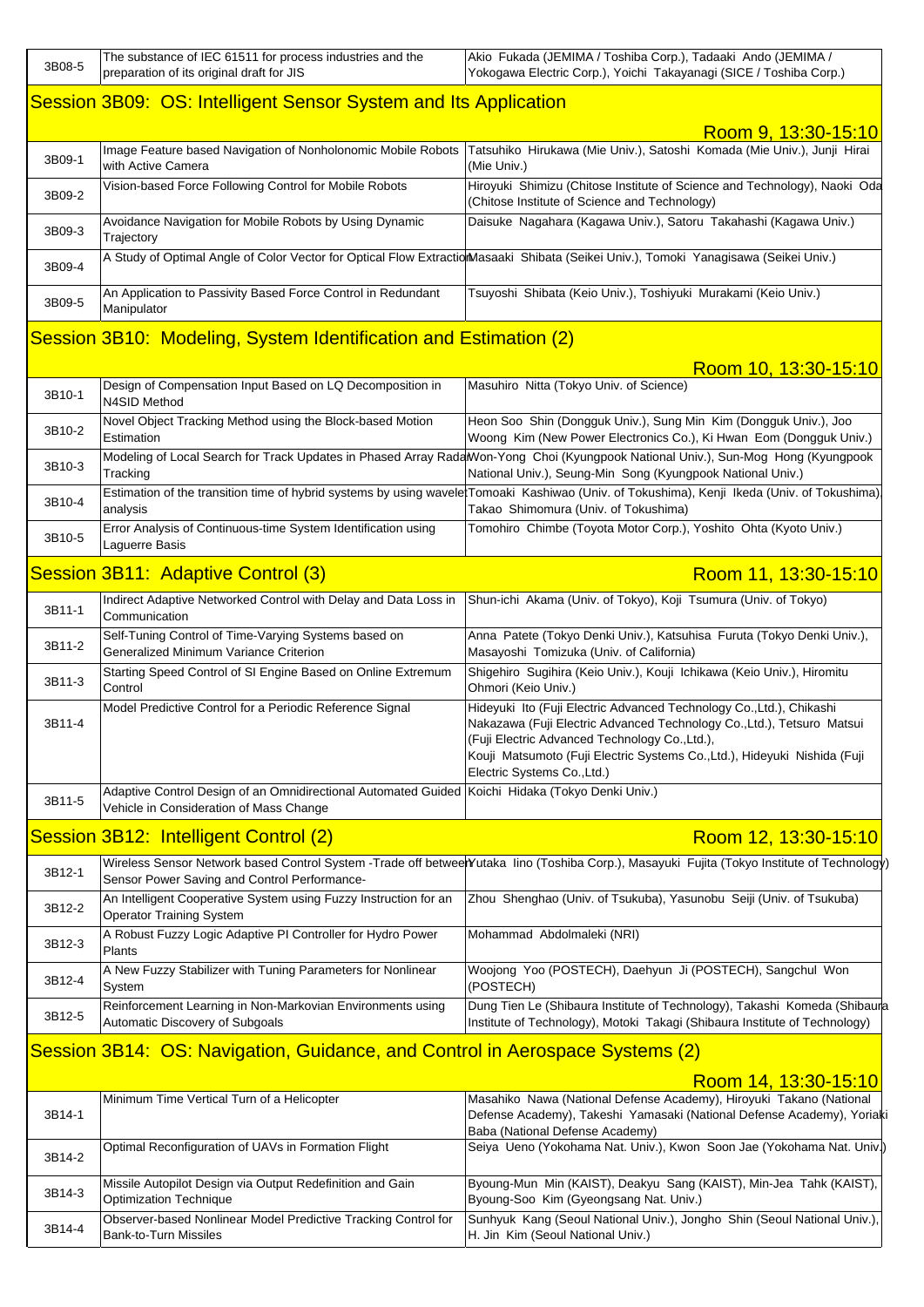| 3B14-5 | The Optimal Orbital Control of the Dive and Ascent Earth ObservingTianshuang Fu (Shinshu Univ.), Fumiaki Imado (Shinshu Univ.)<br>Satellite |                                                                                                                                                                                                                                             |
|--------|---------------------------------------------------------------------------------------------------------------------------------------------|---------------------------------------------------------------------------------------------------------------------------------------------------------------------------------------------------------------------------------------------|
|        | Session 3B15: OS: Vehicle Routing and Scheduling                                                                                            |                                                                                                                                                                                                                                             |
|        |                                                                                                                                             | Room 15, 13:30-15:10                                                                                                                                                                                                                        |
| 3B15-1 | Heuristics for a Scheduling Problem of Minimizing the Number of<br>One-Way Vehicles on Paths with Deadlines                                 | Jun Uchida (Kyoto Institute of Technology), Yoshiyuki Karuno (Kyoto<br>Institute of Technology), Hiroshi Nagamochi (Kyoto Univ.)                                                                                                            |
| 3B15-2 | Autonomous Distributed Approaches for Pickup and Delivery<br>Problems with Time Windows                                                     | Kazutoshi Sakakibara (Ritsumeikan Univ.), Hisashi Tamaki (Kobe Univ.),<br>Ikuko Nishikawa (Ritsumeikan Univ.)                                                                                                                               |
| 3B15-3 | A Hybrid Algorithm for the Input/Output Scheduling Problem of<br>Multi-shuttle AS/RSs                                                       | Shunji Tanaka (Kyoto Univ.)                                                                                                                                                                                                                 |
| 3B15-4 | Model-Approximated Dynamic Programming based on<br>Decomposable State Transition Probabilities                                              | Tsutomu Inamoto (Kobe Univ.), Hisashi Tamaki (Kobe Univ.), Hajime<br>Murao (Kobe Univ.)                                                                                                                                                     |
| 3B15-5 | Traffic-Sensitive Controllers for Multi-Car Elevators; Design, Multi-<br>Objective Optimization and Analysis                                | Kokolo Ikeda (Kyoto Univ.), Hiromichi Suzuki (Fujitec Co. Ltd), Sandor<br>Markon (Fujitec Co. Ltd), Hajime Kita (Kyoto Univ.)                                                                                                               |
|        | Session 3B16: Robot Design (1)                                                                                                              | Room 16, 13:30-15:10                                                                                                                                                                                                                        |
| 3B16-1 | An Automatic Inspection System for Hologram with Multiple<br>Patterns                                                                       | Hyuk Joong Kwon (Chungbuk National Univ.), Tae Hyoung Park (Chungbuk<br>National Univ.)                                                                                                                                                     |
| 3B16-2 | Construction Algorithm of Optical Cable Net for Minimum Cost and Teruji Sekozawa (Kanagawa Univ.)<br>Maximum Reliability                    |                                                                                                                                                                                                                                             |
| 3B16-3 | Control and Performance Evaluation of a New Redundant                                                                                       | Yuta Komoguchi (Technical Univ. Munich), Angelika Peer (Technical Univ.<br>Munich), Martin Buss (Technical Univ. Munich)                                                                                                                    |
| 3B16-4 | Search Robot Rescue System                                                                                                                  | Performance Analysis of the Network Model and Scenarios for the Koichi Gyoda (NICT), Yasushi Hada (NICT), Osamu Takizawa (NICT)                                                                                                             |
| 3B16-5 | Mobile Banking Services in the Bank Area                                                                                                    | Mohammad Shirali-Shahreza (Sharif Univ. of Tech.), M. Hassan Shirali-<br>Shahreza (Yazd Univ.)                                                                                                                                              |
|        | Session 3C01: Genetic Algorithm and Genetic Programming                                                                                     |                                                                                                                                                                                                                                             |
|        |                                                                                                                                             | Room 1, 15:30-17:50                                                                                                                                                                                                                         |
| 3C01-1 | Hierarchical Association Rule Mining in Large and Dense<br>Databases using Genetic Network Programming                                      | Eloy Gonzales (Waseda Univ.), Kaoru Shimada (Waseda Univ.), Shingo<br>Mabu (Waseda Univ.), Kotaro Hirasawa (Waseda Univ.), Jinglu Hu                                                                                                        |
| 3C01-2 | <b>Continuous Numerical Problems</b>                                                                                                        | Study on Encoding Schemes in Compact Genetic Algorithm for the Joon-Yong Lee (KAIST), Min-Soeng Kim (KAIST), Cheol-Taek Kim<br>(KAIST), Ju-Jang Lee (KAIST)                                                                                 |
| 3C01-3 | Enhancement of Trading Rules on Stock Markets Using Genetic<br>Network Programming with Sarsa Learning                                      | Yan Chen (Waseda Univ.), Shingo Mabu (Waseda Univ.), Kotaro Hirasawa<br>(Waseda Univ.), Jinglu Hu (Waseda Univ.)                                                                                                                            |
| 3C01-4 | Genetic Network Programming with Class Association Rule<br>Acquisition Mechanisms from Incomplete Database                                  | Kaoru Shimada (Waseda Univ.), Kotaro Hirasawa (Waseda Univ.), Jinglu<br>Hu (Waseda Univ.)                                                                                                                                                   |
| 3C01-5 | A Genetic Network Programming based Method to Mine<br>Generalized Association Rules with Ontology                                           | Guangfei Yang (Waseda Univ.), Kaoru Shimada (Waseda Univ.), Shingo<br>Mabu (Waseda Univ.), Kotaro Hirasawa (Waseda Univ.), Jinglu Hu<br>(Waseda Univ.)                                                                                      |
| 3C01-6 | Genetic Network Programming and Fuzzy Membership Functions                                                                                  | Association Rules Mining for Handling Continuous Attributes using Karla Taboada (Waseda Univ.), Kaoru Shimada (Waseda Univ.), Shingo<br>Mabu (Waseda Univ.), Kotaro Hirasawa (Waseda Univ.), Jinglu Hu<br>(Waseda Univ.)                    |
|        | Session 3C02: Biological and Physiological Engineering (2)                                                                                  |                                                                                                                                                                                                                                             |
|        |                                                                                                                                             | Room 2, 15:30-17:50                                                                                                                                                                                                                         |
| 3C02-1 | Three elementary logics for compound control                                                                                                | Reiko J. Tanaka (RIKEN), Hidenori Kimura (RIKEN)                                                                                                                                                                                            |
| 3C02-2 | based on Electroencephalogram                                                                                                               | A Study of Index for Estimating Effect of Electroconvulsive TherapyEiko Furutani (Kyoto Univ.), Kosuke Asada (The Chugoku Electric Power<br>Co.), Yoshihito Sawaguchi (Kisarazu National College of Tech.), Hidemichi<br>Suga (Kyoto Univ.) |
| 3C02-3 | Habitual Exercise State Aware Automatic Running Course Provisid Katsuhiro Takata (Hosei Univ.), Jianhua Ma (Hosei Univ.)                    |                                                                                                                                                                                                                                             |
| 3C02-4 | Effects of Light Stimulus Frequency on Phase Characteristics of<br><b>Brain Waves</b>                                                       | Seiji Nishifuji (Yamaguchi Univ.), Kentaro Fujisaki (Yamaguchi Univ.), Shogo<br>Tanaka (Yamaguchi Univ.)                                                                                                                                    |
| 3C02-5 | New Approach for the Time Motion Analysis of Medical Staffs in a<br>Ward by Video Image Processing                                          | Shima Okada (Osaka Univ. Graduate School of Medicine), Yuko Ohno<br>(Osaka Univ. Graduate School of Medicine)                                                                                                                               |
|        | Session 3C03: OS: New Trends in Reinforcement Learning                                                                                      |                                                                                                                                                                                                                                             |
|        |                                                                                                                                             | Room 3, 15:30-17:50                                                                                                                                                                                                                         |
| 3C03-1 | Reinforcement Learning in Multi-dimensional State-Action Space<br>using Random Rectangular Coarse Coding and Gibbs Sampling                 | Hajime Kimura (Kyushu Univ.)                                                                                                                                                                                                                |
| 3C03-2 | About Distributing Rewards to a Rule with Probabilistic State<br>Transition                                                                 | Wataru Uemura (Ryukoku Univ.)                                                                                                                                                                                                               |
| 3C03-3 | Proposal and Evaluation of the Penalty Avoiding Rational Policy<br>Making Algorithm with Penalty Level                                      | Kazuteru Miyazaki (NIAD-UE), Tomimizu Kojima (Meiji Univ.), Hiroaki<br>Kobayashi (Meiji Univ.)                                                                                                                                              |
|        |                                                                                                                                             |                                                                                                                                                                                                                                             |

 $\blacksquare$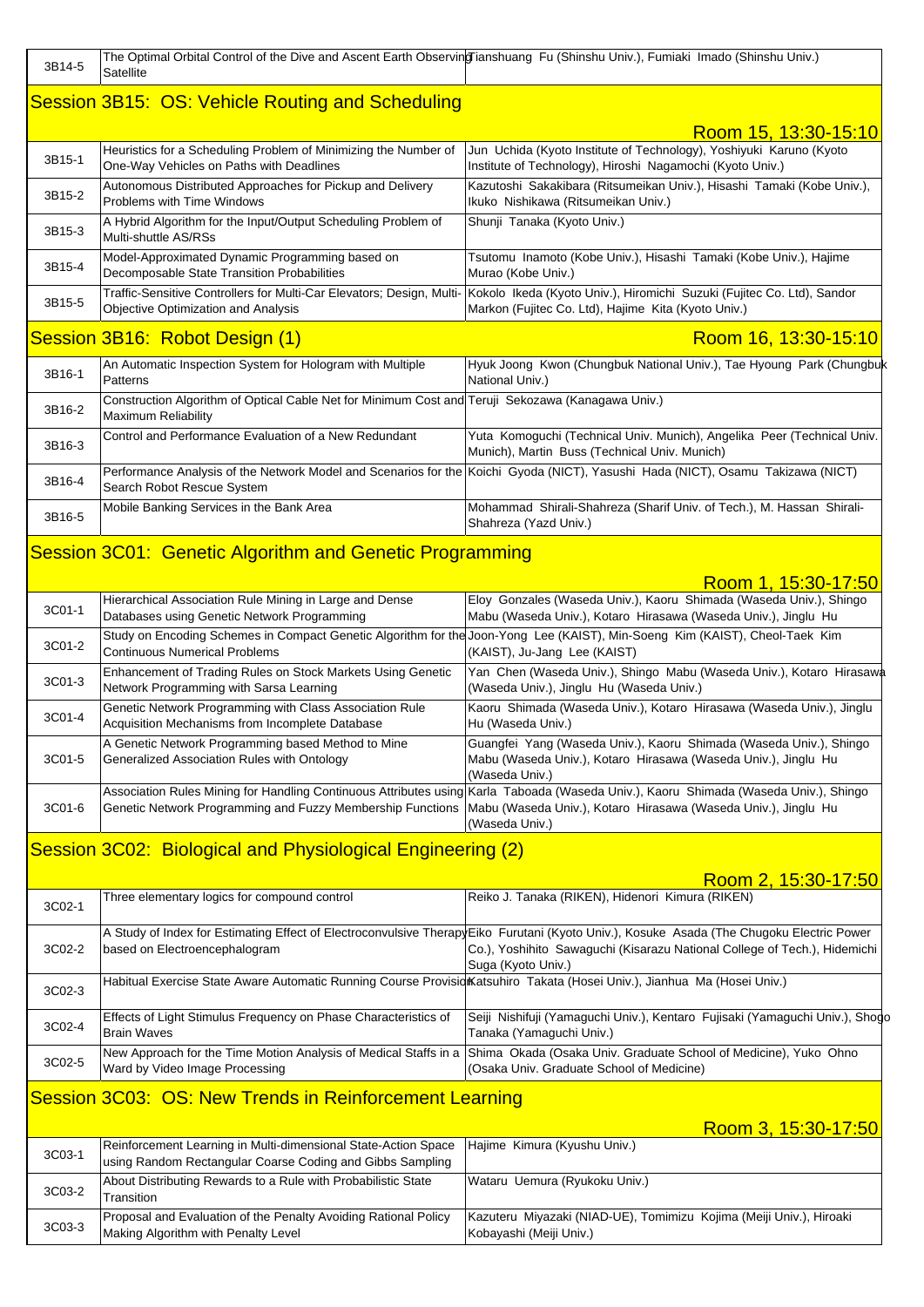| 3C03-4                                                      | and Dyna-Q Algorithm                                                                                                    | Parallel Reinforcement Learning Systems Using Exploration AgentsTakeshi Tateyama (Tokyo Metropolitan Univ.), Seiichi Kawata (Advanced<br>Institute of Industrial Technology), Yoshiki Shimomura (Tokyo Metropolitan<br>Univ.)                                                                                                           |
|-------------------------------------------------------------|-------------------------------------------------------------------------------------------------------------------------|-----------------------------------------------------------------------------------------------------------------------------------------------------------------------------------------------------------------------------------------------------------------------------------------------------------------------------------------|
| 3C03-5                                                      | Swarm Reinforcement Learning Algorithms - Exchange of<br>Information among Multiple Agents-                             | Hitoshi lima (Kyoto Institute of Technology), Yasuaki Kuroe (Kyoto Institute<br>of Technology)                                                                                                                                                                                                                                          |
| 3C03-6                                                      | Multiple Timescales PIA for Cooperative Reinforcement Learning<br>based on MDP Model                                    | Tomohiro Yamaguchi (Nara National College of Technology), Eri Imatani<br>(Nara National College of Technology)                                                                                                                                                                                                                          |
| 3C03-7                                                      | An Intelligent Control System Using Object Model by Real-time<br>Learning                                               | Eriko Kawana (Univ. of Tsukuba), Seiji Yasunobu (Univ. of Tsukuba)                                                                                                                                                                                                                                                                      |
| Session 3C04: OS: Image Processing and Pattern Recognitions |                                                                                                                         |                                                                                                                                                                                                                                                                                                                                         |
|                                                             |                                                                                                                         | Room 4, 15:30-17:50                                                                                                                                                                                                                                                                                                                     |
| 3C04-1                                                      | A Design of the EEG Feature Detection and Condition<br>Classification                                                   | Junko Murakami (Tokyo Univ. of Agri. and Tech.), Shin-ichi Ito (Tokyo Univ<br>of Agri. and Tech.), Yasue Mitsukura (Tokyo Univ. of Agri. and Tech.),<br>Jianting Cao (Saitama Institute of Technology), Minoru Fukumi (Univ. of                                                                                                         |
| 3C04-2                                                      | A Design of the Preference Acquisition Detection System                                                                 | Eriko Yokomatsu (Tokyo Univ. of Agri. and Tech.), Shin-ichi Ito (Tokyo Univ<br>of Agri. and Tech.), Yasue Mitsukura (Tokyo Univ. of Agri. and Tech.),<br>Jianting Cao (Saitama Inst. of Tech.), Minoru Fukumi (Univ. of Tokushima)                                                                                                      |
| 3C04-3                                                      | Apparent Age Estimation System based on Age Perception                                                                  | Hironobu Fukai (TUAT), Hironori Takimoto (Sasebo National College of<br>Tech.), Yasue Mitsukura (TUAT), Minoru Fukumi (Univ. of Tokushima)                                                                                                                                                                                              |
| 3C04-4                                                      | Appearance-age feature extraction from facial image based on age<br>perception                                          | Hironori Takimoto (Sasebo National College of Technology), Tsubasa<br>Kuwano (Sasebo National College of Technology), Yasue Mitsukura (Tokyo<br>Univ. of Agri. and Tech.), Hironobu Fukai (Tokyo Univ. of Agri. and Tech.),                                                                                                             |
| 3C04-5                                                      | Incremental Learning Method in Wrist EMG Recognition System                                                             | Tadahiro Oyama (Univ. of Tokushima), Yuji Matsumura (Univ. of<br>Tokushima), Stephen Karungaru (Univ. of Tokushima), Satoru Tsuge (Univ<br>of Tokushima), Yasue Mitsukura (TUAT), Minoru Fukumi (Univ. of                                                                                                                               |
| 3C04-6                                                      | The EEG Feature Extraction Method of Listening to Music Using<br>the Genetic Algorithms and the Latency Structure Model | Shin-ichi Ito (TUAT), Yasue Mitsukura (TUAT), Hiroko Nakamura Miyamura<br>(TUAT), Takafumi Saito (TUAT), Minoru Fukumi (Univ. of Tokushima)                                                                                                                                                                                             |
| 3C04-7                                                      | A Proposal of Adaptive Graininess Suppression Method                                                                    | Seiki Yoshimori (Nippon Bunri Univ.), Yasue Mitsukura (Tokyo Univ. of Agr<br>and Tech.), Minoru Fukumi (Univ. of Tokushima), Norio Akamatsu (Univ. of<br>Tokushima)                                                                                                                                                                     |
|                                                             | Session 3C05: Image processing (2)                                                                                      | Room 5, 15:30-17:50                                                                                                                                                                                                                                                                                                                     |
| 3C05-1                                                      | Lossless Image Coding Based on Minimum Mean Absolute Error<br>Predictors                                                | Yoshihiko Hashidume (Okayama Univ.), Yoshitaka Morikawa (Okayama<br>Univ.)                                                                                                                                                                                                                                                              |
| 3C05-2                                                      | Robust Target Detection and Tracking Using Particle Filter and<br>Parametric Eigenspace Method                          | Masayuki Obata (YASKAWA INFORMATION SYSTEMS Corp.), Takeshi<br>Nishida (Kyushu Institute of Technology), Hidekazu Miyagawa (YASKAWA<br>INFORMATION SYSTEMS Corp.), Fujio Ohkawa (Kyushu Institute of                                                                                                                                    |
|                                                             |                                                                                                                         |                                                                                                                                                                                                                                                                                                                                         |
| 3C05-3                                                      | Iterative Extraction of Yarn Positional Information from Three-<br>dimensional Image of Textile Fabric                  | Toshihiro Shinohara (Kinki Univ.)                                                                                                                                                                                                                                                                                                       |
| 3C05-4                                                      | Parallel Processing of Figure-Ground Separation in Random Dot<br>Kinematogram with Optical Flow Discretization          | Satoshi Ito (Gifu Univ.), Minoru Sasaki (Gifu Univ.)                                                                                                                                                                                                                                                                                    |
| 3C05-5                                                      | Luminance Effects on Visual Perception of Self-rotation for<br>Development of Driving Simulator                         | Yu Yinghua (Kagawa Univ.), Wu Jinglong (Kagawa Univ.)                                                                                                                                                                                                                                                                                   |
|                                                             | Session 3C06: OS: FLUCOME-J SICE 2007                                                                                   | Room 6, 15:30-17:50                                                                                                                                                                                                                                                                                                                     |
| 3C06-1                                                      | Air Pressure Control                                                                                                    | Development of Tendon-Driven Assistance Manipulator System by Shinichiro Nakamura (Meiji Univ.), Osamu Oyama (Meiji Univ.), Toshihiro<br>Yoshimitsu (Kanagawa Instuitute of Technology)                                                                                                                                                 |
| 3C06-2                                                      | A Power-Assisted Chair with Motion-Sensing Control                                                                      | Yuki Akiyama (Yokohama National Univ.), Kazushi Sanada (Yokohama<br>National Univ.)                                                                                                                                                                                                                                                     |
| 3C06-3                                                      | A Study on Yow Rate Control of Hydraulic-Power-Steering Heavy<br><b>Duty Vehicles</b>                                   | Bingzhao Gao (Yokohama National Univ.), Kazushi Sanada (Yokohama<br>National Univ.), Kenichi Furihata (ISUZU)                                                                                                                                                                                                                           |
| 3C06-4                                                      | Evaluation of a Master Slave System with Force Sensing                                                                  | of Tech.), Toshiharu Kagawa (Tokyo Institute of Tech.)                                                                                                                                                                                                                                                                                  |
|                                                             | Session 3C07: Signal Processing (4)                                                                                     | Room 7, 15:30-17:50                                                                                                                                                                                                                                                                                                                     |
| 3C07-1                                                      | System Design of Durian Maturity Determination using Microstrip<br>Patch Antennas                                       | Navapadol Kittiamornkul (King Mongkut Univ. of Technology Thonburi),<br>Kamon Jiraseriamornkul (King Mongkut Univ. of Technology Thonburi),<br>Kosin Chamnongthai (King Mongkut Univ. of Technology Thonburi),<br>Monai Krairiksh (King Mongkut Institute of Technology Ladkrabang), Kohji<br>Higuchi (Univ. of Electro-Communications) |
| 3C07-2                                                      | Velocity Distribution Measurement with Oculomotor System                                                                | Hideaki Takahashi (Kumamoto Univ.), Teruo Yamaguchi (Kumamoto Univ.<br>Hiroshi Harada (Kumamoto Univ.)                                                                                                                                                                                                                                  |
| 3C07-3                                                      | Time-to-Contact Estimation on the Scaled-Matching of Power<br>Spectra                                                   | Shinnichiro Izumi (Kumamoto Univ.), Teruo Yamaguchi (Kumamoto Univ.)                                                                                                                                                                                                                                                                    |
| 3C07-4                                                      | Pseudo Electrodes Driven Patterns for Electrical Impedance<br>Tomography                                                | Kotaro Tadano (Tokyo Institute of Tech.), Kenji Kawashima (Tokyo Institute<br>Fang-Ming Yu (St. John's Univ.), Cheng-Ning Huang (National Central<br>Univ.), Feng-Ming Hsu (National Central Univ.), Hung-Yuan Chung (Nationa<br>Central Univ.)                                                                                         |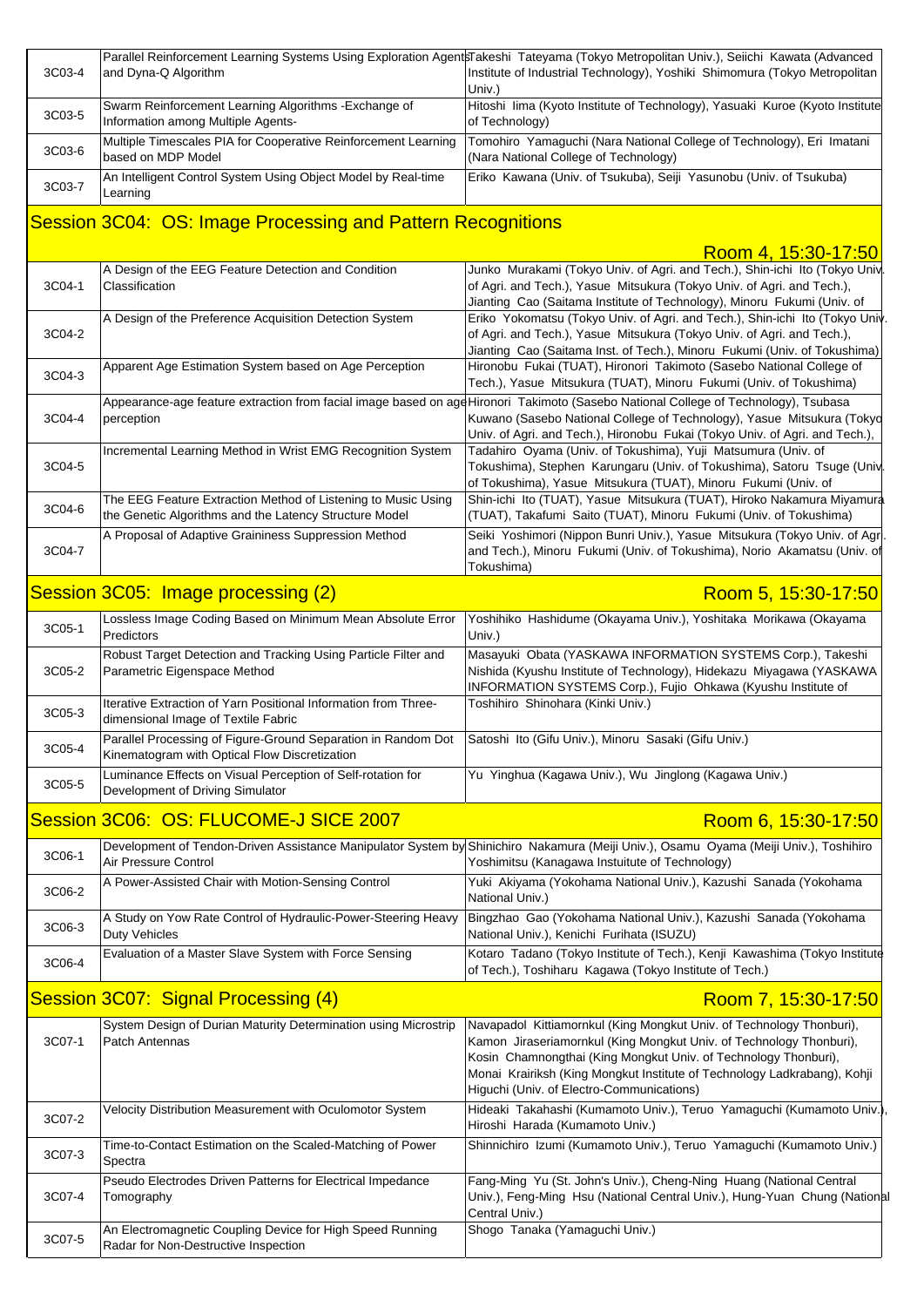## Session 3C08: OS: Safety and Cyber Security for Industrial Automation (2)

|                                                                              |                                                                                                       | Room 8, 15:30-17:50                                                                                                                                                                                                    |  |
|------------------------------------------------------------------------------|-------------------------------------------------------------------------------------------------------|------------------------------------------------------------------------------------------------------------------------------------------------------------------------------------------------------------------------|--|
| 3C08-1                                                                       | Trend of International Safety Standards                                                               | Kotaro Amanuma (YAMATAKE)                                                                                                                                                                                              |  |
| 3C08-2                                                                       | <b>EMC Consideration of Safety System</b>                                                             | Hisashi Saitou (Yokogawa Electric Corp.), Kouji Demachi (Yokogawa<br>Electric Corp.)                                                                                                                                   |  |
| 3C08-3                                                                       | Sustainable Cyber Security for Utility Facilities Control System<br>based on Defense-in-Depth Concept | Masatoshi Takano (Toyota Motor Corp.)                                                                                                                                                                                  |  |
| 3C08-4                                                                       | Security Management of Factory Automation                                                             | Mitsuo Harada (SiemensK.K.)                                                                                                                                                                                            |  |
| 3C08-5                                                                       | Security Measures of Manufacture & Control System                                                     | Masami Hasegawa (JEMIMA), Toshiki Ogawa (JEMIMA)                                                                                                                                                                       |  |
|                                                                              | <b>Session 3C09: OS: Networked Sensing Systems</b>                                                    | Room 9, 15:30-17:50                                                                                                                                                                                                    |  |
| 3C09-1                                                                       | of Relative Distance                                                                                  | Kalman Filtering for Improving Car Positioning with Measurements Hidekata Hontani (Nagoya Institute of Technology), Yuya Higuchi (Nagoya<br>Institute of Technology)                                                   |  |
| 3C09-2                                                                       | An Indoor Position Estimation Method by Maximum Likelihood<br>Algorithm using RSS                     | Isao Yamada (Yamatake Corp.), Tomoaki Ohtsuki (Keio Univ.), Tetsuo<br>Hisanaga (Yamatake Corp.), Li Zheng (Yamatake Corp.)                                                                                             |  |
| 3C09-3                                                                       | Calibration Performance in Merging Measurement Graph                                                  | Hidekata Hontani (Nagoya Instituite of Technology), Kenichi Ito (Nagoya<br>Institute of Technology)                                                                                                                    |  |
| 3C09-4                                                                       | A Proposal of Gyro Sensor using Asymmetrical Comb-drive<br>Actuator                                   | Hideta Oiso (Kagawa Univ.), Souichirou Kariya (Kagawa Univ.), Gen<br>Hashiguchi (Kagawa Univ.)                                                                                                                         |  |
| 3C09-5                                                                       | Time Synchronized Wireless Sensor Network for Vibration<br>Measurement                                | Yutaka Uchimura (Shibaura Inst. of Tech.), Tadashi Nasu (Kajima Corp.),<br>Motoichi Takahashi (Kajima Corp.)                                                                                                           |  |
|                                                                              | Session 3C10: Modeling, System Identification and Estimation(3)                                       |                                                                                                                                                                                                                        |  |
|                                                                              |                                                                                                       | Room 10, 15:30-17:50                                                                                                                                                                                                   |  |
| 3C10-1                                                                       | Parameter Estimation of PEMFC by On-Line Tracking Simulator                                           | Makoto Nakaya (Yokogawa Electric Corp.), Kyojiro Kawaguchi (Yokogawa<br>Electric Corp.), Yasushi Onoe (Yokogawa Electric Corp.), Kenji Watanabe<br>(Yokogawa Electric Corp.), Tetsuya Ootani (Yokogawa Electric Corp.) |  |
| 3C10-2                                                                       | Modelling and Optimisation of a Glass Feeder Considered as a<br>Distributed Parameter System          | Sebastian Henkel (Stuttgart Univ.), Alexander Kharitonov (Stuttgart Univ.),<br>Oliver Sawodny (Stuttgart Univ.)                                                                                                        |  |
| 3C10-3                                                                       | Floquet Factorization Algorithms in Linear Continuous-time Periodiclun Zhou (Kyoto Univ.)<br>Systems  |                                                                                                                                                                                                                        |  |
| 3C10-4                                                                       | Pole Assignment Method Based on Numerical Computation with<br><b>Guaranteed Accuracy</b>              | Kentaro Yano (Kyushu Inst. of Tech.), Masanobau Koga (Kyushu Inst. of<br>Tech.)                                                                                                                                        |  |
| 3C10-5                                                                       | Modified LOLIMOT Algorithm                                                                            | Distributed Estimation Fusion with Global Track Feedback Using a Javad Rezaie (Univ. of Tehran), Behzad Moshiri (Univ. of Tehran), Babak N<br>Araabi (Univ. of Tehran)                                                 |  |
|                                                                              | Session 3C11: Mechanical Systems Control (4)                                                          | Room 11, 15:30-17:50                                                                                                                                                                                                   |  |
| 3C11-1                                                                       | Twisting Wire Actuated Motion Platform                                                                | Tsai-Cheng Li (St. John's Univ.), Huan-Wen Wu (Nan Jeon Institute of<br>Technology), Herchang Ay (National Kaohsiung Univ. of Applied Sciences)                                                                        |  |
| 3C11-2                                                                       | Filter                                                                                                | Torque ripples and EMI Noise Minimization in PMSM Using Hybrid Ali Ahmed Adam (Yildiz Technical Univ.), Kayhan Gulez (Yildiz Technical<br>Univ.)                                                                       |  |
| 3C11-3                                                                       | In-Process Control of Cutting Depth during Turning                                                    | Matko Dijkman (Univ. of Bremen), Dirk Stobener (Univ. of Bremen),<br>Sebastian Allers (Univ. of Bremen), Bernd Kuhfuss (Univ. of Bremen), Gert                                                                         |  |
| 3C11-4                                                                       |                                                                                                       | Goch (Univ of Bremen)<br>A Study of Bilateral Teleoperation with Time Delay using CommandYasunori Kawai (Ishikawa National College of Technology), Masayuki Fujita<br>(Tokyo Institute of Technology)                  |  |
| 3C11-5                                                                       | General Forms of Controller Realizing Negative Stiffness                                              | Takeshi Mizuno (Saitama Univ.), Takehiko Furushima (Saitama Univ.), Yuji<br>Ishino (Saitama Univ.), Masaya Takasaki (Saitama Univ.)                                                                                    |  |
| 3C11-6                                                                       | Image-based Visual PID Control of a Micro Helicopter using a<br><b>Stationary Camera</b>              | Kei Watanabe (Tohoku Univ.), Yuta Yoshihata (Tohoku Univ.), Yasushi<br>Iwatani (Tohoku Univ.), Koichi Hashimoto (Tohoku Univ.)                                                                                         |  |
| Session 3C14: OS: Navigation, Guidance, and Control in Aerospace Systems (3) |                                                                                                       |                                                                                                                                                                                                                        |  |
|                                                                              |                                                                                                       | Room 14, 15:30-17:50                                                                                                                                                                                                   |  |
| 3C14-1                                                                       | Modeling and Motion Analysis for a Powered Paraglider(PPG)                                            | Masahito Watanabe (National Defense Academy), Yoshimasa Ochi<br>(National Defense Academy)                                                                                                                             |  |
| 3C14-2                                                                       | Flight Evaluation of GPS Precise Point Positioning for Helicopter<br>Navigation                       | Yutaka Shimizu (National Defense Acad.), Masaaki Murata (National<br>Defense Acad.)                                                                                                                                    |  |
| 3C14-3                                                                       | An In-flight Alignment Calibration Scheme for Astronomy TelescopeMaeda Ken (NEC Corp.)                |                                                                                                                                                                                                                        |  |
| 3C14-4                                                                       |                                                                                                       | Attitude Determination of Rotating Spacecraft by Magnetic SensorsShoji Yoshikawa (Mitsubishi Electric Co.), Takehiro Nishiyama (Mitsubishi<br>Electric Co.)                                                            |  |